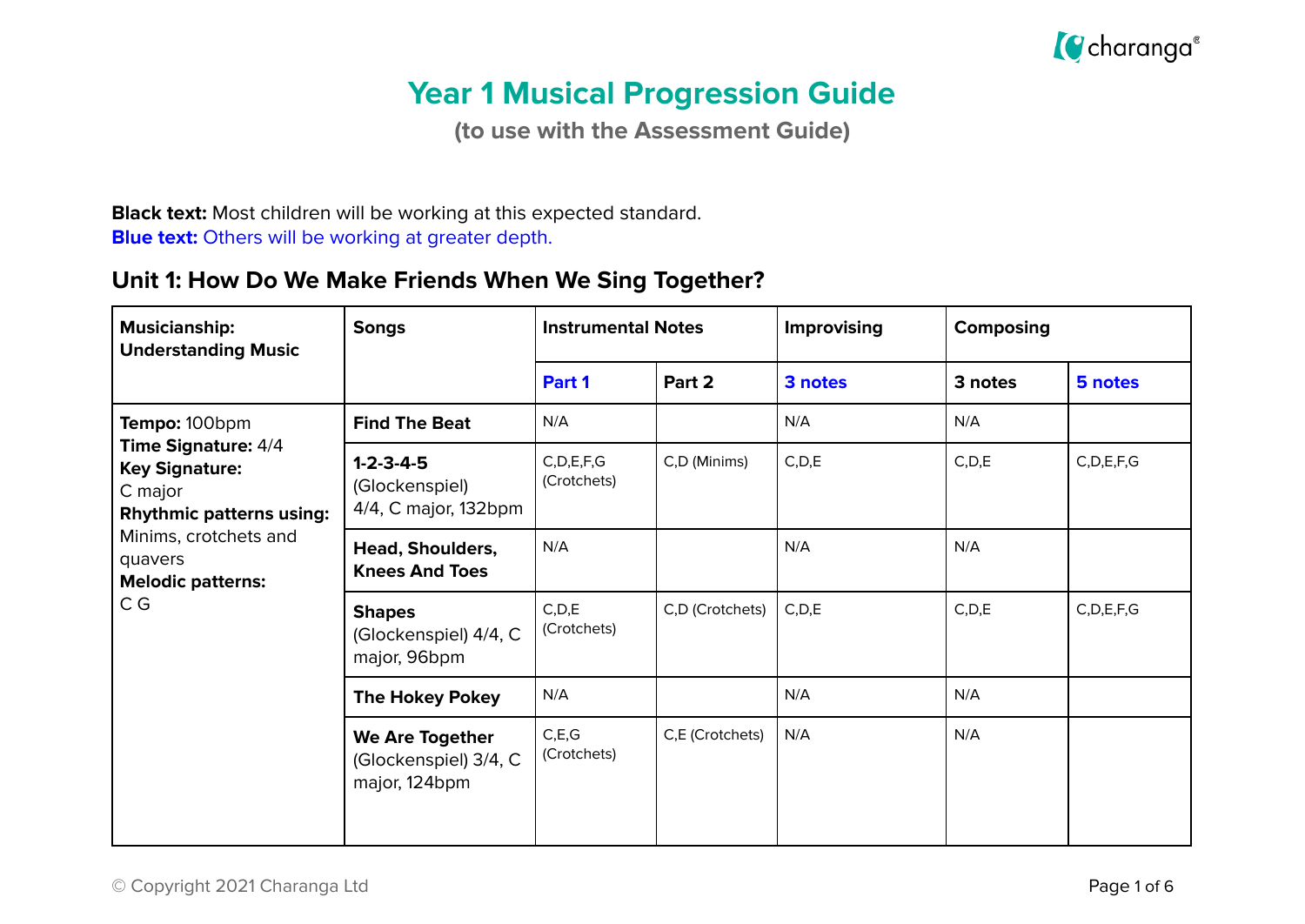

| Improvise Together -          |  |  |
|-------------------------------|--|--|
| <b>Activity 1</b>             |  |  |
| <b>Tempo:</b> 100bpm          |  |  |
| Time Signature: 4/4           |  |  |
| <b>Key Signature: C major</b> |  |  |
| Improvise section using:      |  |  |
| $\mathsf{CCDE}$               |  |  |
|                               |  |  |

#### **Unit 2: How Does Music Tell Us Stories About The Past?**

| <b>Musicianship:</b><br><b>Understanding Music</b>                                                                                                                                   | <b>Songs</b>                                                                      | <b>Instrumental Notes</b> |                      | <b>Improvising</b><br>Composing |         |         |
|--------------------------------------------------------------------------------------------------------------------------------------------------------------------------------------|-----------------------------------------------------------------------------------|---------------------------|----------------------|---------------------------------|---------|---------|
|                                                                                                                                                                                      |                                                                                   | Part 1                    | Part 2               | 3 notes                         | 3 notes | 5 notes |
| Tempo: 96bpm<br>Time Signature: 4/4<br><b>Key Signature:</b><br>F major<br><b>Rhythmic patterns</b><br>using:<br>Minims, crotchets and<br>quavers<br><b>Melodic patterns:</b><br>F C | Twinkle, Twinkle,<br><b>Little Star</b><br>(Glockenspiel) 4/4,<br>D Major, 106bpm | D,E,F#<br>(Crotchets)     | D, F#<br>(Crotchets) | D, E, A                         | N/A     |         |
|                                                                                                                                                                                      | In The Orchestra                                                                  | N/A                       |                      | N/A                             | N/A     |         |
|                                                                                                                                                                                      | <b>Daisy Bell (Bicycle</b><br><b>Built For Two)</b>                               | N/A                       |                      | N/A                             | N/A     |         |
|                                                                                                                                                                                      | <b>Dancing Dinosaurs</b><br>(Glockenspiel) 4/4,<br>C major, 132bpm                | C, D, E<br>(Crotchets)    | C, D<br>(Crotchets)  | C, D, E                         | N/A     |         |
|                                                                                                                                                                                      | <b>Rock-a-bye Baby</b>                                                            | N/A                       |                      | N/A                             | N/A     |         |
|                                                                                                                                                                                      | I'm A Little Teapot                                                               | N/A                       |                      | N/A                             | N/A     |         |
| <b>Improvise Together -</b><br><b>Activity 1 - As Unit 1</b>                                                                                                                         |                                                                                   |                           |                      |                                 |         |         |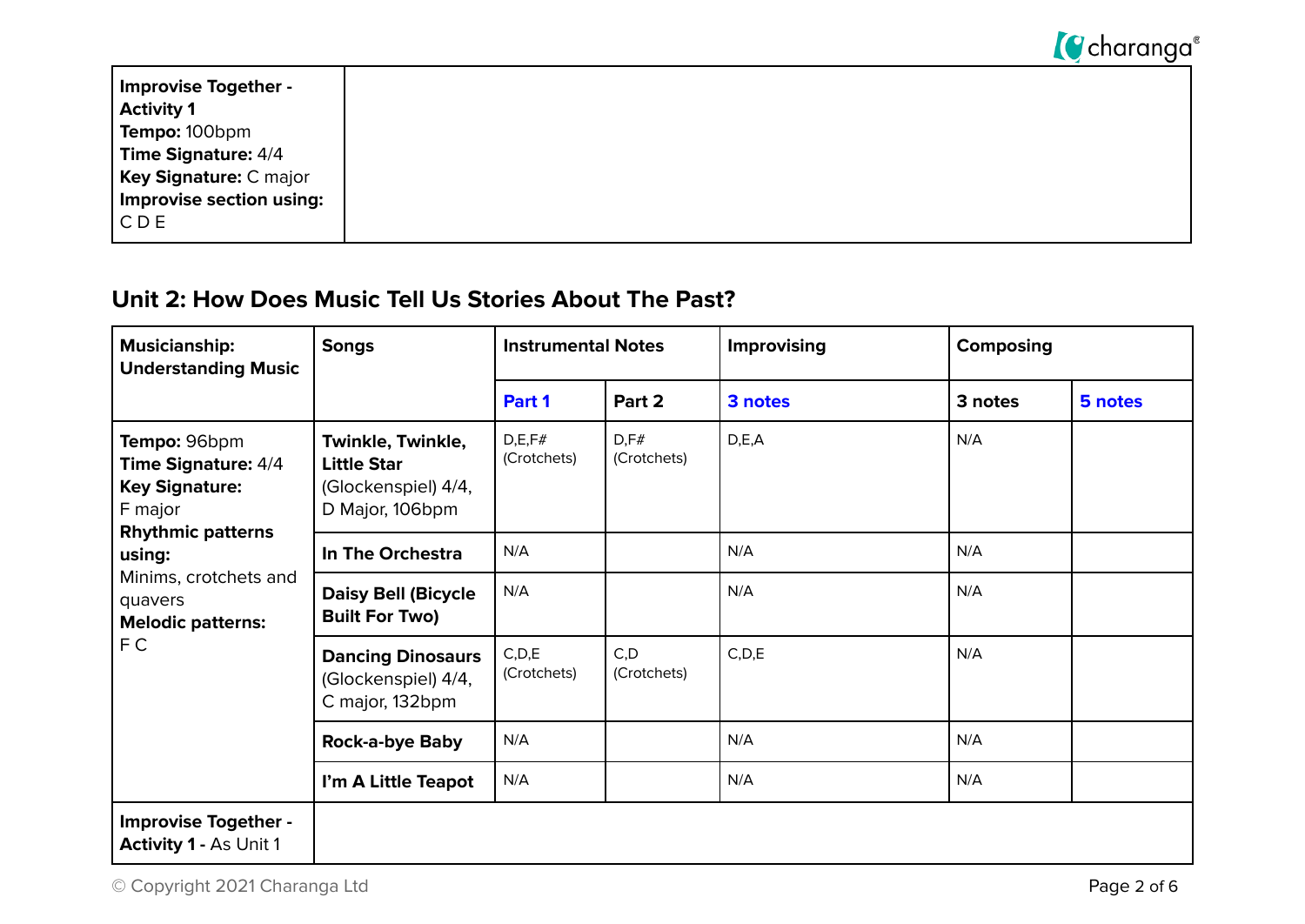

### **Unit 3: How Does Music Make the World a Better Place?**

| <b>Musicianship:</b><br><b>Understanding Music</b>                                                                                                              | <b>Songs</b>                                                    | <b>Instrumental Notes</b>          |                            | Improvising<br><b>Composing</b> |         |           |
|-----------------------------------------------------------------------------------------------------------------------------------------------------------------|-----------------------------------------------------------------|------------------------------------|----------------------------|---------------------------------|---------|-----------|
|                                                                                                                                                                 |                                                                 | Part 1                             | Part 2                     | 3 notes                         | 3 notes | 5 notes   |
| Tempo: 98bpm<br>Time Signature: 4/4<br><b>Key Signature:</b>                                                                                                    | If You're Happy<br><b>And You Know It</b>                       | N/A                                |                            | N/A                             | N/A     |           |
| G major<br><b>Rhythmic patterns</b><br>using:<br>Minims, crotchets and<br>quavers<br><b>Melodic patterns:</b><br>GD                                             | <b>Sing Me A Song</b><br>(Glockenspiel) 3/4,<br>F major, 176bpm | F,G,A<br>(Minims)                  | F,G (Minims)               | F,G,A                           | F,G,A   | F,G,A,C,D |
|                                                                                                                                                                 | <b>Sparkle</b>                                                  | N/A                                |                            | N/A                             | N/A     |           |
|                                                                                                                                                                 | <b>Rhythm In The</b><br><b>Way We Walk</b>                      | N/A                                |                            | N/A                             | N/A     |           |
|                                                                                                                                                                 | <b>Big Bear Funk</b><br>(Glockenspiel) 4/4,<br>C major, 109bpm  | C, D, A<br>(Crotchets,<br>quavers) | C,D (Minims,<br>crotchets) | C, D, E                         | D, E, F | D,E,F,G,A |
|                                                                                                                                                                 | <b>Baby Elephant</b>                                            | N/A                                |                            | N/A                             | N/A     |           |
| <b>Improvise Together -</b><br><b>Activity 2</b><br>Tempo: 96bpm<br>Time Signature: 4/4<br>Key Signature: F major<br><b>Improvise section</b><br>using: $F G A$ |                                                                 |                                    |                            |                                 |         |           |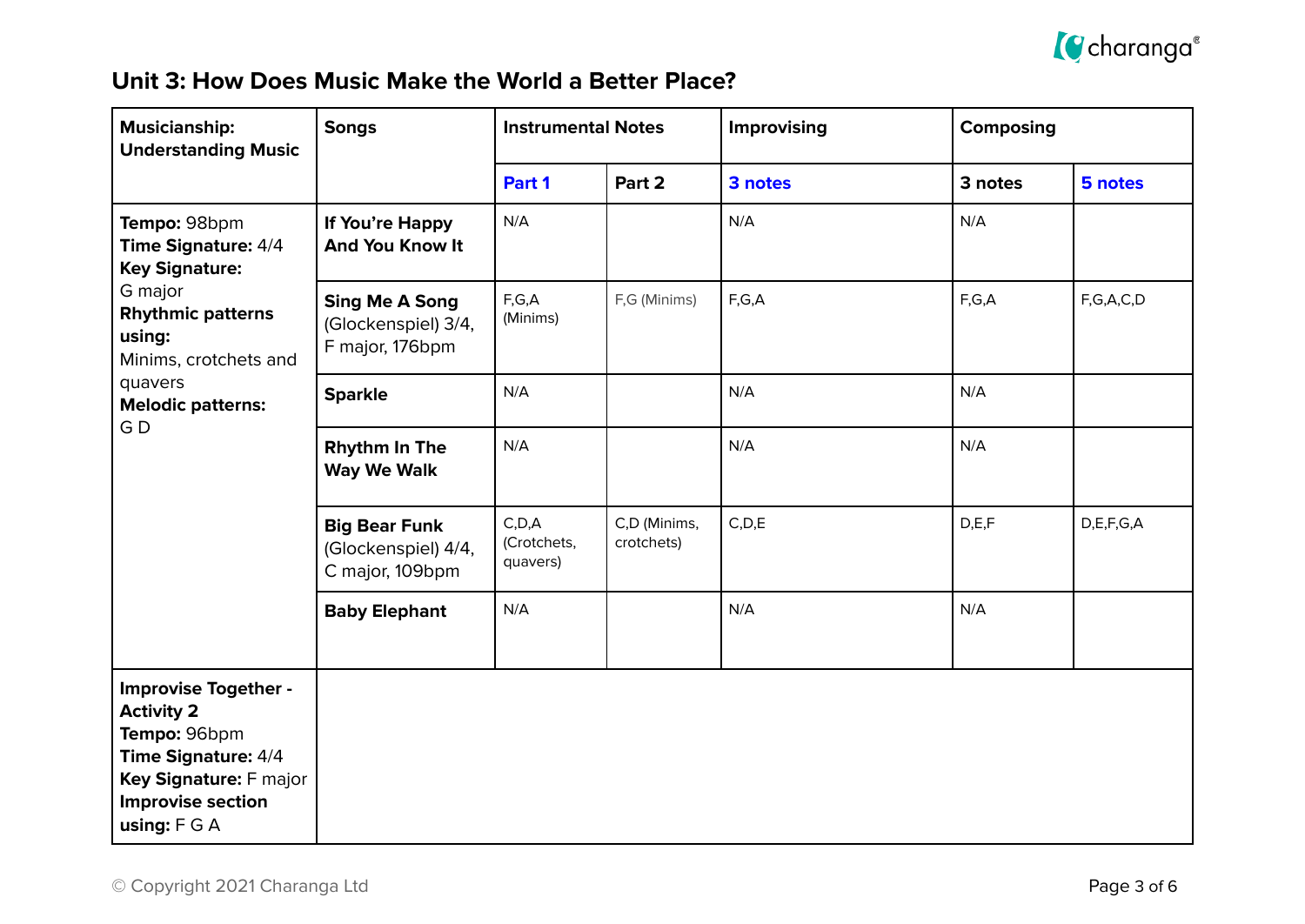

## **Unit 4: How Does Music Help Us To Understand Our Neighbours?**

| <b>Musicianship:</b><br><b>Understanding Music</b>                                                                                            | <b>Songs</b>                                                     | <b>Instrumental Notes</b> |                     | Improvising | <b>Composing</b> |               |
|-----------------------------------------------------------------------------------------------------------------------------------------------|------------------------------------------------------------------|---------------------------|---------------------|-------------|------------------|---------------|
|                                                                                                                                               |                                                                  | Part 1                    | Part 2              | 3 notes     | 3 notes          | 5 notes       |
| Tempo: 98bpm<br><b>Time Signature: 4/4</b><br><b>Key Signature:</b><br>A minor<br><b>Rhythmic patterns</b><br>using:<br>Minims, crotchets and | <b>Days Of The Week</b><br>(Glockenspiel) 4/4,<br>F major 136bpm | F,G,A<br>(Crotchets)      | F,G (Minims)        | F,G,A       | F,G,A            | F,G,A,C,D     |
|                                                                                                                                               | <b>Name Song</b><br>(Glockenspiel) 4/4,<br>C major, 124bpm       | C, D, E<br>(Crotchets)    | C, D<br>(Crotchets) | C, D, E     | C, D, E          | C, D, E, F, G |
| quavers<br><b>Melodic patterns:</b><br>A E                                                                                                    | <b>Cuckoo</b><br>(Glockenspiel) - 3/4,<br>C major, 176bpm        | C, D, E<br>(Crotchets)    | C, D<br>(Crotchets) | N/A         | N/A              |               |
|                                                                                                                                               | <b>Upside Down</b>                                               | N/A                       |                     | N/A         | N/A              |               |
|                                                                                                                                               | <b>Hush Little Baby</b>                                          | N/A                       |                     | N/A         | N/A              |               |
|                                                                                                                                               | <b>Who Took The</b><br>Cookie?                                   | N/A                       |                     | N/A         | N/A              |               |
| <b>Improvise Together -</b><br><b>Activity 2 - As Unit 3</b>                                                                                  |                                                                  |                           |                     |             |                  |               |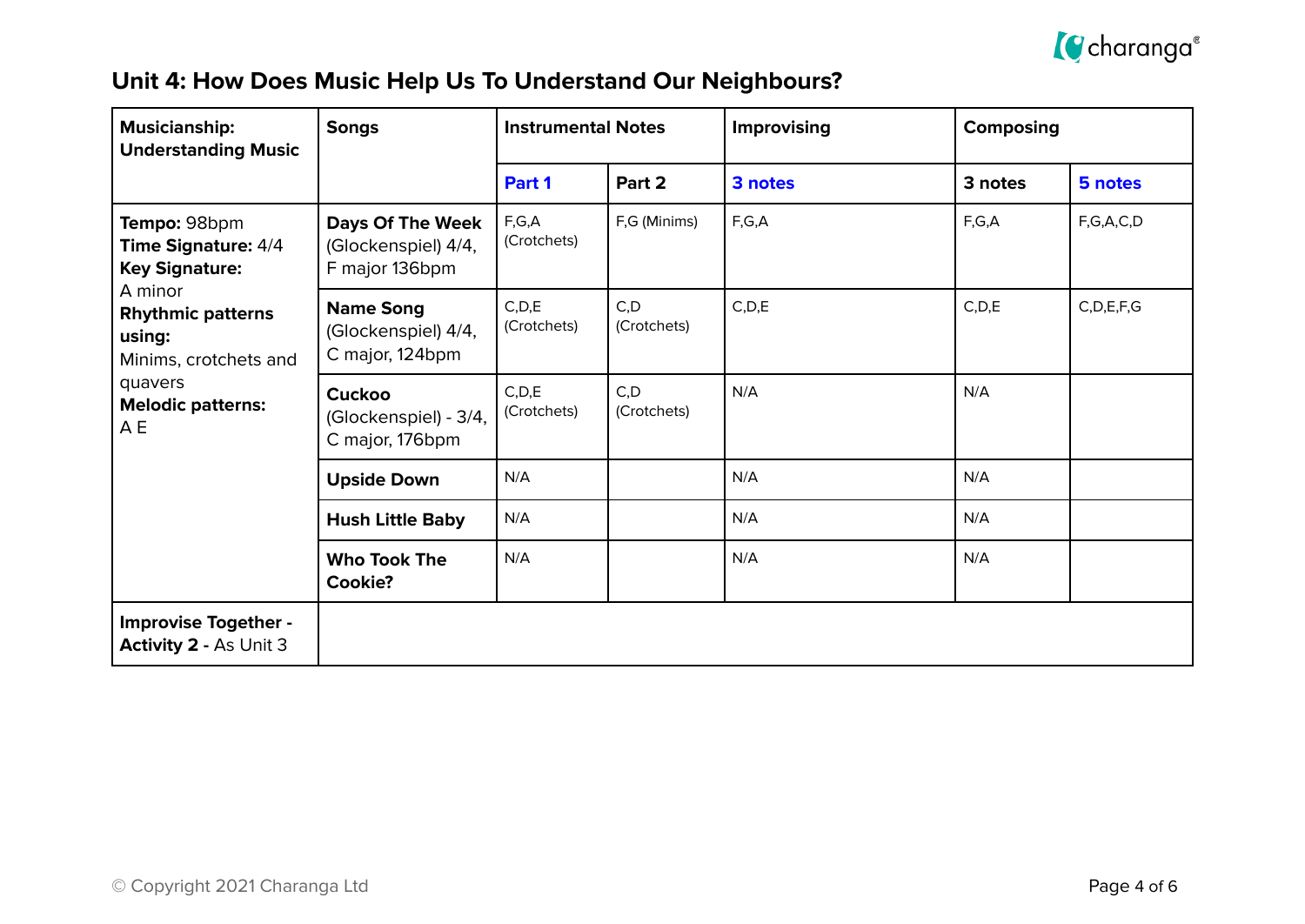

## **Unit 5: What Songs Can We Sing To Help Us Through The Day?**

| <b>Musicianship:</b><br><b>Understanding Music</b>                                                                                                                  | <b>Songs</b>                                                     | <b>Instrumental Notes</b>                              |                              | Improvising | <b>Composing</b> |               |
|---------------------------------------------------------------------------------------------------------------------------------------------------------------------|------------------------------------------------------------------|--------------------------------------------------------|------------------------------|-------------|------------------|---------------|
|                                                                                                                                                                     |                                                                  | Part 1                                                 | Part 2                       | 3 notes     | 3 notes          | 5 notes       |
| Tempo: 100bpm<br>Time Signature: 3/4<br><b>Key Signature:</b><br>C major                                                                                            | <b>Getting Dressed</b><br>(Glockenspiel) 4/4,<br>C major, 106bpm | C, D, E, F, G, A<br>(Minims,<br>crotchets,<br>quavers) | C,D,E (Minims,<br>crotchets) | N/A         | N/A              |               |
| <b>Rhythmic patterns</b>                                                                                                                                            | <b>Dress Up</b>                                                  | N/A                                                    |                              | N/A         | N/A              |               |
| using:<br>Minims, crotchets and<br>quavers<br><b>Melodic patterns:</b><br>C G                                                                                       | <b>Brush Our Teeth</b><br>(Glockenspiel) 4/4,<br>C major, 144bpm | C,D,E (Minims)                                         | C,D (Minims                  | C, D, E     | C, D, E          | C, D, E, F, G |
|                                                                                                                                                                     | <b>Get Ready</b><br>(Glockenspiel) 4/4,<br>C major, 88bpm        | C, D, E<br>(Crotchets)                                 | C, D<br>(Crotchets)          | N/A         | N/A              |               |
|                                                                                                                                                                     | <b>Up And Down</b>                                               | N/A                                                    |                              | N/A         | N/A              |               |
|                                                                                                                                                                     | <b>Star Light, Star</b><br><b>Bright</b>                         | N/A                                                    |                              | N/A         | N/A              |               |
| <b>Improvise Together -</b><br><b>Activity 3</b><br>Tempo: 100bpm<br>Time Signature: 3/4<br>Key Signature: C<br>major<br><b>Improvise section</b><br>using: $C D E$ |                                                                  |                                                        |                              |             |                  |               |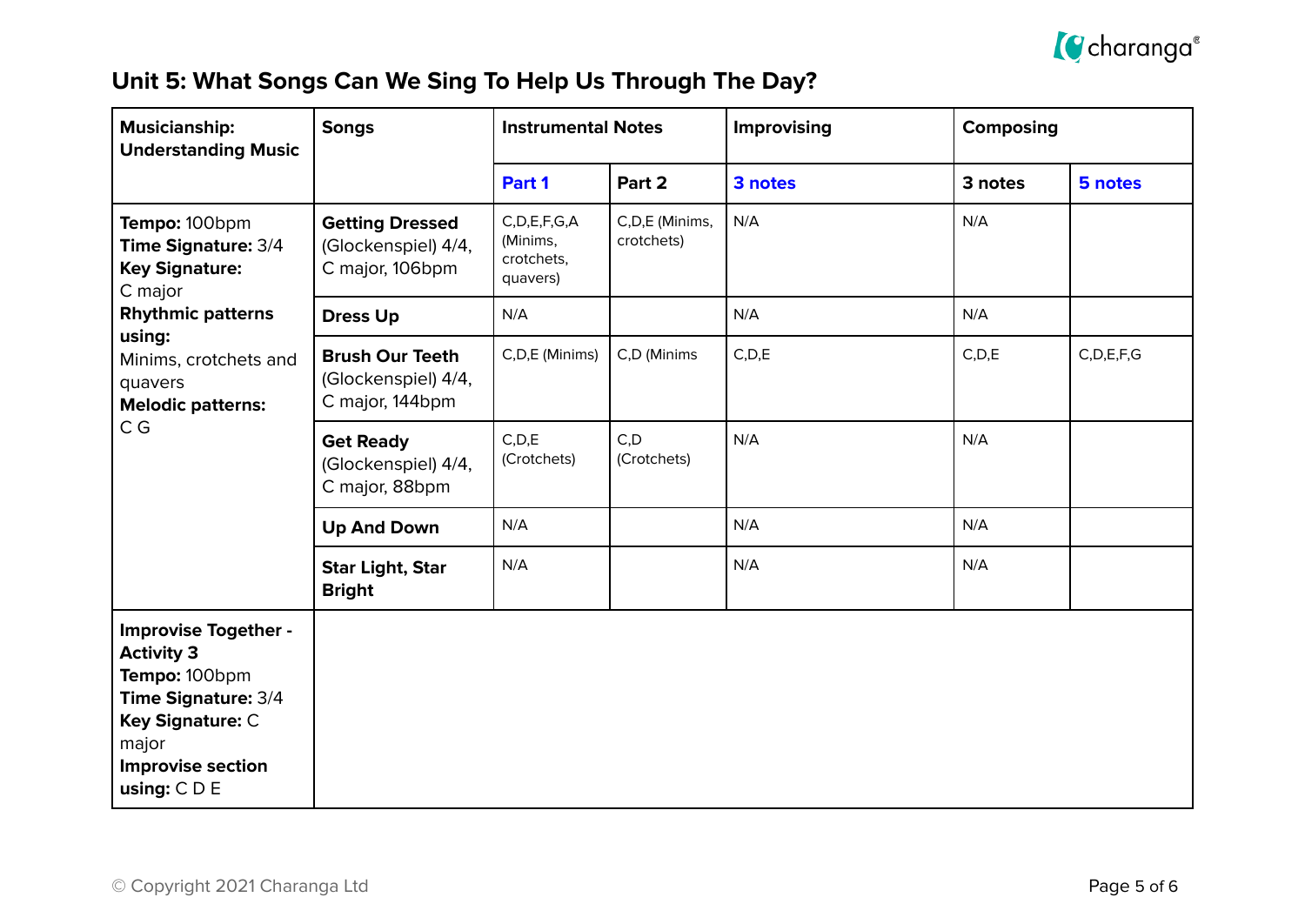

|  |  | Unit 6: How Does Music Teach Us About Looking After Our Planet? |
|--|--|-----------------------------------------------------------------|
|--|--|-----------------------------------------------------------------|

| <b>Musicianship:</b><br><b>Understanding Music</b>                     | <b>Songs</b>                                                       | <b>Instrumental Notes</b>            |                              | Improvising<br><b>Composing</b> |         |               |
|------------------------------------------------------------------------|--------------------------------------------------------------------|--------------------------------------|------------------------------|---------------------------------|---------|---------------|
|                                                                        |                                                                    | Part 1                               | Part 2                       | 3 notes                         | 3 notes | 5 notes       |
| Tempo: 100bpm<br>Time Signature: 2/4<br><b>Key Signature:</b>          | <b>The Bear Went</b><br><b>Over The</b><br><b>Mountain</b>         | N/A                                  |                              | N/A                             | N/A     |               |
| G major<br><b>Rhythmic patterns</b><br>using: Crotchets and<br>quavers | In The Sea<br>(Glockenspiel) 2/4,<br>C major                       | C, D, E, F<br>(Crotchets)            | C,D (Crotchets)              | N/A                             | N/A     |               |
| <b>Melodic patterns:</b><br><b>GBD</b>                                 | <b>Alice The Camel</b><br>(Glockenspiel) 4/4,<br>C major, 152bpm   | C, D, E, G<br>(Minims,<br>crotchets) | C,D,E (Minims,<br>crotchets) | C, D, E                         | C, D, E | C, D, E, F, G |
|                                                                        | <b>Ten Green Bottles</b><br>(Glockenspiel) 2/4,<br>D major, 116bpm | DE, F#, G<br>(Crotchets)             | D,E (Crotchets)              | N/A                             | N/A     |               |
|                                                                        | Zootime<br>(Glockenspiel) - 4/4,<br>C major, 122bpm                | C, D<br>(Crotchets,<br>quavers)      | C,D (Minims,<br>crotchets)   | C, D, E                         | C, D, E | C, D, E, F, G |
|                                                                        | <b>She'll Be Coming</b><br><b>'Round The</b><br><b>Mountain</b>    | N/A                                  |                              | N/A                             | N/A     |               |
| <b>Improvise Together -</b><br><b>Activity 3 - As Unit 5</b>           |                                                                    |                                      |                              |                                 |         |               |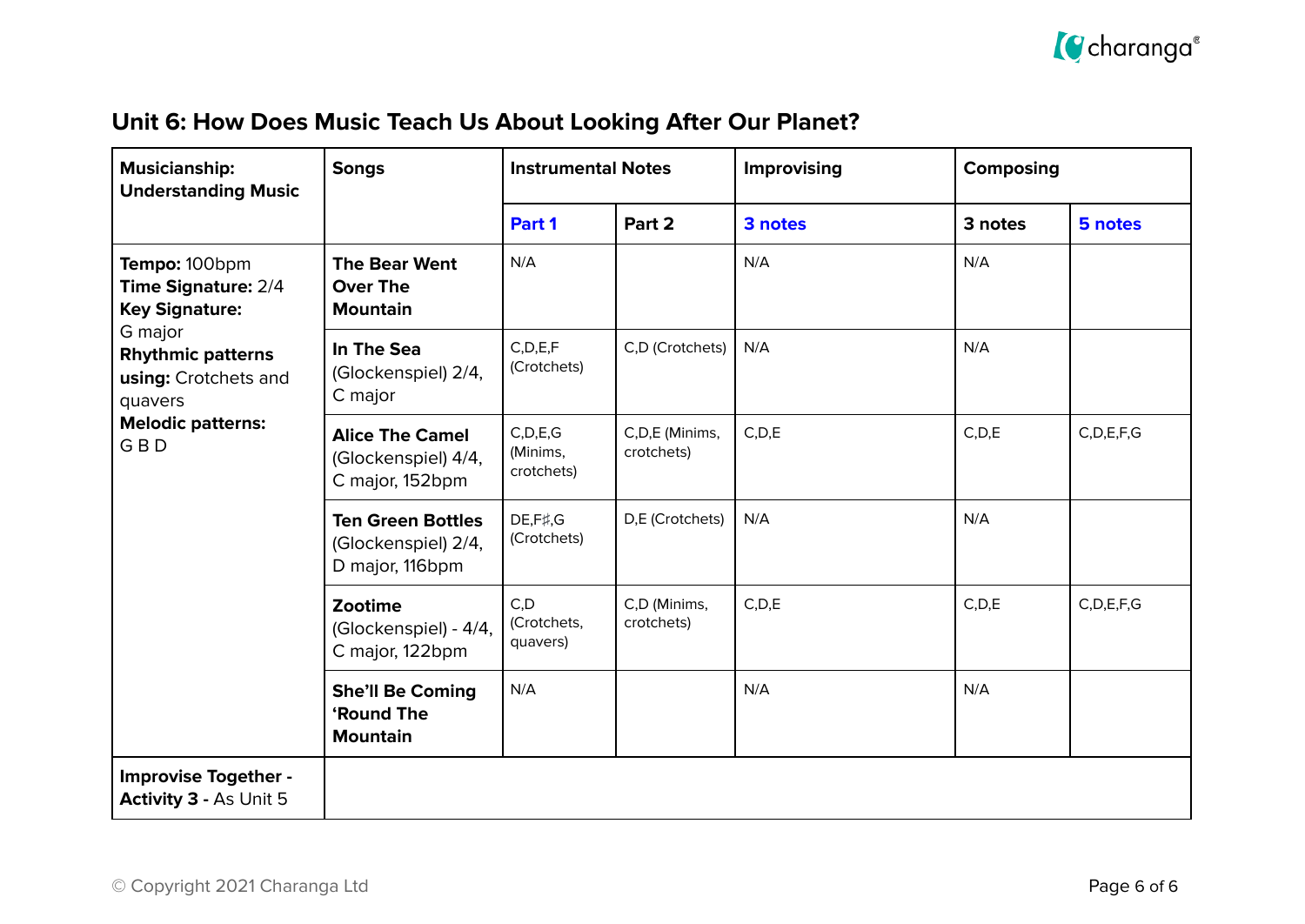

# **Year 2 Musical Progression Guide**

**(to use with the Assessment Guide)**

**Black text:** Most children will be working at this expected standard. **Blue text:** Others will be working at greater depth.

#### **Unit 1: How Does Music Help Us to Make Friends?**

| <b>Musicianship:</b><br><b>Understanding Music</b>                                                                                                                         | <b>Songs</b>                                                  |                           | <b>Instrumental Notes</b> | Improvising | <b>Composing</b> |               |
|----------------------------------------------------------------------------------------------------------------------------------------------------------------------------|---------------------------------------------------------------|---------------------------|---------------------------|-------------|------------------|---------------|
|                                                                                                                                                                            |                                                               | Part 1                    | Part 2                    | 3 notes     | 3 notes          | 5 notes       |
| Tempo: 112bpm<br>Time Signature: 4/4<br><b>Key Signature:</b>                                                                                                              | Music Is In My Soul<br>(Glockenspiel) 4/4,<br>C major, 132bpm | C, D, E, G<br>(Crotchets) | C, D<br>(Crotchets)       | C, D, E     | C, D, E          | C, D, E, F, G |
| C major<br><b>Rhythmic patterns</b><br>using:                                                                                                                              | (Recorder)                                                    | G,A<br>(Crotchets)        | G (Crotchets)             |             |                  |               |
| Minims, crotchets and                                                                                                                                                      | <b>Hey Friends!</b>                                           | N/A                       |                           | N/A         | N/A              |               |
| quavers<br><b>Melodic patterns:</b><br>C G                                                                                                                                 | Hello!                                                        | N/A                       |                           | N/A         | N/A              |               |
| <b>Improvise Together -</b><br><b>Activity 1</b><br>Tempo: 112bpm<br><b>Time Signature: 4/4</b><br>Key Signature: C<br>major<br><b>Improvise section</b><br>using: $C D E$ |                                                               |                           |                           |             |                  |               |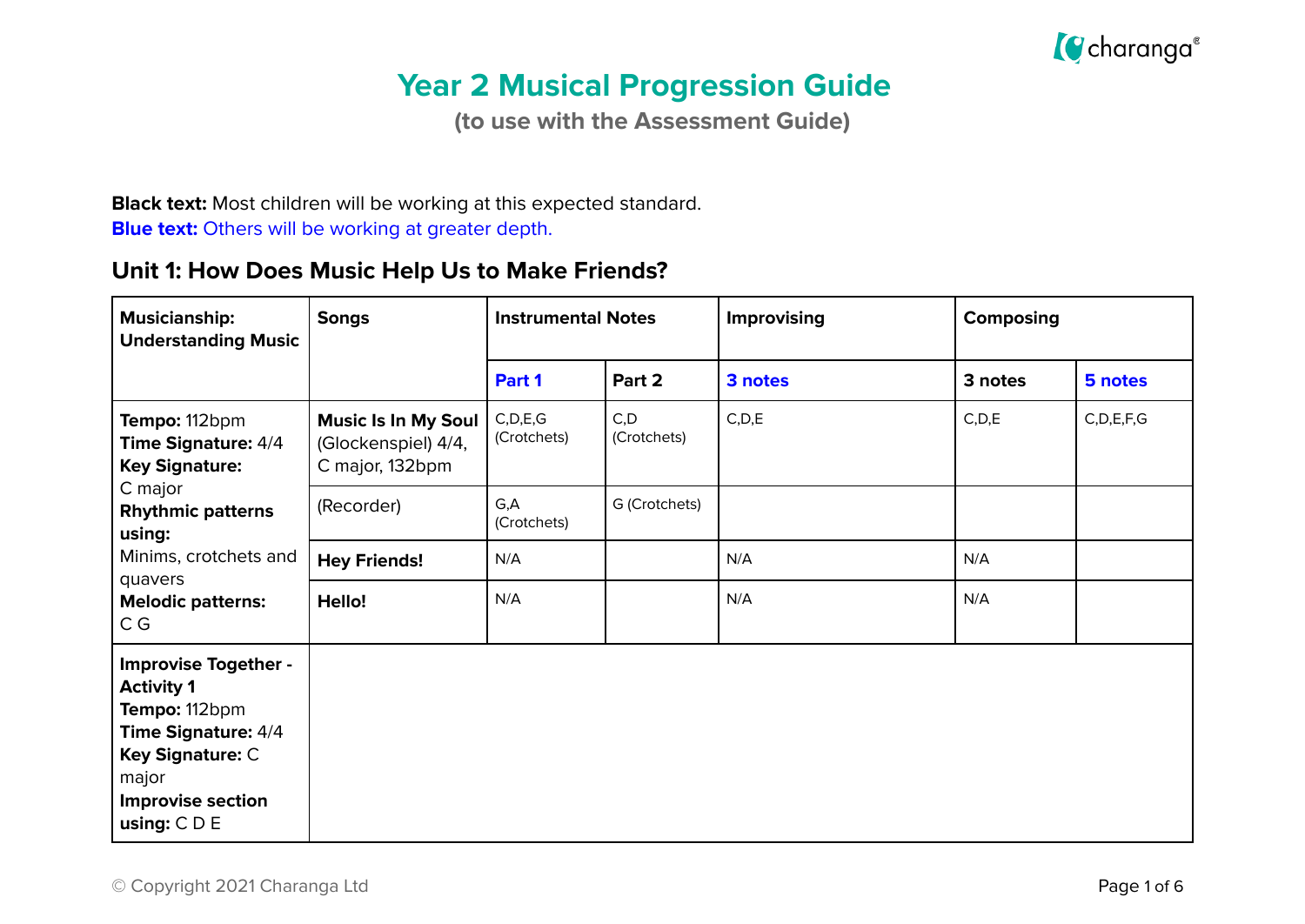

### **Unit 2: How Does Music Teach Us About The Past?**

| <b>Musicianship:</b><br><b>Understanding Music</b>                                                                   | <b>Songs</b>                                                           | <b>Instrumental Notes</b>                |                     | <b>Improvising</b> | <b>Composing</b> |               |
|----------------------------------------------------------------------------------------------------------------------|------------------------------------------------------------------------|------------------------------------------|---------------------|--------------------|------------------|---------------|
|                                                                                                                      |                                                                        | Part 1                                   | Part 2              | 3 notes            | 3 notes          | 5 notes       |
| Tempo: 66bpm<br><b>Time Signature: 2/4</b><br><b>Key Signature:</b><br>C major<br><b>Rhythmic patterns</b><br>using: | <b>Sparkle In The Sun</b><br>(Glockenspiel) 4/4,<br>G major, 164bpm    | G, A, B<br>(Crotchets)                   | G,A<br>(Crotchets)  | G, A, B            | G, A, B          | G, A, B, D, E |
|                                                                                                                      | (Recorder)                                                             | G, A, B<br>(Crotchets)                   | G, A<br>(Crotchets) |                    |                  |               |
| Minims, crotchets and                                                                                                | <b>Listen</b>                                                          | N/A                                      |                     | N/A                | N/A              |               |
| quavers<br><b>Melodic patterns:</b><br>C G                                                                           | <b>The Orchestra</b><br>Song<br>(Glockenspiel) 4/4,<br>C Major, 160bpm | $C, G, B \; b$<br>(Minims,<br>crotchets) | C (Minims)          | N/A                | N/A              |               |
|                                                                                                                      | (Recorder)                                                             | $C, G, B \;$<br>(Minims,<br>crotchets)   | C,G (Minims)        |                    |                  |               |
| <b>Improvise Together -</b><br><b>Activity 1 - As Unit 1</b>                                                         |                                                                        |                                          |                     |                    |                  |               |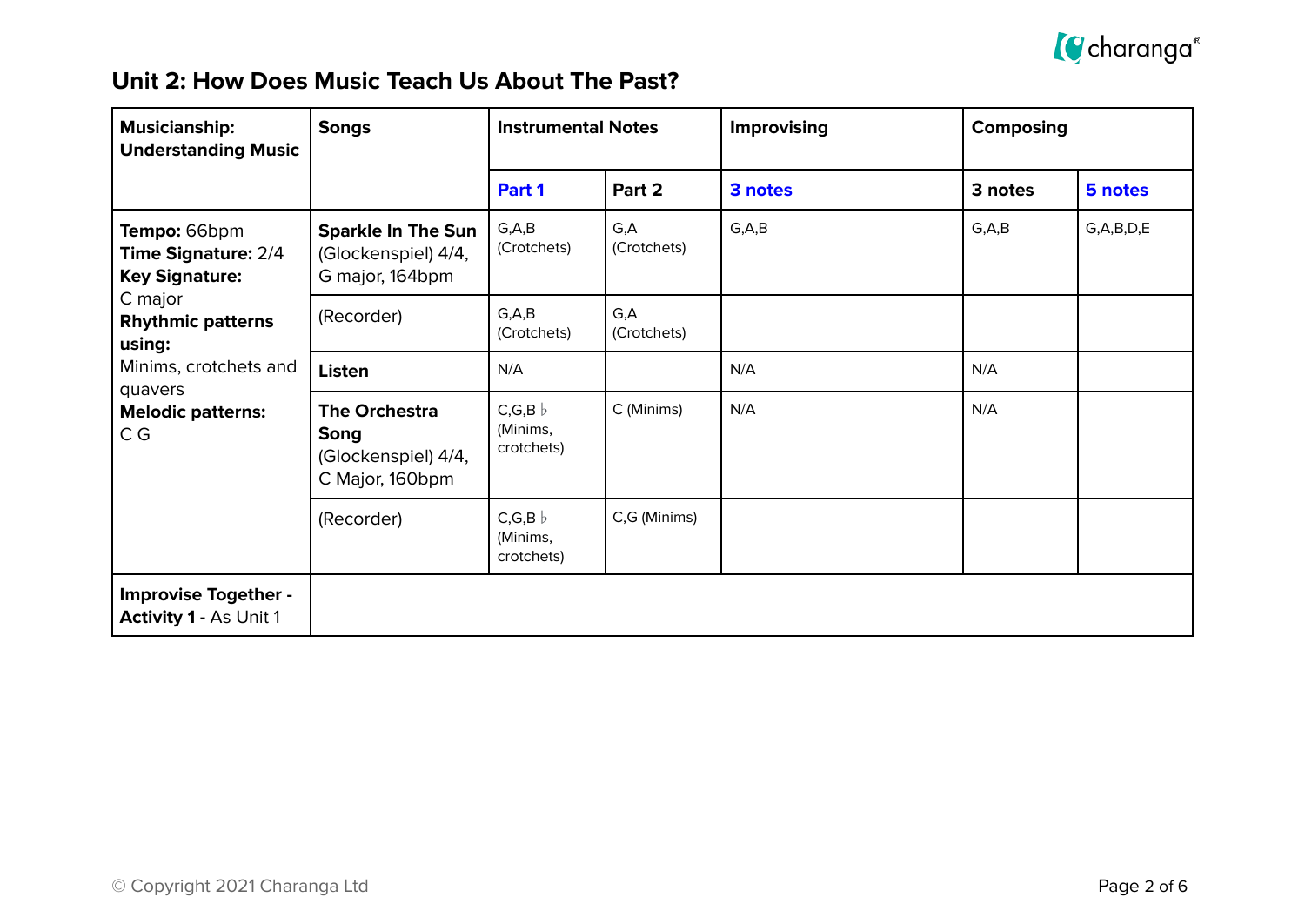

#### **Unit 3: How Does Music Make The World A Better Place?**

| <b>Musicianship:</b><br><b>Understanding Music</b>                                                                                                                                   | <b>Songs</b>                                                        | <b>Instrumental Notes</b>                   |                                             | <b>Improvising</b> | <b>Composing</b> |               |
|--------------------------------------------------------------------------------------------------------------------------------------------------------------------------------------|---------------------------------------------------------------------|---------------------------------------------|---------------------------------------------|--------------------|------------------|---------------|
|                                                                                                                                                                                      |                                                                     | Part 1                                      | Part 2                                      | 3 notes            | 3 notes          | 5 notes       |
| Tempo: 98bpm<br>Time Signature: 4/4<br><b>Key Signature:</b><br>A minor<br><b>Rhythmic patterns</b><br>using:<br>Minims, crotchets and<br>quavers<br><b>Melodic patterns:</b><br>A E | <b>Rainbows</b><br>(Glockenspiel) 4/4,<br>C major, 126bpm           | C, D, E<br>(Crotchets)                      | C, D, E<br>(Crotchets)                      | N/A                | C, D, E          | C, D, E, F, G |
|                                                                                                                                                                                      | (Recorder)                                                          | G, A, B<br>(Crotchets)                      | G, A, B<br>(Crotchets)                      |                    |                  |               |
|                                                                                                                                                                                      | <b>Hands, Feet, Heart</b><br>(Glockenspiel) 4/4,<br>C major, 118bpm | C, E, F, G, A, B<br>(Crotchets,<br>quavers) | C, E, F, G, A, B<br>(Crotchets,<br>quavers) | C, D, E            | N/A              |               |
|                                                                                                                                                                                      | (Recorder)                                                          | G,A,C (Minims,<br>crotchets)                | G,A,C (Minims,<br>crotchets)                |                    |                  |               |
|                                                                                                                                                                                      | <b>All Around The</b><br><b>World</b>                               | N/A                                         |                                             | N/A                | N/A              |               |
| <b>Improvise Together -</b><br><b>Activity 2</b><br>Tempo: 98bpm<br>Time Signature: 4/4<br>Key Signature: A<br>minor<br><b>Improvise section</b><br>using: A B C                     |                                                                     |                                             |                                             |                    |                  |               |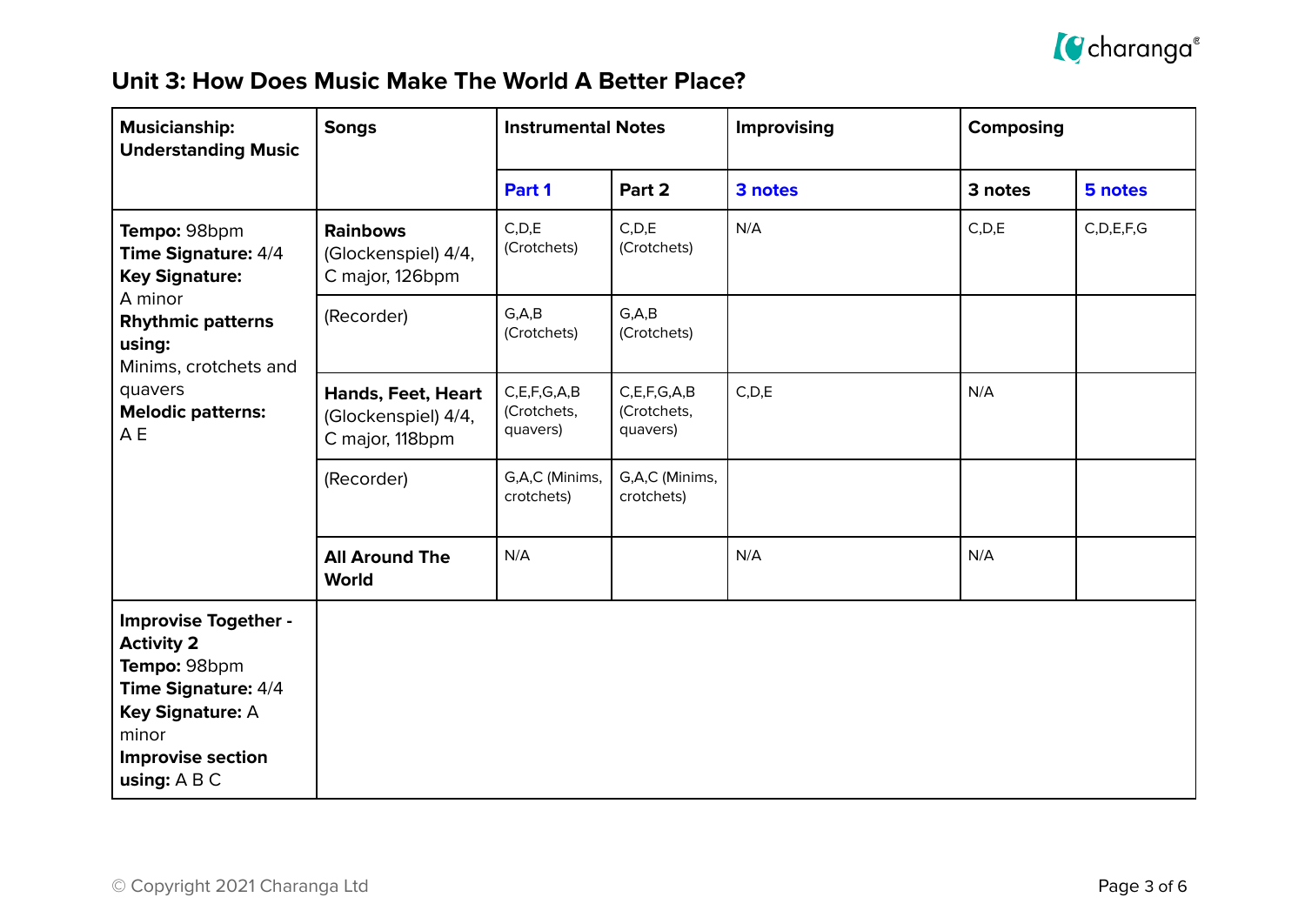

| Unit 4: How Does Music Teach Us About Our Neighbourhood? |  |  |  |
|----------------------------------------------------------|--|--|--|
|----------------------------------------------------------|--|--|--|

| <b>Musicianship:</b><br><b>Understanding Music</b>                  | <b>Songs</b>                                                        | <b>Instrumental Notes</b> |                        | Improvising | <b>Composing</b> |           |  |
|---------------------------------------------------------------------|---------------------------------------------------------------------|---------------------------|------------------------|-------------|------------------|-----------|--|
|                                                                     |                                                                     | Part 1                    | Part 2                 | 3 notes     | 3 notes          | 5 notes   |  |
| Tempo: 114bpm<br>Time Signature: 4/4<br><b>Key Signature:</b>       | <b>Helping Each Other</b><br>(Glockenspiel) 4/4,<br>C major, 108bpm | C, D, E, G<br>(Crotchets) | C, E, G<br>(Crotchets) | C, D, E     | N/A              |           |  |
| C major<br><b>Rhythmic patterns</b><br>using:                       | (Recorder)                                                          | G, A, C<br>(Crotchets)    | G,A (Crotchets)        |             |                  |           |  |
| Minims, crotchets and<br>quavers<br><b>Melodic patterns:</b><br>C G | <b>The Music Man</b><br>(Glockenspiel) 4/4,<br>F major, 130bpm      | F,G,A,C,E<br>(Crotchets)  | F,G,A,E<br>(Crotchets) | N/A         | F,G,A            | F,G,A,C,D |  |
|                                                                     | (Recorder)                                                          | F,G,A<br>(Crotchets)      | F,G,A<br>(Crotchets)   |             |                  |           |  |
|                                                                     | Let's Sing Together                                                 | N/A                       |                        | N/A         | N/A              |           |  |
| <b>Improvise Together -</b><br><b>Activity 2 - As Unit 3</b>        |                                                                     |                           |                        |             |                  |           |  |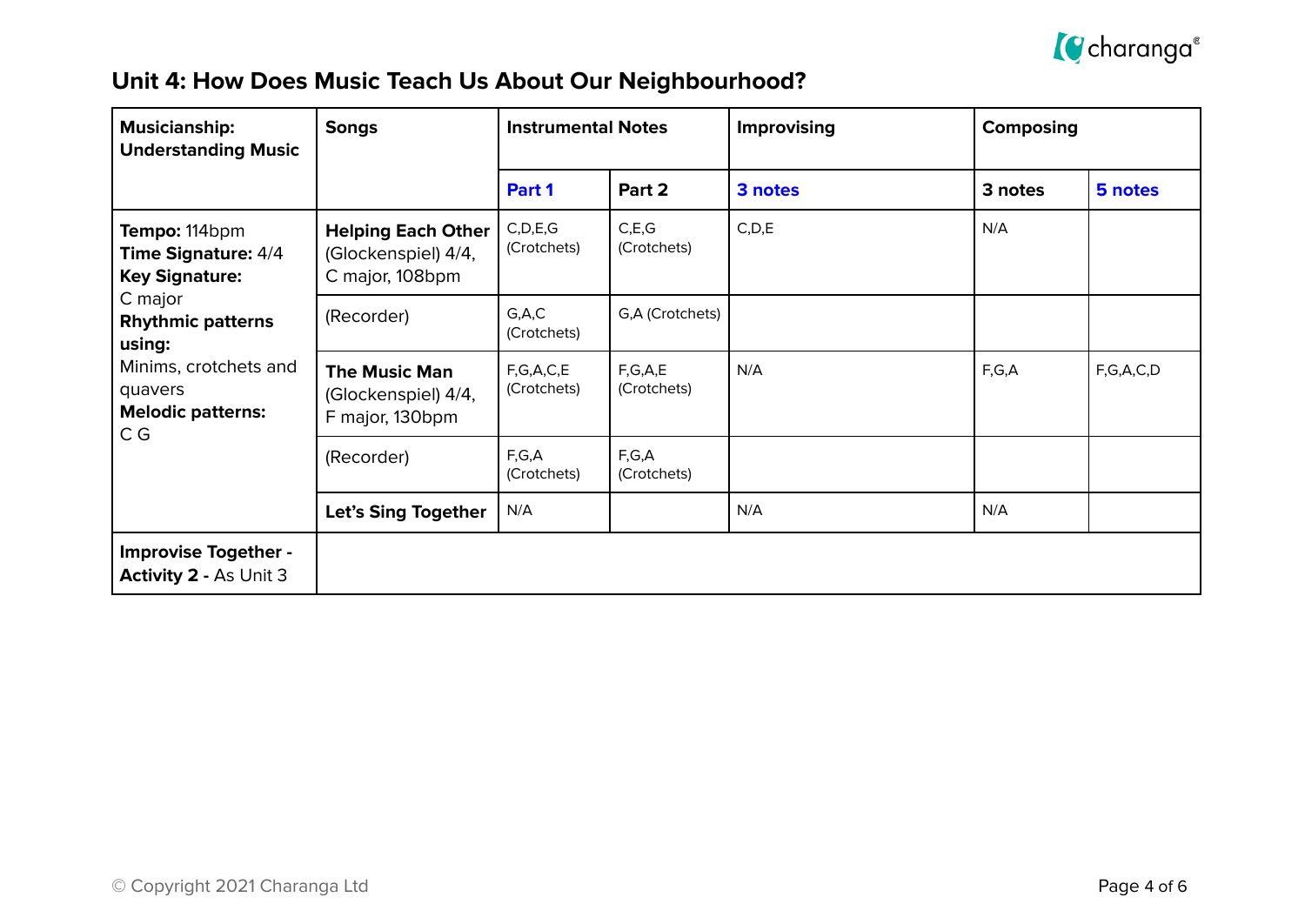

## **Unit 5: How Does Music Make Us Happy?**

| <b>Musicianship:</b><br><b>Understanding Music</b>                                                                                                                               | <b>Songs</b>                                                            | <b>Instrumental Notes</b>                                      |                                                     | Improvising | Composing |           |
|----------------------------------------------------------------------------------------------------------------------------------------------------------------------------------|-------------------------------------------------------------------------|----------------------------------------------------------------|-----------------------------------------------------|-------------|-----------|-----------|
|                                                                                                                                                                                  |                                                                         | Part 1                                                         | Part 2                                              | 3 notes     | 3 notes   | 5 notes   |
| Tempo: 97bpm<br>Time Signature: 2/4<br><b>Key Signature:</b><br>G major                                                                                                          | I Wanna Play In A<br><b>Band (Glockenspiel)</b><br>4/4, F major, 116bpm | F, C, D<br>(Semibreves,<br>crotchets,<br>quavers)              | F, C, D<br>(Semibreves,<br>crotchets,<br>quavers)   | F,G,A       | F,G,A     | F,G,A,C,D |
| <b>Rhythmic patterns</b><br>using:<br>Minims, crotchets and<br>quavers                                                                                                           | (Recorder)                                                              | $G, A, B \, \flat \,$ ,C<br>(Minims,<br>crotchets,<br>quavers) | $G, A, B \, \flat \,$ , C<br>(Minims,<br>crotchets) |             |           |           |
| <b>Melodic patterns:</b><br>GD                                                                                                                                                   | <b>Music Is All Around</b><br>(Glockenspiel) 4/4,<br>G major, 112bpm    | G, A, D, E<br>(Crotchets,<br>quavers)                          | G.A.E<br>(Crotchets)                                | N/A         | N/A       |           |
|                                                                                                                                                                                  | (Recorder)                                                              | G.A.E<br>(Crotchets,<br>quavers)                               | G.A.E<br>(Crotchets)                                |             |           |           |
|                                                                                                                                                                                  | <b>Saying Sorry</b>                                                     | N/A                                                            |                                                     | N/A         | N/A       |           |
| <b>Improvise Together -</b><br><b>Activity 3</b><br>Tempo: 97bpm<br>Time Signature: 2/4<br>Key Signature: G<br>major<br><b>Improvise section</b><br>using: $G \land B \subset D$ |                                                                         |                                                                |                                                     |             |           |           |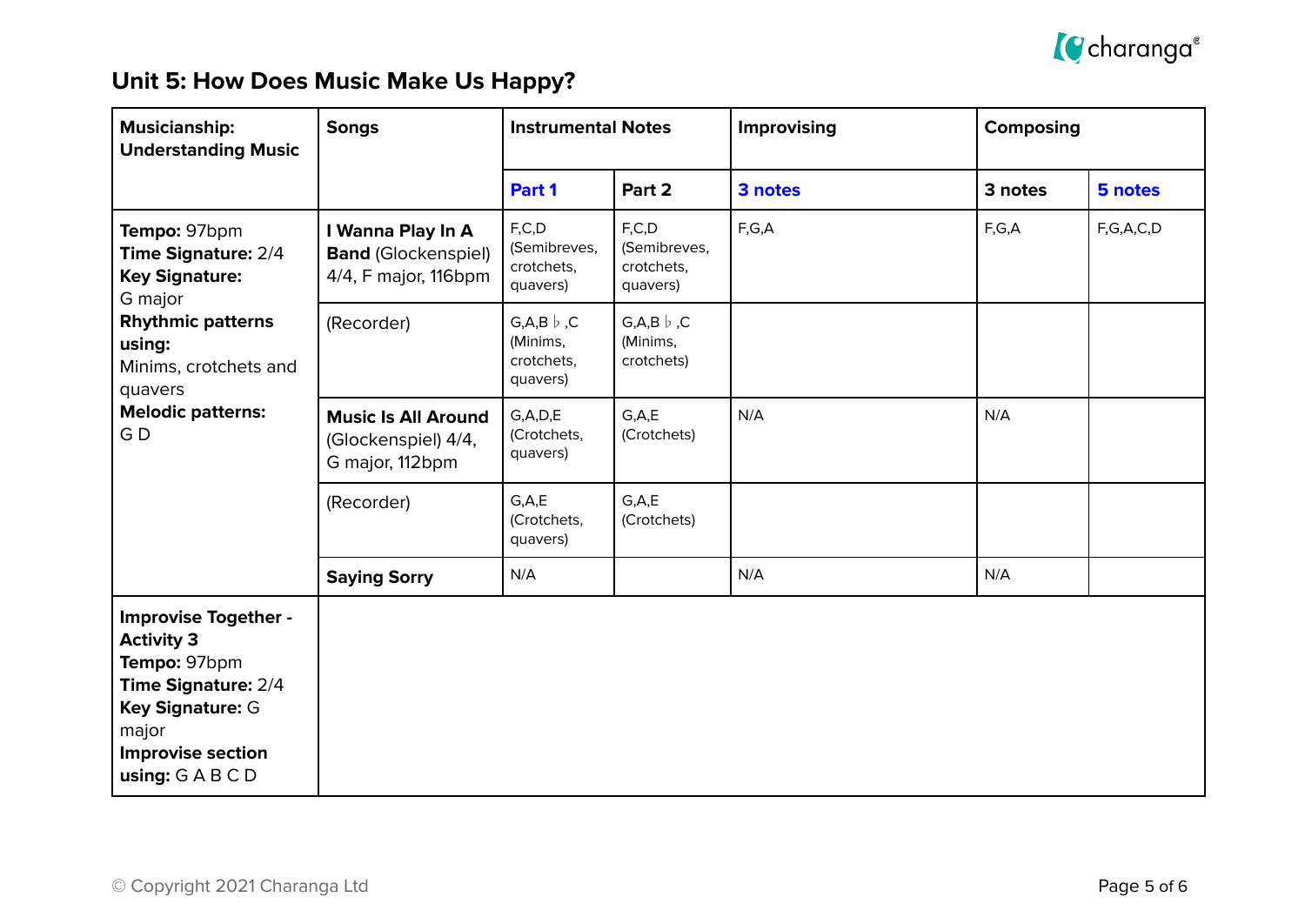

## **Unit 6: How Does Music Teach Us About Looking After Our Planet?**

| <b>Musicianship:</b><br><b>Understanding Music</b>                     | <b>Songs</b>                                                       | <b>Instrumental Notes</b>                                      |                                                 | Improvising | Composing |         |  |
|------------------------------------------------------------------------|--------------------------------------------------------------------|----------------------------------------------------------------|-------------------------------------------------|-------------|-----------|---------|--|
|                                                                        |                                                                    | Part 1                                                         | Part 2                                          | 3 notes     | 3 notes   | 5 notes |  |
| Tempo: 100bpm<br><b>Time Signature: 3/4</b><br><b>Key Signature:</b>   | <b>The Sunshine Song</b><br>(Glockenspiel) 4/4,<br>C major, 124bpm | C, D, E, F<br>(Crotchets,<br>quavers)                          | C, D, E, F<br>(Crotchets)                       | C, D, E     | N/A       |         |  |
| C major<br><b>Rhythmic patterns</b><br>using:<br>Minims, crotchets and | (Recorder)                                                         | G, A, B, C<br>(Crotchets,<br>quavers)                          | G, A, B, C<br>(Crotchets)                       |             |           |         |  |
| quavers<br><b>Melodic patterns:</b><br>C G                             | <b>Four White Horses</b><br>(Glockenspiel) 4/4,<br>G major, 138bpm | $G, A, B, D, E, F\sharp$<br>(Minims,<br>crotchets,<br>quavers) | $G, A, D, E, F\sharp$<br>(Minims,<br>crotchets) | C, G, A     | N/A       |         |  |
|                                                                        | (Recorder)                                                         | G, A, B<br>(Crotchets)                                         | G, A, B<br>(Crotchets)                          |             |           |         |  |
|                                                                        | Down By The Bay                                                    | N/A                                                            |                                                 | N/A         | N/A       |         |  |
| <b>Improvise Together -</b><br><b>Activity 3 - As Unit 5</b>           |                                                                    |                                                                |                                                 |             |           |         |  |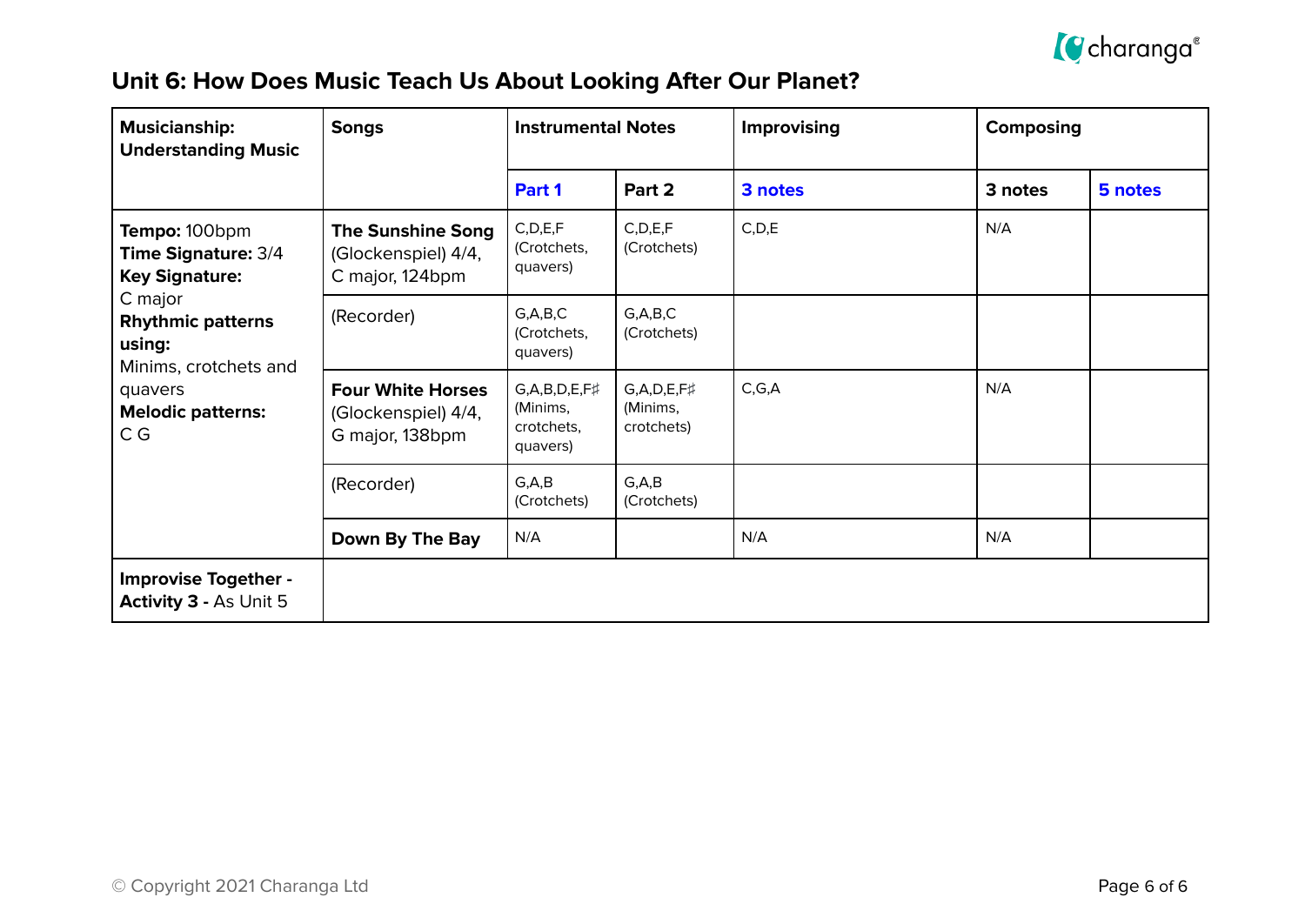

# **Year 3 Musical Progression Guide**

**(to use with the Assessment Guide)**

**Black text:** Most children will be working at this expected standard. **Blue text:** Others will be working at greater depth.

### **Unit 1: How Does Music Bring Us Closer Together?**

| <b>Musicianship:</b><br><b>Understanding</b>                                                                                                               | <b>Songs</b>                                                                                     | <b>Instrumental Notes</b>                                     |                                                               |                                                |                      |         | <b>Improvising</b> |         | Composing     |  |
|------------------------------------------------------------------------------------------------------------------------------------------------------------|--------------------------------------------------------------------------------------------------|---------------------------------------------------------------|---------------------------------------------------------------|------------------------------------------------|----------------------|---------|--------------------|---------|---------------|--|
| <b>Music</b>                                                                                                                                               |                                                                                                  | Part 1                                                        | Part 2                                                        | Part 3                                         | Part 4               | 3 notes | 5 notes            | 3 notes | 5 notes       |  |
| Tempo: 100bpm<br><b>Time Signature: 4/4</b><br><b>Key Signature:</b><br>G major<br><b>Rhythmic patterns</b><br>using: Minims,<br>crotchets and<br>quavers. | <b>Home Is Where The Heart</b><br><b>Is</b> (Glockenspiel parts 1 and<br>2) 4/4, C major, 140bpm | C, D, E, F, G, A, B<br>(Semibreves,<br>crotchets,<br>quavers) | C, D, E, F, G, A, B<br>(Semibreves,<br>crotchets,<br>quavers) | C, D, E, F, G, A, B<br>(Minims,<br>crotchets,) | C, D<br>(Crotchets)  | C, D, E | C, D, E, F, G      | C, D, E | C, D, E, F, G |  |
|                                                                                                                                                            | (Recorder parts 2 and 3)                                                                         | C, D, E, F, G, A, B<br>(Semibreves,<br>crotchets.<br>quavers) | C, F, G, A, B<br>(Semibreves,<br>crotchets.<br>quavers)       | C, F, G, A, B<br>(Minims,<br>crotchets)        | F,G,A<br>(Crotchets) |         |                    |         |               |  |
| <b>Melodic patterns:</b><br>GAB                                                                                                                            | Let's Work It Out Together<br>(Glockenspiel parts 2 and 3)<br>4/4, C major, 144bpm               | C, D, E, F, G, A<br>(Minims,<br>crotchets.<br>quavers)        | C, D, E, F, G, A<br>(Minims,<br>crotchets.<br>quavers)        | C, E, F, G, A<br>(Minims,<br>crotchets)        | C (Crotchets)        | N/A     |                    | C, D, E | C, D, E, G, A |  |
|                                                                                                                                                            | (Recorder parts 3 and 4)                                                                         | C, D, E, F, G, A<br>(Minims,<br>crotchets.<br>quavers)        | E, F, G, A, C<br>(Minims,<br>crotchets.<br>quavers)           | E, G, A, C<br>(Minims,<br>crotchets)           | G (Crotchets)        |         |                    |         |               |  |
|                                                                                                                                                            | <b>Please Be Kind</b>                                                                            | N/A                                                           |                                                               | N/A                                            | N/A                  |         |                    |         |               |  |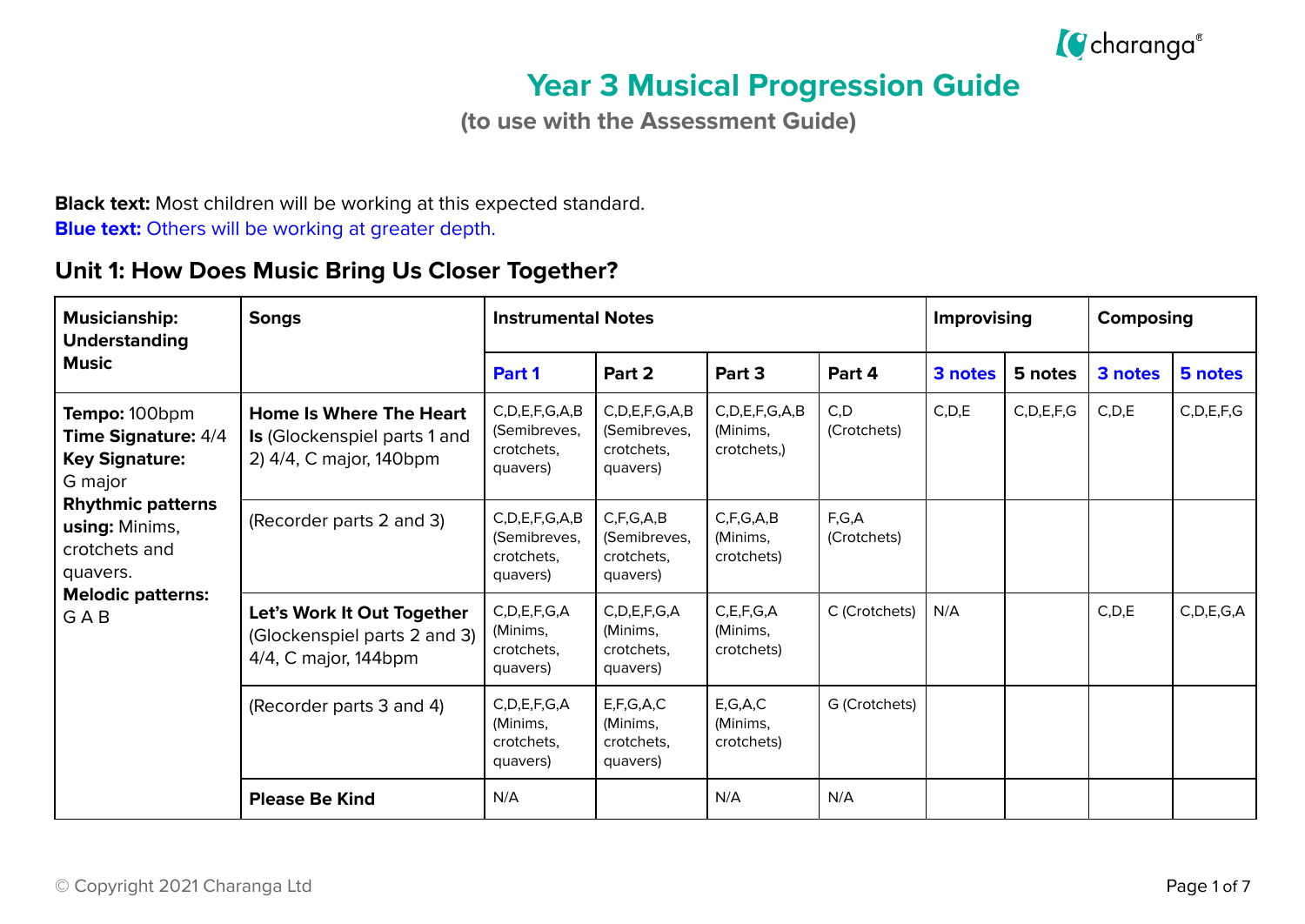

| Improvise Together<br>$\vert$ - Activity 1 |
|--------------------------------------------|
| Tempo: 104bpm                              |
| <b>Time Signature: 2/4</b>                 |
| <b>Key Signature: C</b>                    |
| major                                      |
| <b>Improvise section</b>                   |
| using: $C D E G A$                         |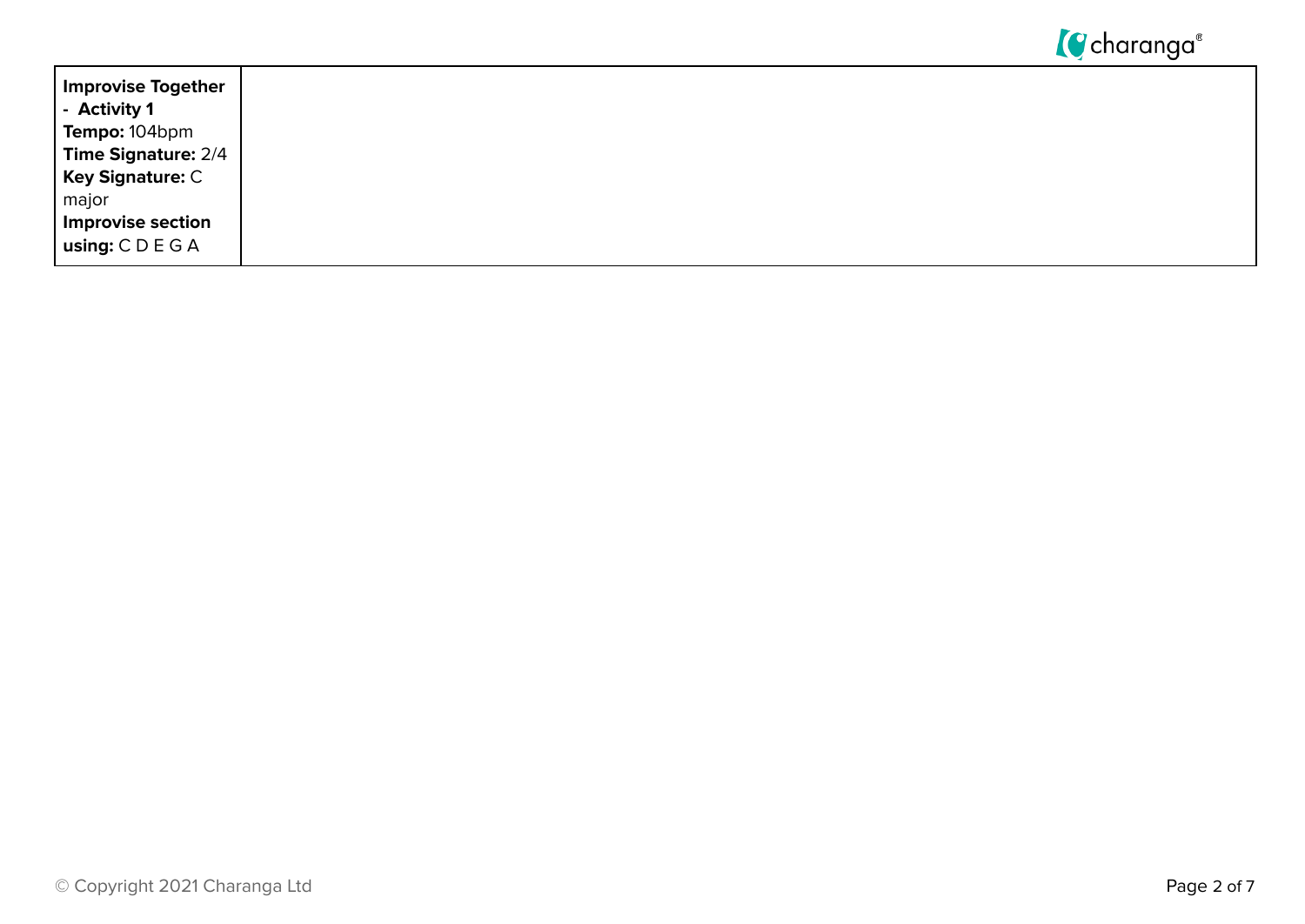

### **Unit 2: What Stories Does Music Tell Us About The Past?**

| <b>Musicianship:</b><br><b>Understanding</b>                                                                                                                                              | <b>Songs</b>                                                                                     | <b>Instrumental Notes</b>                               |                                             |                                             | Improvising             |         | <b>Composing</b> |         |         |
|-------------------------------------------------------------------------------------------------------------------------------------------------------------------------------------------|--------------------------------------------------------------------------------------------------|---------------------------------------------------------|---------------------------------------------|---------------------------------------------|-------------------------|---------|------------------|---------|---------|
| <b>Music</b>                                                                                                                                                                              |                                                                                                  | Part 1                                                  | Part 2                                      | Part 3                                      | Part 4                  | 3 notes | 5 notes          | 3 notes | 5 notes |
| Tempo: 104bpm<br><b>Time Signature:</b><br>2/4<br><b>Key Signature:</b><br>C major<br>Rhythmic<br>patterns using:<br>Minims, crotchets<br>and quavers.<br><b>Melodic patterns:</b><br>CDE | <b>Love What We Do</b><br>(Glockenspiel parts 2 and<br>3) 4/4, C major, 140bpm                   | C, D, E, F, G, B<br>(Quavers)                           | C, D, E, F, G, B<br>(Crotchets,<br>quavers) | C, D, E, F, G, B<br>(Crotchets,<br>quavers) | C (Crotchets)           | C, D, E | C, D, E, G, A    | N/A     |         |
|                                                                                                                                                                                           | (Recorder parts 3 and 4)                                                                         | C, D, E, F, G<br>(Quavers)                              | G, A, B, C<br>(Crotchets,<br>quavers)       | G, A, B, C<br>(Crotchets,<br>quavers)       | G (Crotchets)           |         |                  |         |         |
|                                                                                                                                                                                           | <b>When The Saints Go</b><br>Marchin' In<br>(Glockenspiel parts 1 and<br>2) 4/4, G major, 162bpm | G, A, B, C, D, E<br>(Minims,<br>crotchets,<br>quavers)  | G, A, B, C, D<br>(Minims,<br>crotchets)     | G, A, D<br>(Minims)                         | G (Minims)              | G, A, B | G, A, B, D, E    | N/A     |         |
|                                                                                                                                                                                           | (Recorder parts 1 and 2)                                                                         | G, A, B, C, D, E<br>(Minims,<br>crotchets,<br>quavers)  | G, A, B, C, D<br>(Minims,<br>crotchets)     | G, A, B<br>(Crotchets)                      | G,A<br>(Crotchets)      |         |                  |         |         |
|                                                                                                                                                                                           | My Bonnie Lies Over The<br><b>Ocean</b><br>(Glockenspiel parts 2 and<br>3) 12/8, F major, 186bpm | C, D, E, F, G, A<br>(Dotted<br>crotchets,<br>crotchets) | C, D, E, F, G, A<br>(Dotted<br>crotchets)   | C, D, E, F, G, A<br>(Dotted<br>crotchets)   | F (Dotted<br>crotchets) | N/A     |                  | N/A     |         |
|                                                                                                                                                                                           | (Recorder parts 3 and 4)                                                                         | C, D, E, F, G, A<br>(Dotted<br>crotchets)               | F,G,A<br>(Dotted<br>crotchets)              | F,G,A (Dotted<br>crotchets)                 | F (Dotted<br>crotchets) |         |                  |         |         |
| <b>Improvise</b><br>Together -<br><b>Activity 1 - As</b><br>Unit 1                                                                                                                        |                                                                                                  |                                                         |                                             |                                             |                         |         |                  |         |         |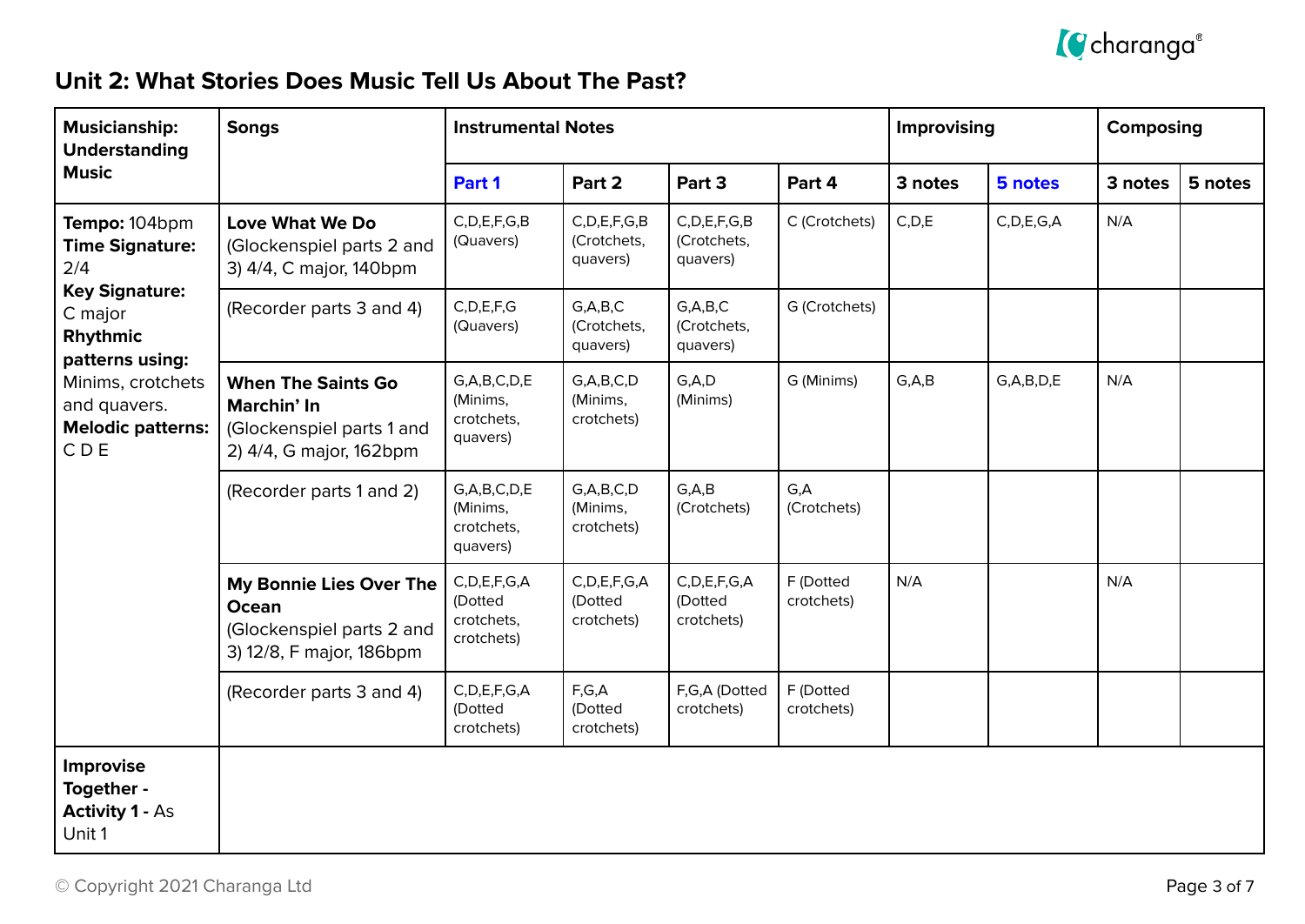

## **Unit 3: How Does Music Help to Make The World A Better Place?**

| <b>Musicianship:</b><br><b>Understanding</b>                                                         | <b>Songs</b>                                                                                               | <b>Instrumental Notes</b>                                                 |                                                                        |                                                | Improvising                  |         | Composing     |         |               |
|------------------------------------------------------------------------------------------------------|------------------------------------------------------------------------------------------------------------|---------------------------------------------------------------------------|------------------------------------------------------------------------|------------------------------------------------|------------------------------|---------|---------------|---------|---------------|
| <b>Music</b>                                                                                         |                                                                                                            | Part 1                                                                    | Part 2                                                                 | Part 3                                         | Part 4                       | 3 notes | 5 notes       | 3 notes | 5 notes       |
| Tempo: 112bpm<br>Time Signature: 3/4<br><b>Key Signature:</b><br>F major<br><b>Rhythmic patterns</b> | <b>Your Imagination</b><br>(Glockenspiel parts 2<br>and 3) 4/4, C major,<br>108bpm                         | C, E, G, A<br>(Semibreves,<br>crotchets,<br>quavers)                      | C, E, G<br>(Semibreves,<br>minims,<br>crotchets,<br>quavers)           | C.E.G<br>(Semibreves,<br>minims,<br>crotchets) | $\mathsf{C}$<br>(Semibreves) | N/A     |               | C, D, E | C, D, E, G, A |
| using: Minims,<br>crotchets and<br>quavers.<br><b>Melodic patterns:</b><br>FGA                       | (Recorder parts 2 and<br>3)                                                                                | C, E, G, A<br>(Semibreves,<br>dotted<br>minims,<br>crotchets,<br>quavers) | G, A, B<br>(Semibreves,<br>dotted<br>minims,<br>crotchets,<br>quavers) | G,A,B (Minims,<br>crotchets)                   | G,B (Minims,<br>crotchets)   |         |               |         |               |
|                                                                                                      | You're A Shining<br>Star (Glockenspiel<br>parts 1 and 2) 4/4, G<br>major, 72bpm                            | G, A, B<br>(Minims,<br>crotchets,<br>quavers)                             | G, A, B<br>(Minims,<br>crotchets,<br>quavers)                          | G,A,B (Minims,<br>crotchets)                   | G (Minims)                   | G, A, B | G, A, B, C, D | N/A     |               |
|                                                                                                      | (Recorder parts 1 and<br>2)                                                                                | G, A, B<br>(Minims,<br>crotchets,<br>quavers)                             | G, A, B<br>(Minims,<br>crotchets,<br>quavers)                          | G,A,B (Minims,<br>crotchets)                   | G (Minims)                   |         |               |         |               |
|                                                                                                      | <b>Music Makes The</b><br><b>World Go Round</b><br>(Glockenspiel parts 3<br>and 4) 4/4, E major,<br>146bpm | $E, F\sharp, G\sharp, A, B$<br>(Crotchets,<br>quavers)                    | F#, G#, A, B<br>(Crotchets,<br>quavers)                                | F#, G#, A, B<br>(Crotchets)                    | E (Crotchets)                | N/A     |               | N/A     |               |
|                                                                                                      | (Recorder parts 3 and<br>4)                                                                                | $E, F\sharp, G\sharp, A, B$<br>(Crotchets,<br>quavers)                    | F#,G#,A,B<br>(Crotchets,<br>quavers)                                   | F#, G#, A, B<br>(Crotchets)                    | <b>B</b> (Crotchets)         |         |               |         |               |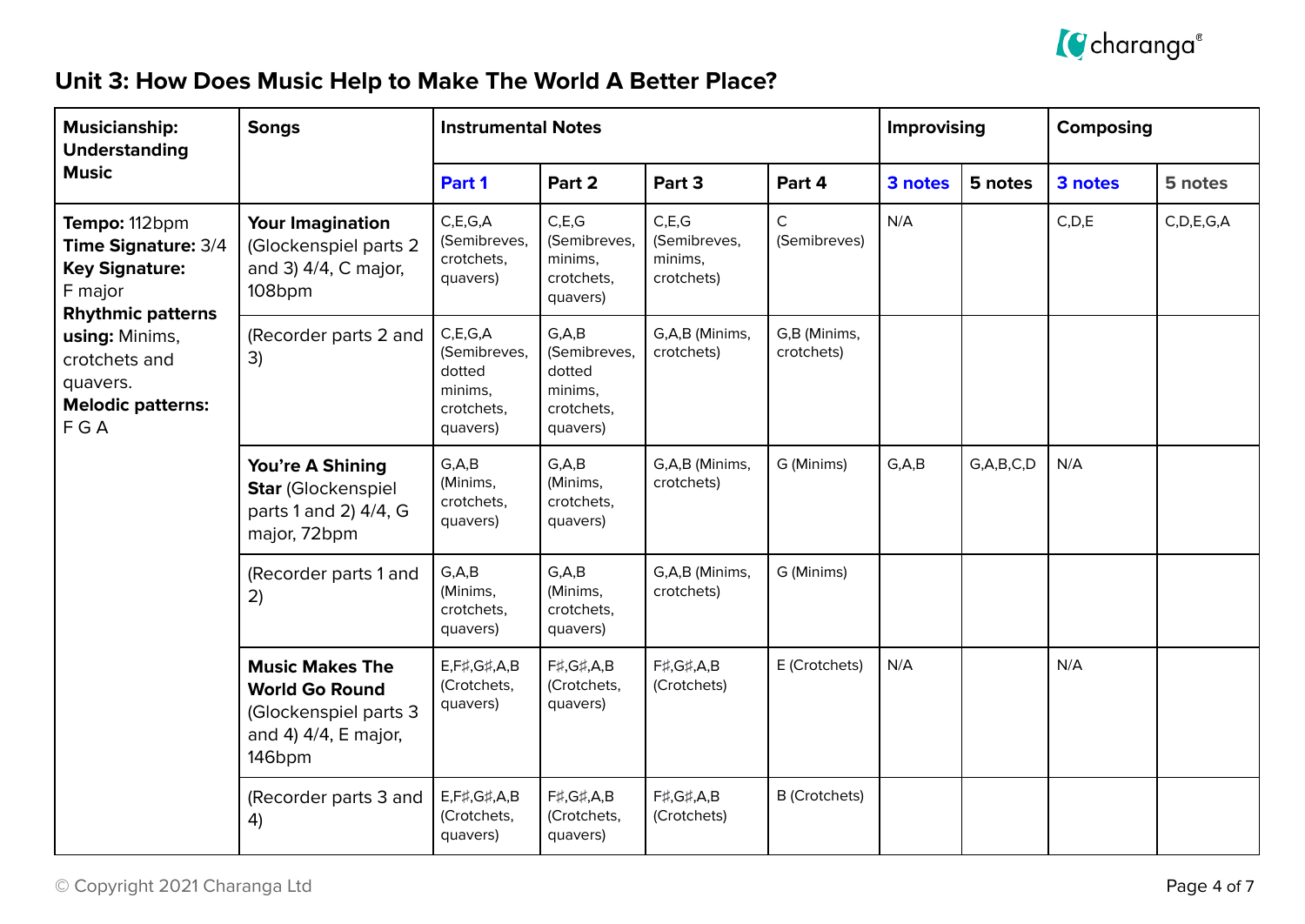

| <b>Improvise Together</b>  |
|----------------------------|
| - Activity 2               |
| Tempo: 100bpm              |
| <b>Time Signature: 4/4</b> |
| <b>Key Signature: G</b>    |
| major                      |
| Improvise section          |
| using: GABCD               |

## **Unit 4: How Does Music Help Us Get To Know Our Community?**

| <b>Musicianship:</b><br><b>Understanding</b>                                                                                | <b>Songs</b>                                                                                  | <b>Instrumental Notes</b>                      |                                                |                                               | Improvising                  |         | Composing     |         |         |
|-----------------------------------------------------------------------------------------------------------------------------|-----------------------------------------------------------------------------------------------|------------------------------------------------|------------------------------------------------|-----------------------------------------------|------------------------------|---------|---------------|---------|---------|
| <b>Music</b>                                                                                                                |                                                                                               | Part 1                                         | Part 2                                         | Part 3                                        | Part 4                       | 3 notes | 5 notes       | 3 notes | 5 notes |
| Tempo: 92bpm<br><b>Time Signature:</b><br>4/4<br><b>Key Signature:</b><br>A minor<br>Rhythmic<br>patterns using:<br>Minims, | <b>Friendship Song</b><br>(Glockenspiel parts 2<br>and 3) 4/4, C major,<br>120 <sub>bpm</sub> | C, D, E, F, G, A, B<br>(Crotchets,<br>quavers) | C, D, E, F, G, A, B<br>(Crotchets,<br>quavers) | C, D, E, F, G, A, B<br>(Minims,<br>crotchets) | $\mathsf{C}$<br>(Semibreves) | C, D, E | C, D, E, G, A | N/A     |         |
|                                                                                                                             | (Recorder parts 3 and 4)                                                                      | C, D, E, F, G, A, B<br>(Crotchets,<br>quavers) | C, F, G, A, B<br>(Crotchets,<br>quavers)       | C, F, G, A, B<br>(Minims,<br>crotchets)       | C,G (Minims)                 |         |               |         |         |
| crotchets and                                                                                                               | <b>Family</b>                                                                                 | N/A                                            |                                                |                                               |                              | N/A     |               | N/A     |         |
| quavers.<br><b>Melodic</b><br>patterns:<br>ABC                                                                              | <b>Come On Over</b>                                                                           | N/A                                            |                                                |                                               |                              | N/A     |               | N/A     |         |
| Improvise<br>Together -<br><b>Activity 2 - As</b><br>Unit 3                                                                 |                                                                                               |                                                |                                                |                                               |                              |         |               |         |         |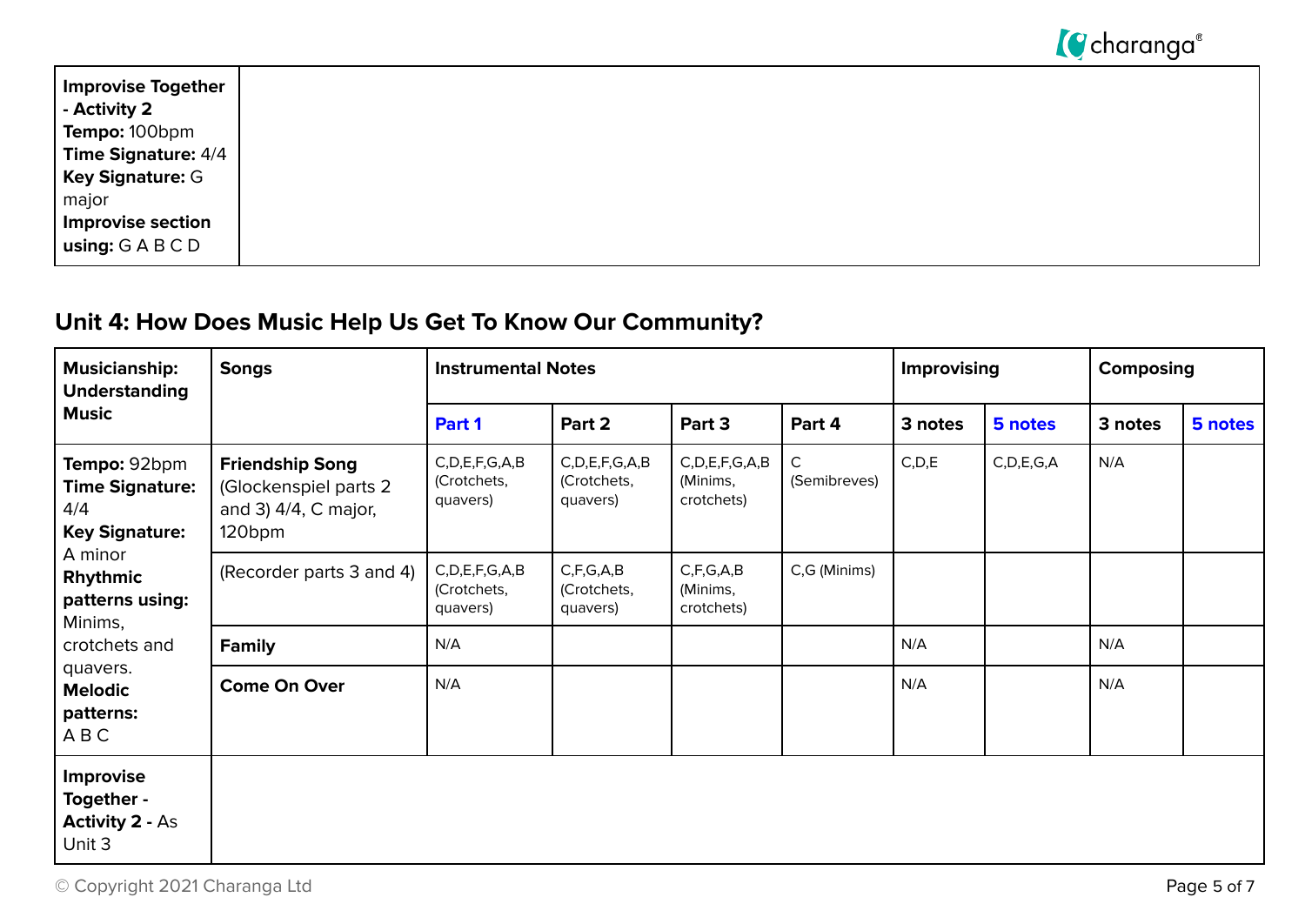

## **Unit 5: How Does Music Make A Difference To Us Every Day?**

| <b>Musicianship:</b><br><b>Understanding Music</b>                                                                                                                               | <b>Songs</b>                                                                                                                  | <b>Instrumental Notes</b>                                   |                                                             |                                                 |                        | Improvising |           | Composing |                      |
|----------------------------------------------------------------------------------------------------------------------------------------------------------------------------------|-------------------------------------------------------------------------------------------------------------------------------|-------------------------------------------------------------|-------------------------------------------------------------|-------------------------------------------------|------------------------|-------------|-----------|-----------|----------------------|
|                                                                                                                                                                                  |                                                                                                                               | Part 1                                                      | Part 2                                                      | Part 3                                          | Part 4                 | 3 notes     | 5 notes   | 3 notes   | 5 notes              |
| Tempo: 104bpm<br><b>Time Signature: 3/4</b><br><b>Key Signature:</b><br>C major<br><b>Rhythmic patterns</b><br>using: Minims, crotchets<br>and quavers.<br>Melodic patterns: CDE | <b>He's Got The Whole</b><br><b>World In His Hands</b><br>(Glockenspiel parts 1<br>and 2) 4/4, F major,<br>120 <sub>bpm</sub> | $F,G,A,B \nvert b, C$<br>(Minims,<br>crotchets,<br>quavers) | $F,G,A,B$ $\flat$ , C<br>(Minims,<br>crotchets,<br>quavers) | $F,G,A,B$ $\flat$ , C<br>(Minims,<br>crotchets) | F,G (Minims)           | N/A         |           | F,G,A     | $F,G,A,B$ $\flat$ ,C |
|                                                                                                                                                                                  | (Recorder parts 2 and 3)                                                                                                      | $F,G,A,B$ $\flat$ ,C<br>(Minims,<br>crotchets,<br>quavers)  | $F,G,A,B$ $\flat$ ,C<br>(Minims,<br>crotchets,<br>quavers)  | $F,G,A,B$ $\flat$ , C<br>(Crotchets)            | F,G<br>(Crotchets)     |             |           |           |                      |
|                                                                                                                                                                                  | <b>Why Does Music Make</b><br><b>A Difference?</b><br>(Glockenspiel parts 2<br>and 3) 4/4, F major,<br>135bpm                 | C,D,F (Minims,<br>crotchets,<br>quavers)                    | C, D, F<br>(Minims,<br>crotchets,<br>quavers)               | C, D, F<br>(Minims,<br>crotchets)               | C, D, F<br>(Crotchets) | F,G,A       | F,G,A,C,D | N/A       |                      |
|                                                                                                                                                                                  | (Recorder parts 3 and 4)                                                                                                      | C,D,F (Minims,<br>crotchets,<br>quavers)                    | F,G,A<br>(Crotchets,<br>quavers)                            | F,G,A<br>(Crotchets)                            | F,G<br>(Crotchets)     |             |           |           |                      |
|                                                                                                                                                                                  | Panda Extravaganza                                                                                                            | N/A                                                         |                                                             |                                                 |                        | N/A         |           | N/A       |                      |
| <b>Improvise Together -</b><br><b>Activity 3</b><br>Tempo: 92bpm<br>Time Signature: 2/4<br>Key Signature: F major<br><b>Improvise section</b><br>using: $F G A C D$              |                                                                                                                               |                                                             |                                                             |                                                 |                        |             |           |           |                      |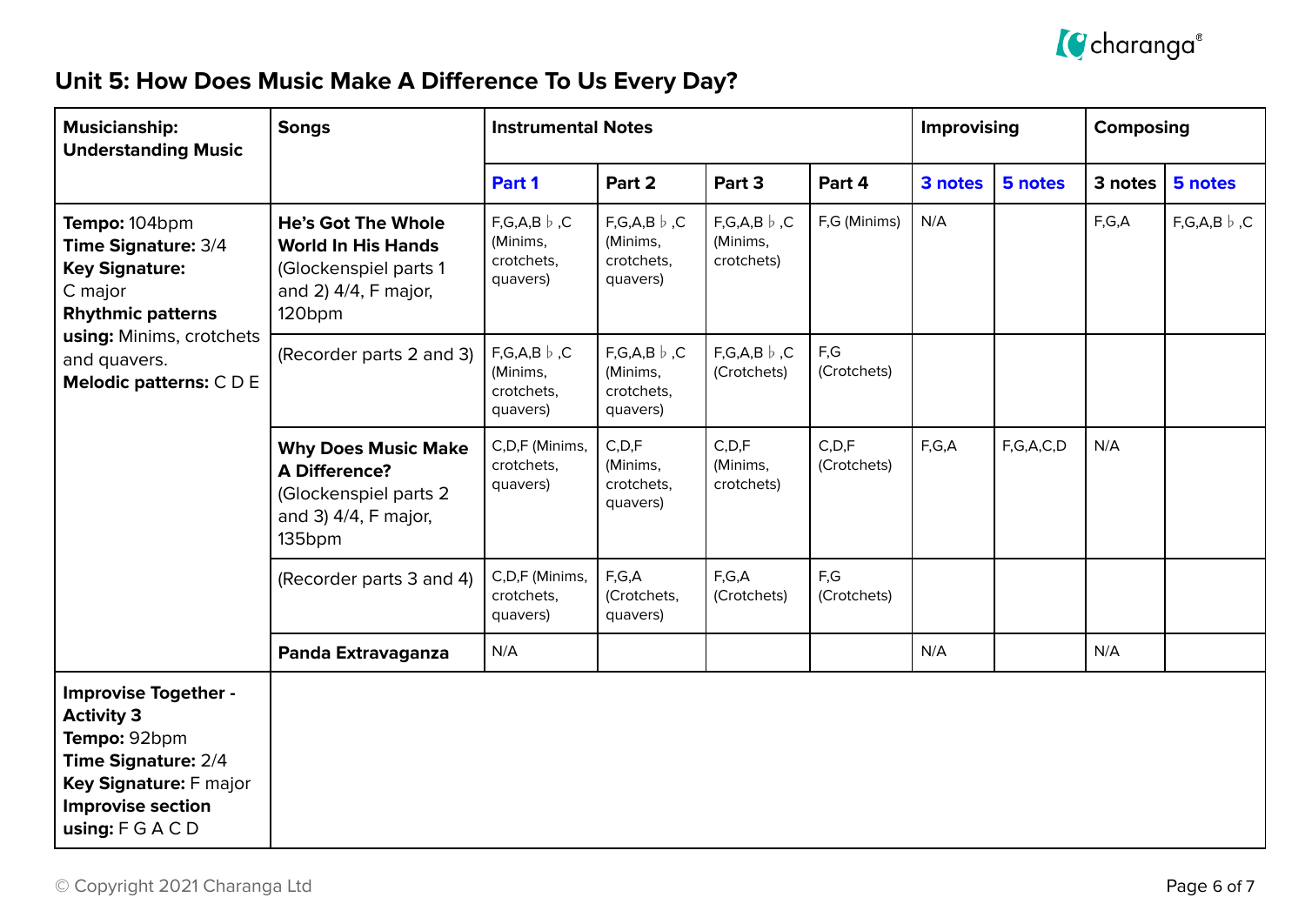

#### **Unit 6: How Does Music Connect Us With Our Planet?**

| <b>Musicianship:</b><br><b>Understanding</b>                                                                                                                                                            | <b>Songs</b>                                                                                          | <b>Instrumental Notes</b>                                   |                                          |                                          |                             | Improvising |           | Composing |               |
|---------------------------------------------------------------------------------------------------------------------------------------------------------------------------------------------------------|-------------------------------------------------------------------------------------------------------|-------------------------------------------------------------|------------------------------------------|------------------------------------------|-----------------------------|-------------|-----------|-----------|---------------|
| <b>Music</b>                                                                                                                                                                                            |                                                                                                       | Part 1                                                      | Part 2                                   | Part 3                                   | Part 4                      | 3 notes     | 5 notes   | 3 notes   | 5 notes       |
| Tempo: 92bpm<br><b>Time Signature:</b><br>2/4<br><b>Key Signature:</b><br>F major<br><b>Rhythmic patterns</b><br>using: Minims,<br>crotchets, and<br>quavers.<br><b>Melodic patterns:</b><br><b>FGA</b> | <b>Michael Row The Boat</b><br><b>Ashore (Glockenspiel parts)</b><br>3 and 4) 4/4, F major,<br>175bpm | N/A                                                         | N/A                                      | F,G,A<br>(Crotchets)                     | F (Crotchets)               | F,G,A       | F,G,A,C,D | N/A       |               |
|                                                                                                                                                                                                         | (Recorder part 4)                                                                                     |                                                             |                                          |                                          | $\mathsf{C}$<br>(Crotchets) |             |           |           |               |
|                                                                                                                                                                                                         | <b>The Dragon Song</b><br>(Glockenspiel parts 2 and 3)<br>4/4, G major, 94bpm                         | G, A, B, D, E, F<br>(Crotchets,<br>quavers,<br>semiquavers) | G, A, B, D, E<br>(Crotchets,<br>quavers) | G, A, B, D, E<br>(Crotchets,<br>quavers) | G,A<br>(Crotchets)          | N/A         |           | G, A, B   | G, A, B, D, E |
|                                                                                                                                                                                                         | (Recorder parts 2 and 3)                                                                              | G, A, B, D, E, F<br>(Crotchets,<br>quavers,<br>semiquavers) | G, A, B<br>(Crotchets,<br>quavers)       | G, A, B<br>(Crotchets,<br>quavers)       | G,A<br>(Crotchets)          |             |           |           |               |
|                                                                                                                                                                                                         | <b>Follow Me</b>                                                                                      | N/A                                                         |                                          | N/A                                      | N/A                         |             |           |           |               |
| <b>Improvise Together</b><br>- Activity 3 - As<br>Unit 5                                                                                                                                                |                                                                                                       |                                                             |                                          |                                          |                             |             |           |           |               |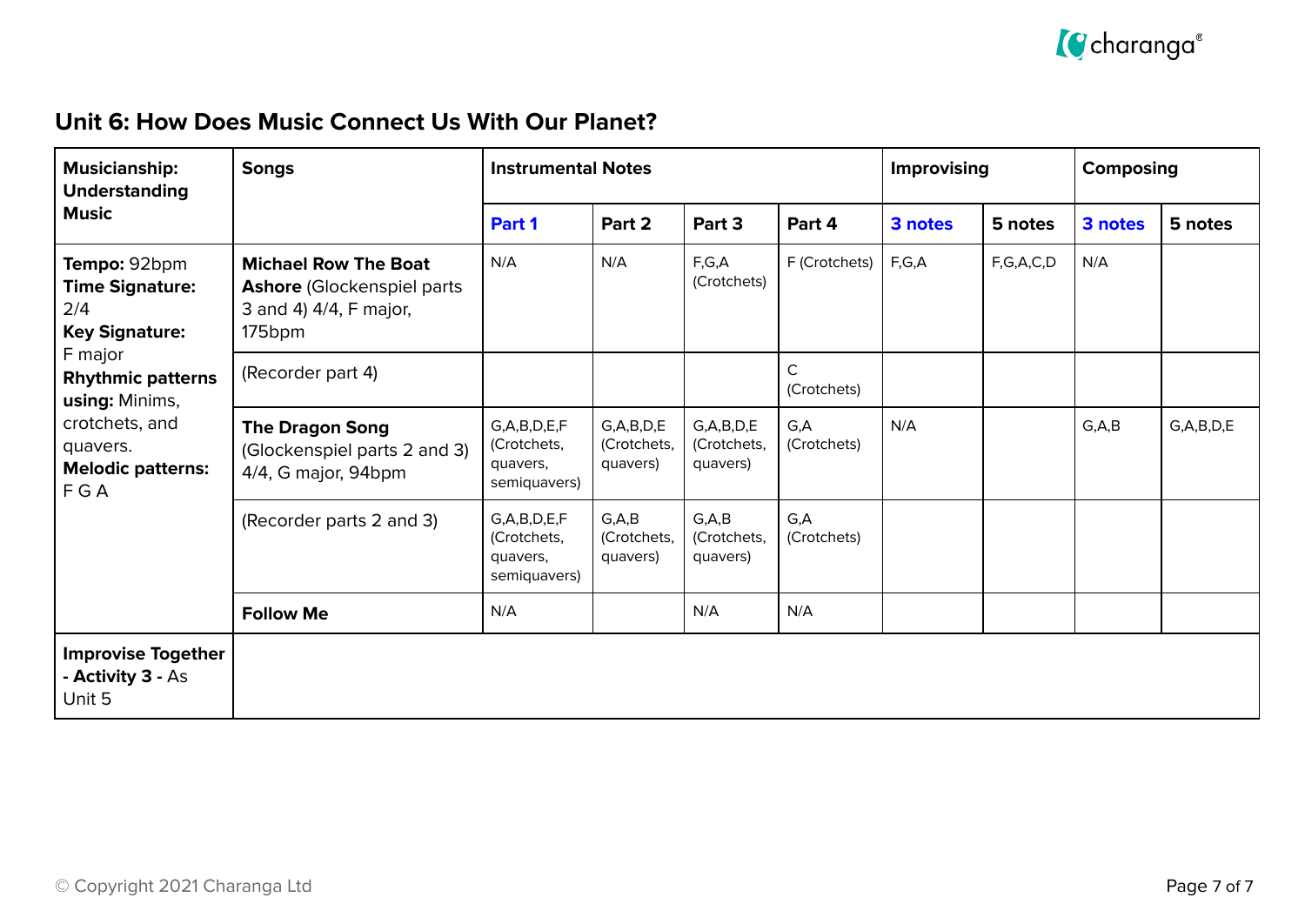

# **Year 4 Musical Progression Guide**

**(to use with the Assessment Guide)**

**Black text:** Most children will be working at this expected standard. **Blue text:** Others will be working at greater depth.

#### **Unit 1: How Does Music Bring Us Together?**

| <b>Musicianship:</b><br><b>Understanding</b>                                                                                                                                    | <b>Songs</b>                                                       | <b>Instrumental Notes</b>                                                        |                                               |                                                 |                    | Improvising |         | Composing |         |         |
|---------------------------------------------------------------------------------------------------------------------------------------------------------------------------------|--------------------------------------------------------------------|----------------------------------------------------------------------------------|-----------------------------------------------|-------------------------------------------------|--------------------|-------------|---------|-----------|---------|---------|
| <b>Music</b>                                                                                                                                                                    |                                                                    | Part 1                                                                           | Part 2                                        | Part 3                                          | Part 4             | 3 notes     | 5 notes | 3 notes   | 5 notes | 7 notes |
| Tempo: 112bpm<br><b>Time Signature: 4/4</b><br><b>Key Signature:</b><br>C major<br><b>Rhythmic patterns</b><br>using: Minims,<br>dotted crotchets,<br>crotchets and<br>quavers. | Hoedown<br>(Glockenspiel<br>parts 1 and 2) 4/4,<br>F major, 192bpm | $F,G,A,B \nvert b, C$<br>(Minims, dotted<br>crotchets,<br>crotchets,<br>quavers) | F,G,A,B<br>(Minims,<br>crotchets,<br>quavers) | $F,G,A,B$ $\flat$ ,<br>C (Minims,<br>crotchets) | F,G<br>(Minims)    | N/A         |         | N/A       |         |         |
|                                                                                                                                                                                 | (Recorder parts 1<br>and $2)$                                      | $F,G,A,B \nvert b, C$<br>(Minims, dotted<br>crotchets,<br>crotchets,<br>quavers) | F,G,A,B<br>(Minims,<br>crotchets)             | $F,G,A,B$ $\flat$ ,<br>C.<br>(Crotchets)        | F,G<br>(Crotchets) |             |         |           |         |         |
| <b>Melodic patterns:</b><br>CDE                                                                                                                                                 | I'm Always<br><b>There</b>                                         | N/A                                                                              |                                               |                                                 |                    | N/A         |         | N/A       |         |         |
|                                                                                                                                                                                 | <b>Martin Luther</b><br><b>King</b>                                | N/A                                                                              |                                               |                                                 |                    | N/A         |         | N/A       |         |         |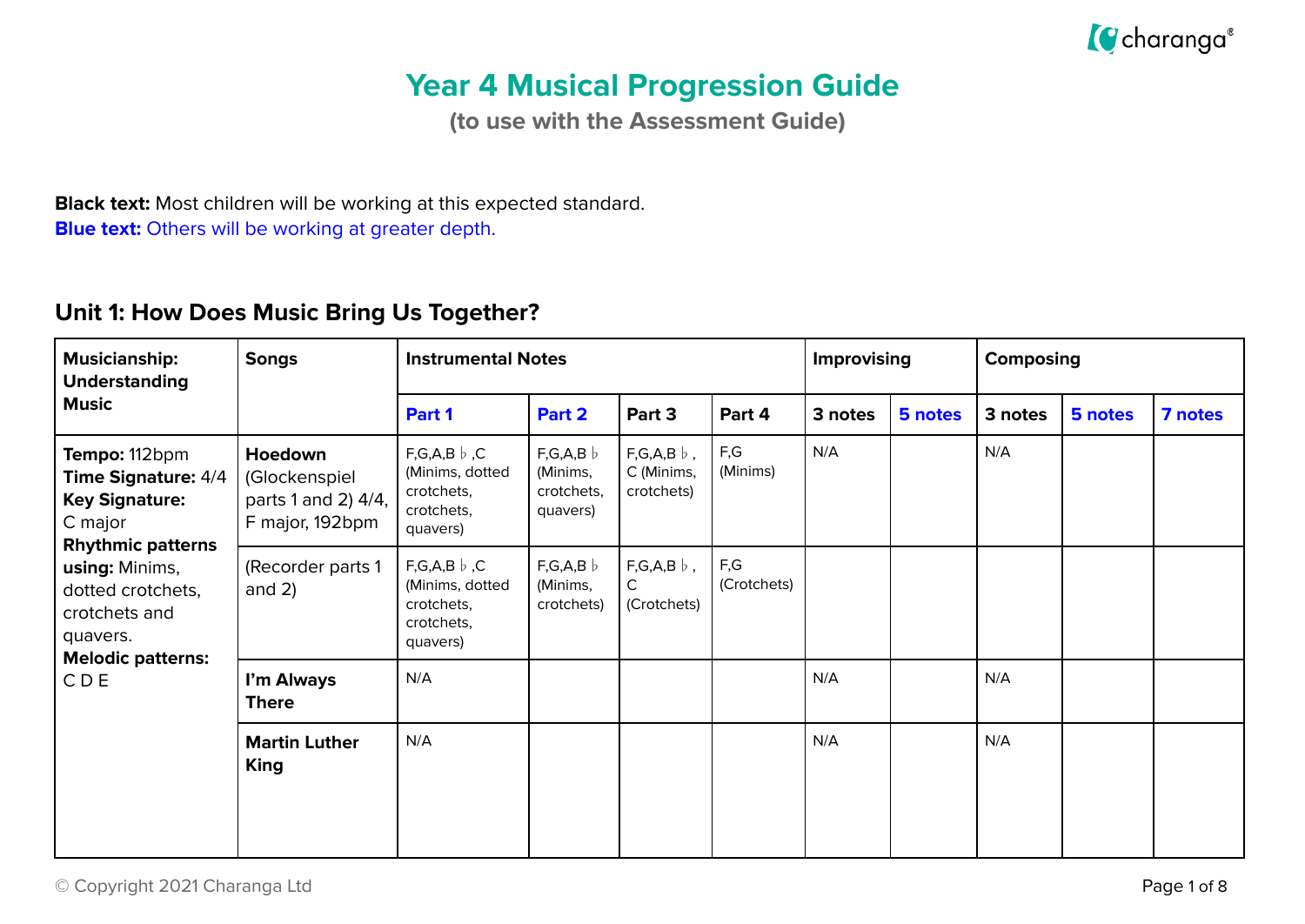

| Improvise Together<br>$\vert$ - Activity 1 |
|--------------------------------------------|
| <b>Tempo:</b> 112bpm                       |
| Time Signature: $4/4$                      |
| Key Signature: C<br>  major                |
| Improvise section                          |
| $ $ using: $C D E G A$                     |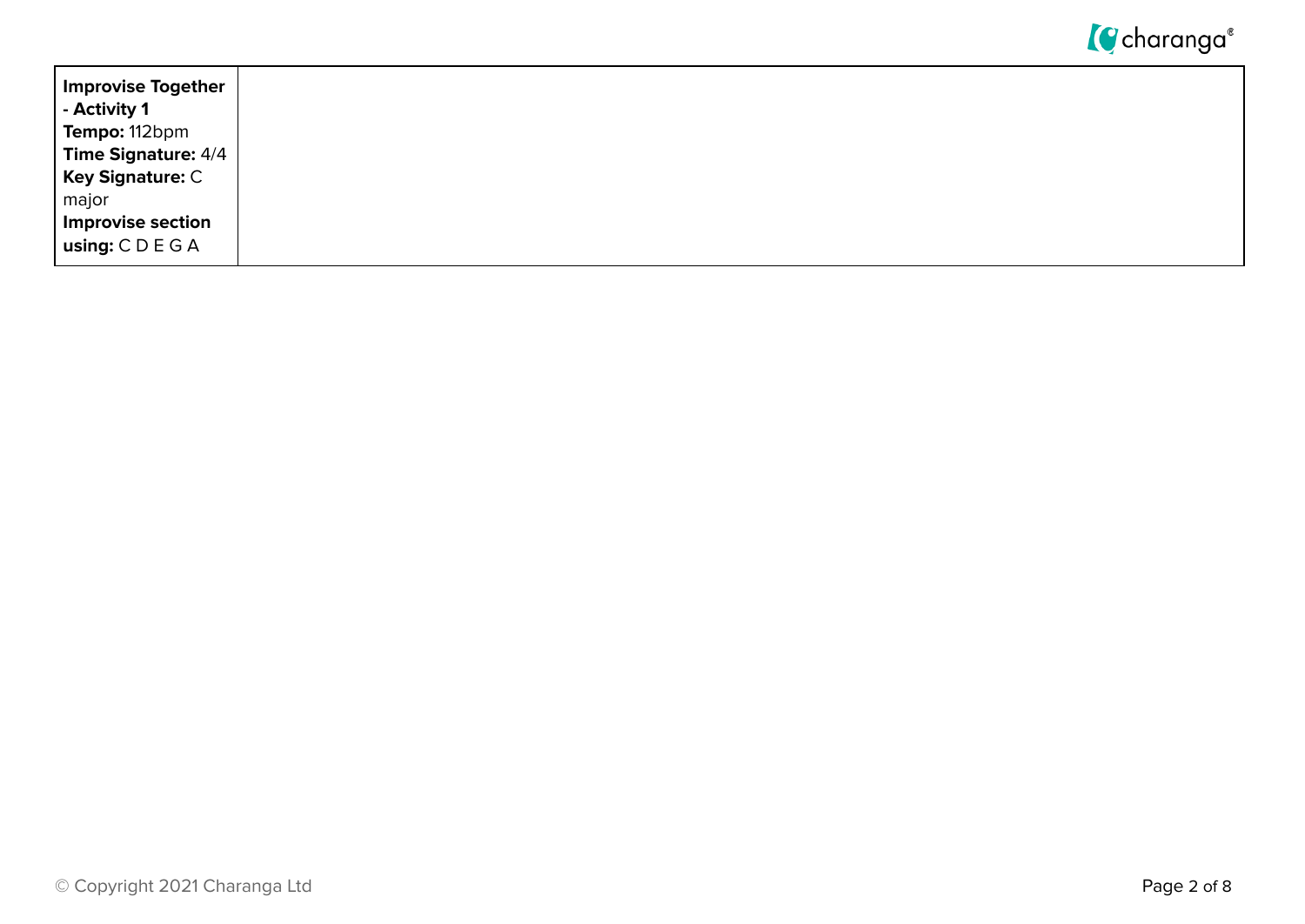

### **Unit 2: How Does Music Connect Us With Our Past?**

| <b>Musicianship:</b><br><b>Understanding</b>                                                                                                                                                                                        | <b>Songs</b>                                                                                     | <b>Instrumental Notes</b>                                   |                                                                                     |                                                             |                            | Improvising |               | Composing |               |                                 |
|-------------------------------------------------------------------------------------------------------------------------------------------------------------------------------------------------------------------------------------|--------------------------------------------------------------------------------------------------|-------------------------------------------------------------|-------------------------------------------------------------------------------------|-------------------------------------------------------------|----------------------------|-------------|---------------|-----------|---------------|---------------------------------|
| <b>Music</b>                                                                                                                                                                                                                        |                                                                                                  | Part 1                                                      | Part 2                                                                              | Part 3                                                      | Part 4                     | 3 notes     | 5 notes       | 3 notes   | 5 notes       | 7 notes                         |
| Tempo: 97bpm<br><b>Time Signature:</b><br>2/4<br><b>Key Signature:</b><br>F major<br><b>Rhythmic patterns</b><br>using: Minims,<br>dotted crotchets,<br>crotchets, quavers<br>and semiquavers.<br><b>Melodic patterns:</b><br>F G A | <b>Looking In The</b><br><b>Mirror</b><br>(Glockenspiel<br>parts 2 and 3) 4/4,<br>C major, 80bpm | C, D, E, G<br>(Crotchets,<br>quavers,<br>semiquavers)       | C, D, E, G<br>(Crotchets,<br>quavers,<br>semiquavers)                               | C, D, E, G<br>(Crotchets,<br>quavers)                       | $\mathsf C$<br>(Crotchets) | C, D, E     | C, D, E, G, A | N/A       |               |                                 |
|                                                                                                                                                                                                                                     | (Recorder parts 2<br>and $3)$                                                                    | C, D, E, G<br>(Crotchets,<br>quavers,<br>semiquavers)       | E, F, G<br>(Crotchets,<br>quavers,<br>semiquavers)                                  | E, F, G<br>(Crotchets,<br>quavers)                          | G<br>(Crotchets)           |             |               |           |               |                                 |
|                                                                                                                                                                                                                                     | <b>Take Time In Life</b><br>(Glockenspiel<br>parts 1 and 2) 4/4,<br>G major, 87bpm               | $G, A, B, C, F\sharp$<br>(Minims,<br>crotchets,<br>quavers) | $G, A, B, C, F\sharp$<br>(Minims,<br>dotted<br>crotchets,<br>crotchets,<br>quavers) | $G, A, B, C, F\sharp$<br>(Minims,<br>crotchets,<br>quavers) | G (Minims)                 | N/A         |               | G, A, B   | G, A, B, D, E | G, A, B, C, D,<br>$E, F \sharp$ |
|                                                                                                                                                                                                                                     | (Recorder parts 1<br>and $2)$                                                                    | $G, A, B, C, F\sharp$<br>(Minims,<br>crotchets,<br>quavers) | $G, A, B, C, F\sharp$<br>(Minims,<br>dotted<br>crotchets,<br>crotchets,<br>quavers) | G, A, B, C,<br>(Minims,<br>crotchets,<br>quavers)           | G, A<br>(Crotchets)        |             |               |           |               |                                 |
|                                                                                                                                                                                                                                     | <b>Scarborough Fair</b>                                                                          | N/A                                                         |                                                                                     |                                                             |                            | N/A         |               | N/A       |               |                                 |
| <b>Improvise Together</b><br>- Activity 1 - As Unit                                                                                                                                                                                 |                                                                                                  |                                                             |                                                                                     |                                                             |                            |             |               |           |               |                                 |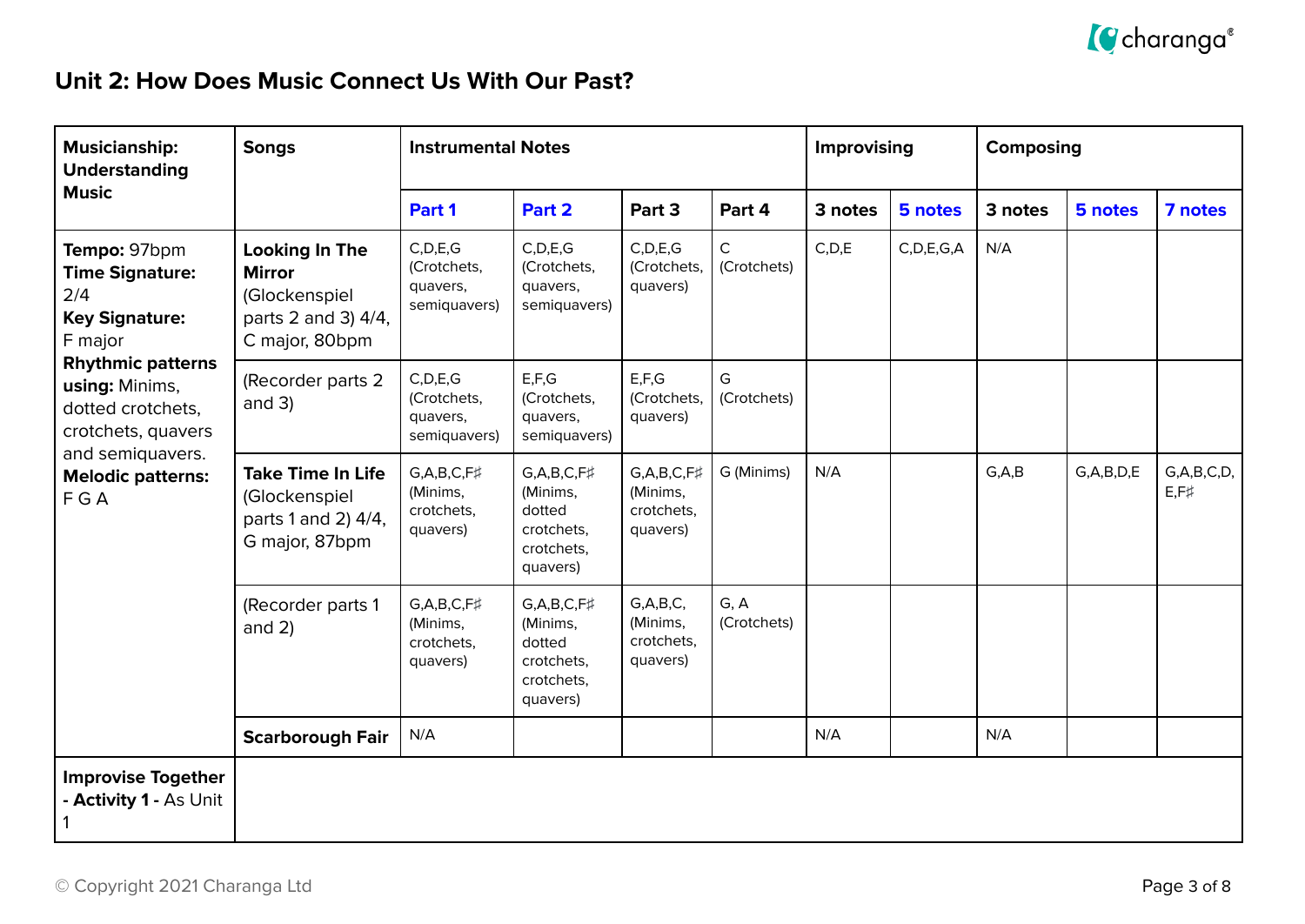

#### **Unit 3: How Does Music Make the World a Better Place?**

| <b>Musicianship:</b><br><b>Understanding</b>                                                                                                                                                                             | <b>Songs</b>                                                                                     | <b>Instrumental Notes</b>                                                        | Improvising                                      |                                  | Composing                          |               |                       |         |               |                       |
|--------------------------------------------------------------------------------------------------------------------------------------------------------------------------------------------------------------------------|--------------------------------------------------------------------------------------------------|----------------------------------------------------------------------------------|--------------------------------------------------|----------------------------------|------------------------------------|---------------|-----------------------|---------|---------------|-----------------------|
| <b>Music</b>                                                                                                                                                                                                             |                                                                                                  | Part 1                                                                           | Part 2                                           | Part 3                           | Part 4                             | 3 notes       | 5 notes               | 3 notes | 5 notes       | 7 notes               |
| Tempo: 150bpm<br><b>Time Signature:</b><br>3/4<br><b>Key Signature:</b><br>G major<br>Rhythmic<br>patterns using:<br>Minims, dotted<br>crotchets,<br>crotchets and<br>quavers.<br><b>Melodic patterns:</b><br><b>GAB</b> | <b>Bringing Us</b><br><b>Together</b><br>(Glockenspiel<br>parts 2 and 3) 4/4,<br>C major, 112bpm | G,A,C (Minims,<br>dotted<br>crotchets,<br>crotchets,<br>quavers)                 | G.A.C<br>(Crotchets,<br>quavers)                 | G.A.C<br>(Crotchets)             | $\mathsf C$<br>(Crotchets)         | C, D, E       | C, D, E, G, A         | C, D, E | C, D, E, G, A | C, D, E, F, G,<br>A,B |
|                                                                                                                                                                                                                          | (Recorder parts 2<br>and $3)$                                                                    | G,A,C (Minims,<br>dotted<br>crotchets,<br>crotchets,<br>quavers)                 | G.A.C<br>(Crotchets,<br>quavers)                 | G.A.C<br>(Crotchets)             | C<br>(Crotchets)                   |               |                       |         |               |                       |
|                                                                                                                                                                                                                          | <b>Old Joe Clark</b><br>(Glockenspiel<br>parts 2 and 3) 4/4,<br>D major, 180bpm                  | $D,E,F\sharp,G,A,B,C$<br>(Minims, dotted<br>crotchets,<br>crotchets,<br>quavers) | $D,E,F\sharp,G,A,B$<br>C (Minims,<br>crotchets)  | $D,E,F\sharp,A,C$<br>(Minims)    | D (Minims)                         | $D,E,F\sharp$ | $D, E, F\sharp, A, B$ | N/A     |               |                       |
|                                                                                                                                                                                                                          | (Recorder parts 2<br>and $3)$                                                                    | $D,E,F\sharp,G,A,B,C$<br>(Minims, dotted<br>crotchets,<br>crotchets,<br>quavers) | $F\sharp$ , G, A, B, C<br>(Minims,<br>crotchets) | F#, G, A, B,<br>C<br>(Crotchets) | $F\sharp$ , A, B, C<br>(Crotchets) |               |                       |         |               |                       |
|                                                                                                                                                                                                                          | <b>Dance With Me</b>                                                                             | N/A                                                                              |                                                  |                                  |                                    | N/A           |                       | N/A     |               |                       |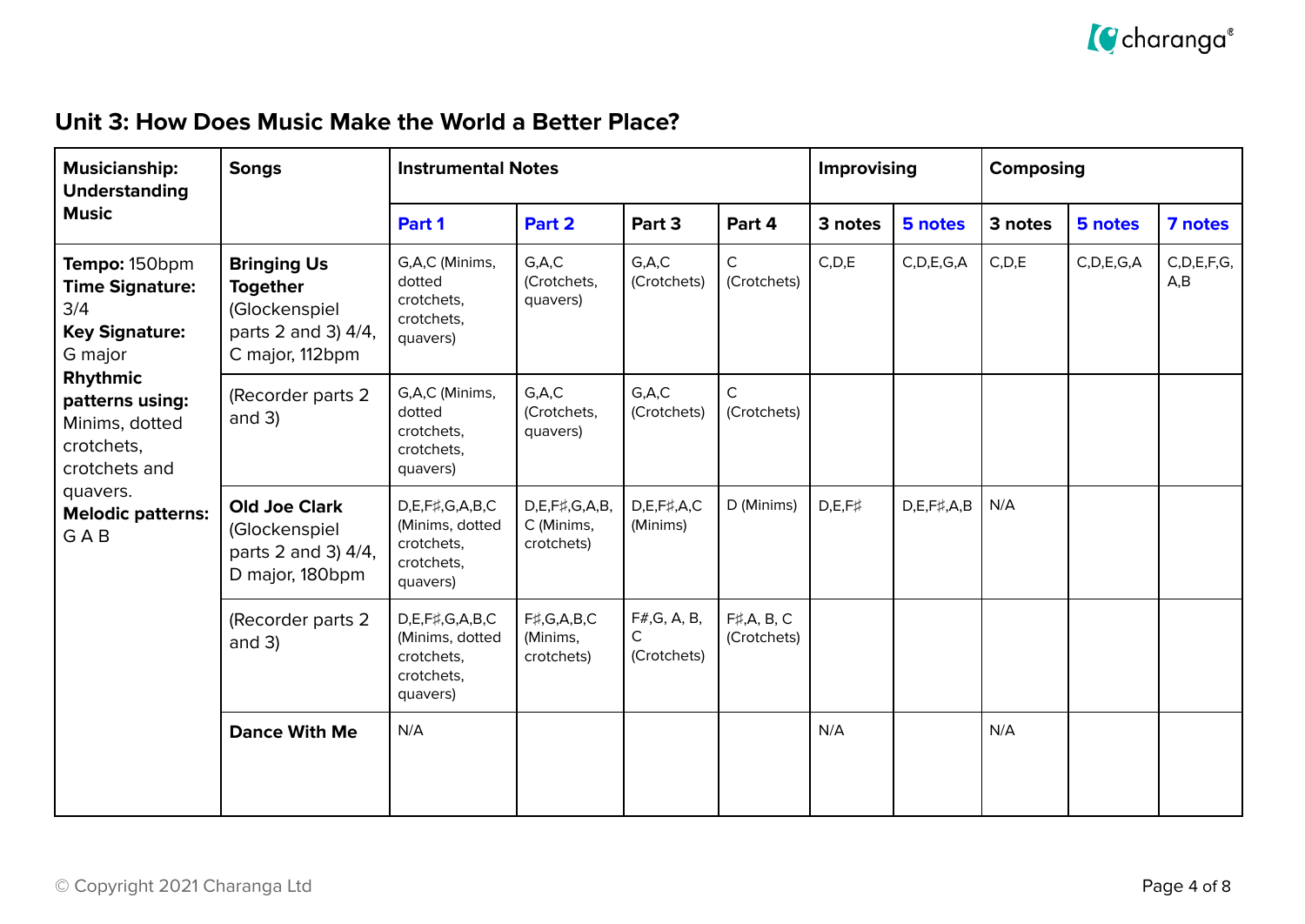

| Improvise                |
|--------------------------|
| Together -               |
| <b>Activity 2</b>        |
| Tempo: 114bpm            |
| <b>Time Signature:</b>   |
| 4/4                      |
| <b>Key Signature: C</b>  |
| major                    |
| <b>Improvise section</b> |
| using: $C D E G A$       |
|                          |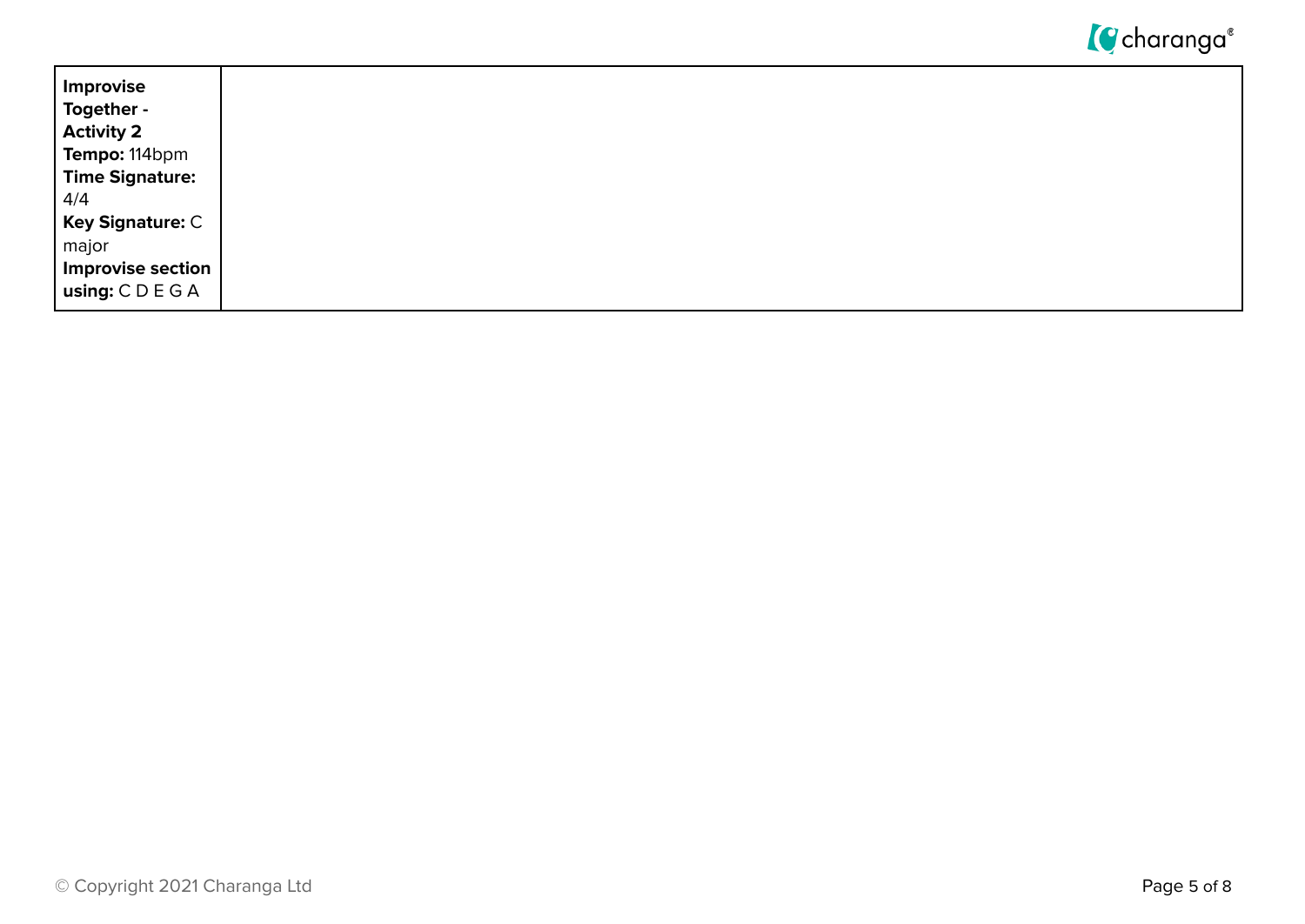

## **Unit 4: How Does Music Teach Us About Our Community?**

| <b>Musicianship:</b><br><b>Understanding</b><br><b>Music</b>                                                                                                               | <b>Songs</b>                                                                  | <b>Instrumental Notes</b>                                              |                                                     |                                                     |                          | <b>Improvising</b> |               | Composing |               |                       |
|----------------------------------------------------------------------------------------------------------------------------------------------------------------------------|-------------------------------------------------------------------------------|------------------------------------------------------------------------|-----------------------------------------------------|-----------------------------------------------------|--------------------------|--------------------|---------------|-----------|---------------|-----------------------|
|                                                                                                                                                                            |                                                                               | Part 1                                                                 | Part 2                                              | Part 3                                              | Part 4                   | 3 notes            | 5 notes       | 3 notes   | 5 notes       | 7 notes               |
| Tempo: 97bpm<br><b>Time Signature:</b><br>2/4<br><b>Key Signature:</b><br>G major<br><b>Rhythmic patterns</b><br>using: Minims,<br>dotted crotchets,<br>crotchets, quavers | Let Your Spirit Fly<br>(Glockenspiel<br>parts 2 and 3) 4/4,<br>C major, 76bpm | C, D, E, F, G, A<br>(Minims,<br>crotchets.<br>quavers,<br>semiquavers) | C, D, E, F, G<br>(Minims,<br>crotchets.<br>quavers) | C, D, E, F, G<br>(Minims,<br>crotchets.<br>quavers) | C (Minims,<br>crotchets) | C, D, E            | C, D, E, F, G | C, D, E   | C, D, E, F, G | C, D, E, F, G,<br>A,B |
|                                                                                                                                                                            | (Recorder parts 2<br>and $3)$                                                 | C, D, E, F, G, A<br>(Minims,<br>crotchets.<br>quavers,<br>semiquavers) | C, D, G, A, B<br>(Minims,<br>crotchets,<br>quavers) | G,A<br>(Minims,<br>crotchets,<br>quavers)           | G,A<br>(Crotchets)       |                    |               |           |               |                       |
| and semiquavers.<br><b>Melodic patterns:</b>                                                                                                                               | <b>Frère Jacques</b>                                                          | N/A                                                                    |                                                     |                                                     |                          | N/A                |               | N/A       |               |                       |
| GABDE                                                                                                                                                                      | The Other Side Of<br><b>The Moon</b>                                          | N/A                                                                    |                                                     |                                                     |                          | N/A                |               | N/A       |               |                       |
| <b>Improvise Together</b><br>- Activity 2 - As<br>Unit 3                                                                                                                   |                                                                               |                                                                        |                                                     |                                                     |                          |                    |               |           |               |                       |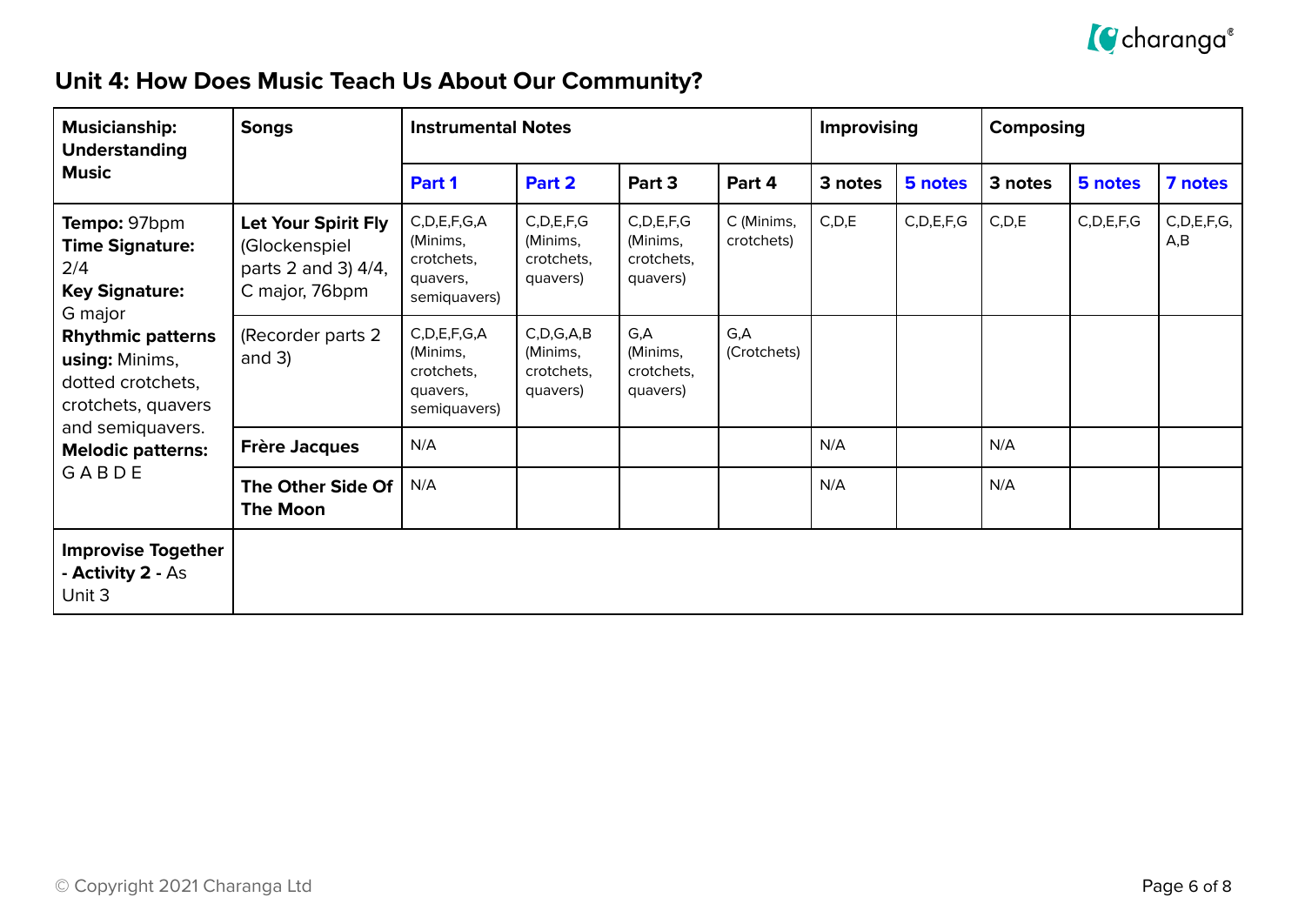

## **Unit 5: How Does Music Shape Our Way of Life?**

| <b>Musicianship:</b><br><b>Understanding</b>                                                                                                                                    | <b>Songs</b>                                                                                | <b>Instrumental Notes</b> |                  |        |                  | Improvising |               | <b>Composing</b> |               |                     |
|---------------------------------------------------------------------------------------------------------------------------------------------------------------------------------|---------------------------------------------------------------------------------------------|---------------------------|------------------|--------|------------------|-------------|---------------|------------------|---------------|---------------------|
| <b>Music</b>                                                                                                                                                                    |                                                                                             | Part 1                    | Part 2           | Part 3 | Part 4           | 3 notes     | 5 notes       | 3 notes          | 5 notes       | 7 notes             |
| Tempo: 68bpm<br><b>Time Signature: 4/4</b><br><b>Key Signature:</b><br>A minor<br><b>Rhythmic patterns</b><br>using: Minims,<br>crotchets, dotted<br>quavers, quavers           | You Can See It<br><b>Through</b><br>(Glockenspiel<br>parts 3 and 4) 4/4,<br>D Minor, 130bpm | D,E<br>(Crotchets)        | D<br>(Crotchets) | N/A    | N/A              | D, E, F     | D, E, F, G, A | D, E, F          | D, E, F, G, A | D,E,F,G,A,<br>B, C# |
|                                                                                                                                                                                 | (Recorder part 4)                                                                           |                           |                  |        | A<br>(Crotchets) |             |               |                  |               |                     |
| and semiquavers.<br><b>Melodic patterns:</b>                                                                                                                                    | Oh Happy Day                                                                                | N/A                       |                  |        |                  | N/A         |               | N/A              |               |                     |
| <b>ABCDEFG</b>                                                                                                                                                                  | <b>A World Full Of</b><br>Sound                                                             | N/A                       |                  |        |                  | N/A         |               | N/A              |               |                     |
| <b>Improvise Together</b><br>- Activity 3<br>Tempo: 68bpm<br><b>Time Signature: 4/4</b><br><b>Key Signature: A</b><br>minor<br><b>Improvise section</b><br>using: A B C D E F G |                                                                                             |                           |                  |        |                  |             |               |                  |               |                     |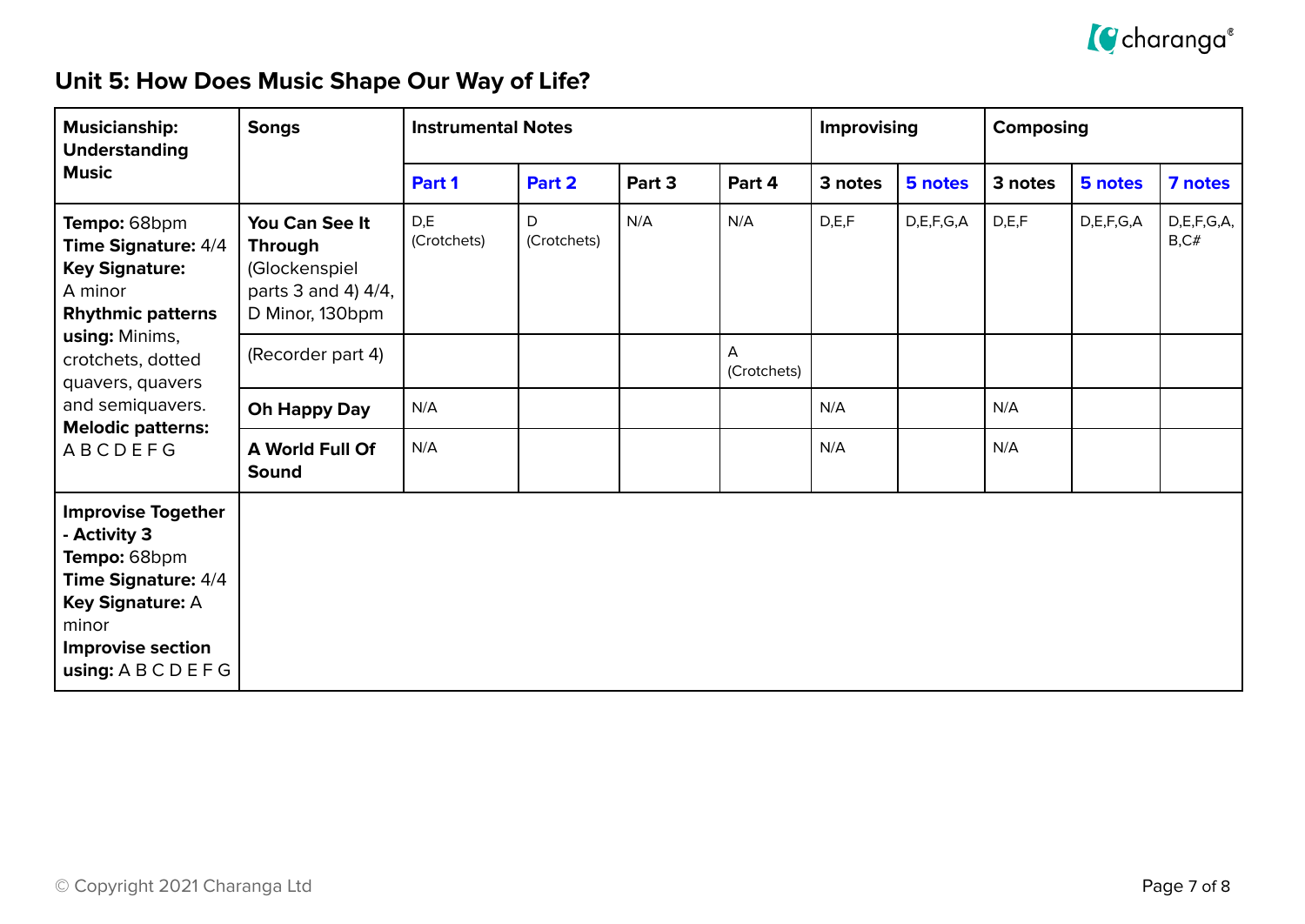

#### **Unit 6: How Does Music Connect Us With The Environment?**

| <b>Musicianship:</b><br><b>Understanding</b><br><b>Music</b>                                                                                                        | <b>Songs</b>                                                                        | <b>Instrumental Notes</b>                           |                                                     |                                                     |                             | <b>Improvising</b> |         | <b>Composing</b> |         |         |
|---------------------------------------------------------------------------------------------------------------------------------------------------------------------|-------------------------------------------------------------------------------------|-----------------------------------------------------|-----------------------------------------------------|-----------------------------------------------------|-----------------------------|--------------------|---------|------------------|---------|---------|
|                                                                                                                                                                     |                                                                                     | Part 1                                              | Part 2                                              | Part 3                                              | Part 4                      | 3 notes            | 5 notes | 3 notes          | 5 notes | 7 notes |
| Tempo: 114bpm<br><b>Time Signature: 4/4</b><br><b>Key Signature:</b><br>C major<br><b>Rhythmic patterns</b><br>using: Minims,<br>dotted crotchets,<br>crotchets and | <b>Train Is A-Comin'</b><br>(Glockenspiel<br>parts 1 and 2) 4/4,<br>C major, 134bpm | C, D, E, G, A<br>(Minims,<br>crotchets,<br>quavers) | C, D, E, G, A<br>(Minims,<br>crotchets.<br>quavers) | C, D, E, G, A<br>(Minims,<br>crotchets,<br>quavers) | C (Minims)                  | N/A                |         | N/A              |         |         |
|                                                                                                                                                                     | (Recorder parts 1<br>and $2)$                                                       | C, D, E, G, A<br>(Minims,<br>crotchets,<br>quavers) | C, D, G, A<br>(Minims,<br>crotchets,<br>quavers)    | C, A, G<br>(Crotchets)                              | $\mathsf{C}$<br>(Crotchets) |                    |         |                  |         |         |
| quavers.<br><b>Melodic patterns:</b><br>CDEGA                                                                                                                       | The Octopus<br><b>Slide</b>                                                         | N/A                                                 |                                                     |                                                     |                             | N/A                |         | N/A              |         |         |
|                                                                                                                                                                     | <b>Connect</b>                                                                      | N/A                                                 |                                                     |                                                     |                             | N/A                |         | N/A              |         |         |
| <b>Improvise Together</b><br>- Activity 3 - As Unit<br>5                                                                                                            |                                                                                     |                                                     |                                                     |                                                     |                             |                    |         |                  |         |         |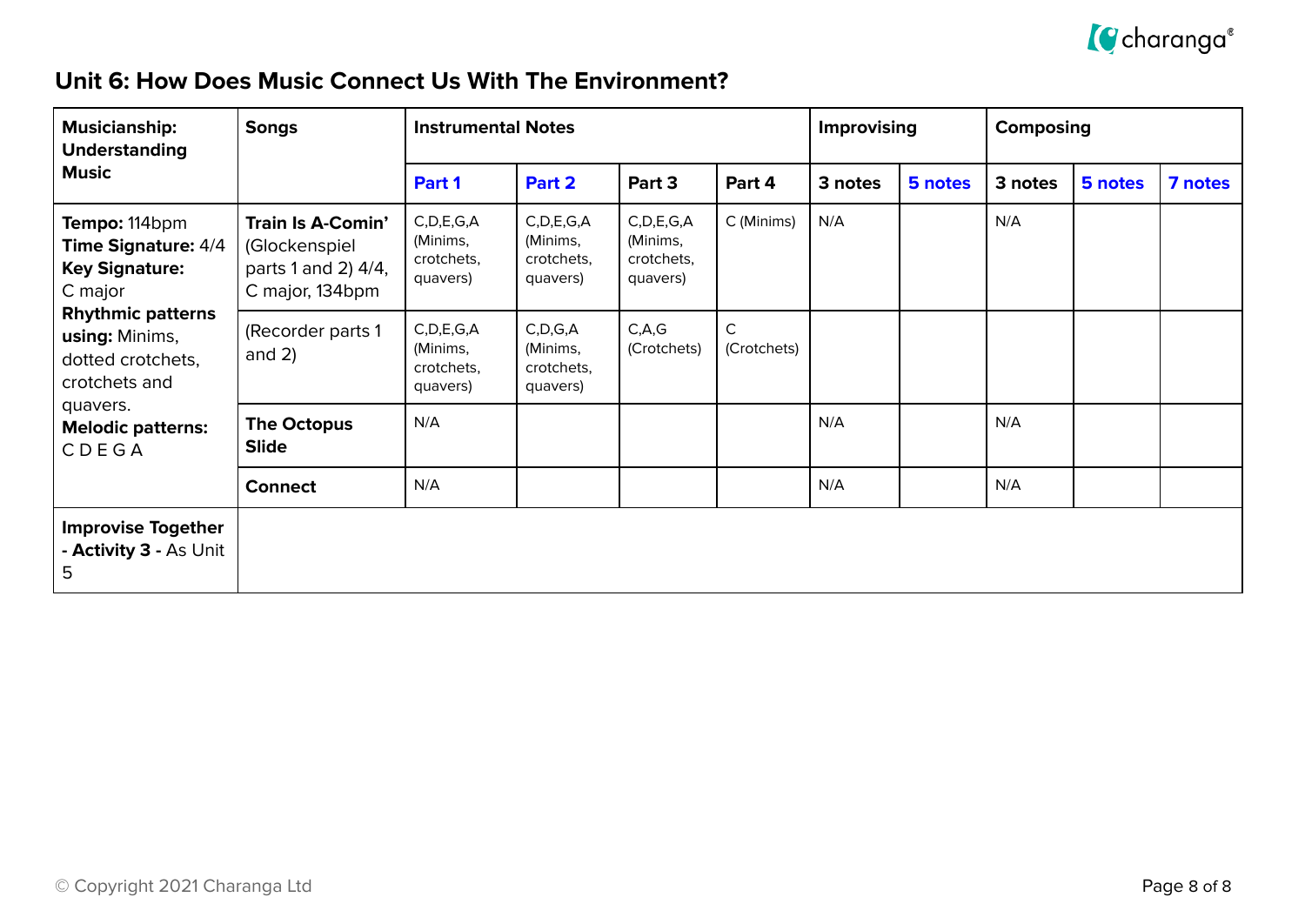

# **Year 5 Musical Progression Guide**

**(to use with the Assessment Guide)**

#### **Black text:** Most children will be working at this expected standard. **Blue text:** Others will be working at greater depth.

## **Unit 1: How Does Music Bring Us Together?**

| <b>Musicianship:</b><br><b>Understanding</b>                                                                                                                                                                                             | <b>Songs</b>                                                                    | <b>Instrumental Notes</b>                                                | <b>Improvising</b>                                                |                                                   | Composing                          |         |                        |         |                  |                                |
|------------------------------------------------------------------------------------------------------------------------------------------------------------------------------------------------------------------------------------------|---------------------------------------------------------------------------------|--------------------------------------------------------------------------|-------------------------------------------------------------------|---------------------------------------------------|------------------------------------|---------|------------------------|---------|------------------|--------------------------------|
| <b>Music</b>                                                                                                                                                                                                                             |                                                                                 | Part 1                                                                   | Part 2                                                            | Part 3                                            | Part 4                             | 3 notes | 5 notes                | 3 notes | 5 notes          | 7 notes                        |
| Tempo: 128bpm<br><b>Time Signature:</b><br>4/4<br><b>Key Signature:</b><br>A minor<br><b>Rhythmic patterns</b><br><b>using:</b> Minims,<br>dotted crotchets,<br>crotchets and<br>quavers.<br><b>Melodic patterns:</b><br><b>ABCDEF#G</b> | <b>Ghost Parade</b><br>(Glockenspiel<br>parts 1 and 2) 6/8,<br>C minor, 112bpm  | $C, G, A \flat, B \flat$<br>(Dotted crotchets,<br>crotchets,<br>quavers) | $C, G, A \flat, B \flat$<br>(Dotted<br>crotchets,<br>quavers)     | C,G,A $\flat$ ,B<br>$\flat$ (Dotted<br>crotchets) | C (Dotted<br>crotchets)            | C, D, E | C,D,E $\flat$ ,F,<br>G | N/A     |                  |                                |
|                                                                                                                                                                                                                                          | (Recorder parts 1<br>and $2)$                                                   | $C, G, A \flat, B \flat$<br>(Dotted crotchets,<br>crotchets.<br>quavers) | $C, G, A \flat, B \flat$<br>(Dotted<br>crotchets.<br>quavers)     | G,B $\flat$ ,C<br>(Dotted<br>minims)              | C (Dotted<br>minims)               |         |                        |         |                  |                                |
|                                                                                                                                                                                                                                          | <b>Words Can Hurt</b><br>(Glockenspiel<br>parts 1 and 2) 4/4,<br>G major, 78bpm | G,A,B,C,D,E,F#<br>(Minims,<br>crotchets,<br>quavers)                     | $G, A, B, C, D, E, F\sharp$<br>(Minims,<br>crotchets.<br>quavers) | G, A, B, C, D, E,<br>F# (Minims,<br>crotchets)    | G (Minims)                         | N/A     |                        | G, A, B | G, A, B, C,<br>D | G, A, B, C, D,<br>$E, F\sharp$ |
|                                                                                                                                                                                                                                          | (Recorder parts 1<br>and $2)$                                                   | $G, A, B, C, F\sharp$<br>(Minims,<br>crotchets,<br>quavers)              | $G, A, B, C, F\sharp$<br>(Minims,<br>crotchets,<br>quavers)       | $G, A, B, C, F\sharp$<br>(Minims,<br>crotchets)   | $F\sharp$ , G, A, B<br>(Crotchets) |         |                        |         |                  |                                |
|                                                                                                                                                                                                                                          | Joyful, Joyful                                                                  | N/A                                                                      |                                                                   |                                                   |                                    | N/A     |                        | N/A     |                  |                                |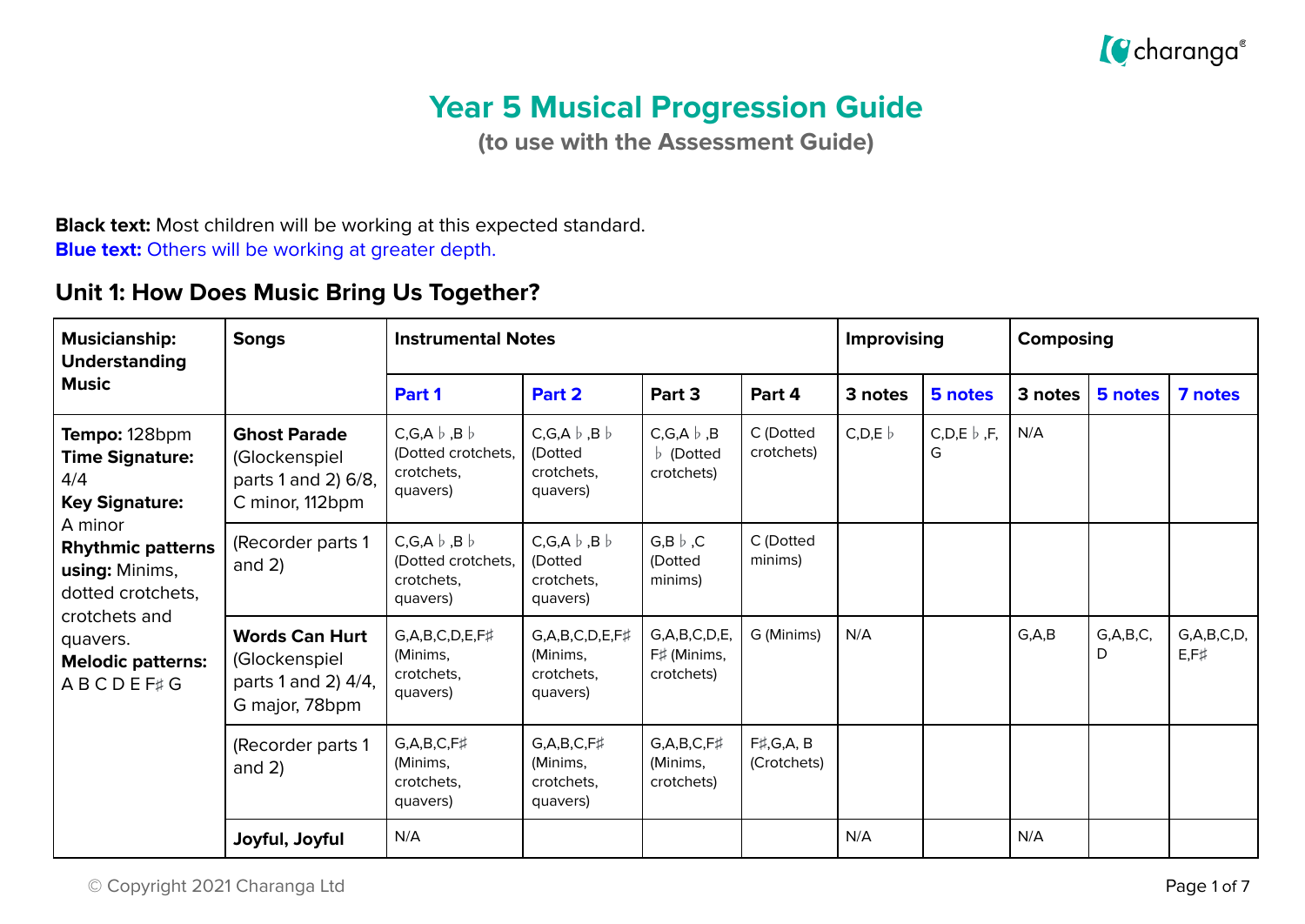

| ' Improvise                                                                  |
|------------------------------------------------------------------------------|
| <b>Together - Activity</b>                                                   |
|                                                                              |
| Tempo: 128bpm                                                                |
| <b>Time Signature:</b>                                                       |
| 4/4                                                                          |
| <b>Key Signature: A</b>                                                      |
| minor                                                                        |
| <b>Improvise section</b>                                                     |
| $\mathsf{I}$ using: $\mathsf{A} \mathsf{B} \mathsf{C} \mathsf{D} \mathsf{E}$ |
| F# G                                                                         |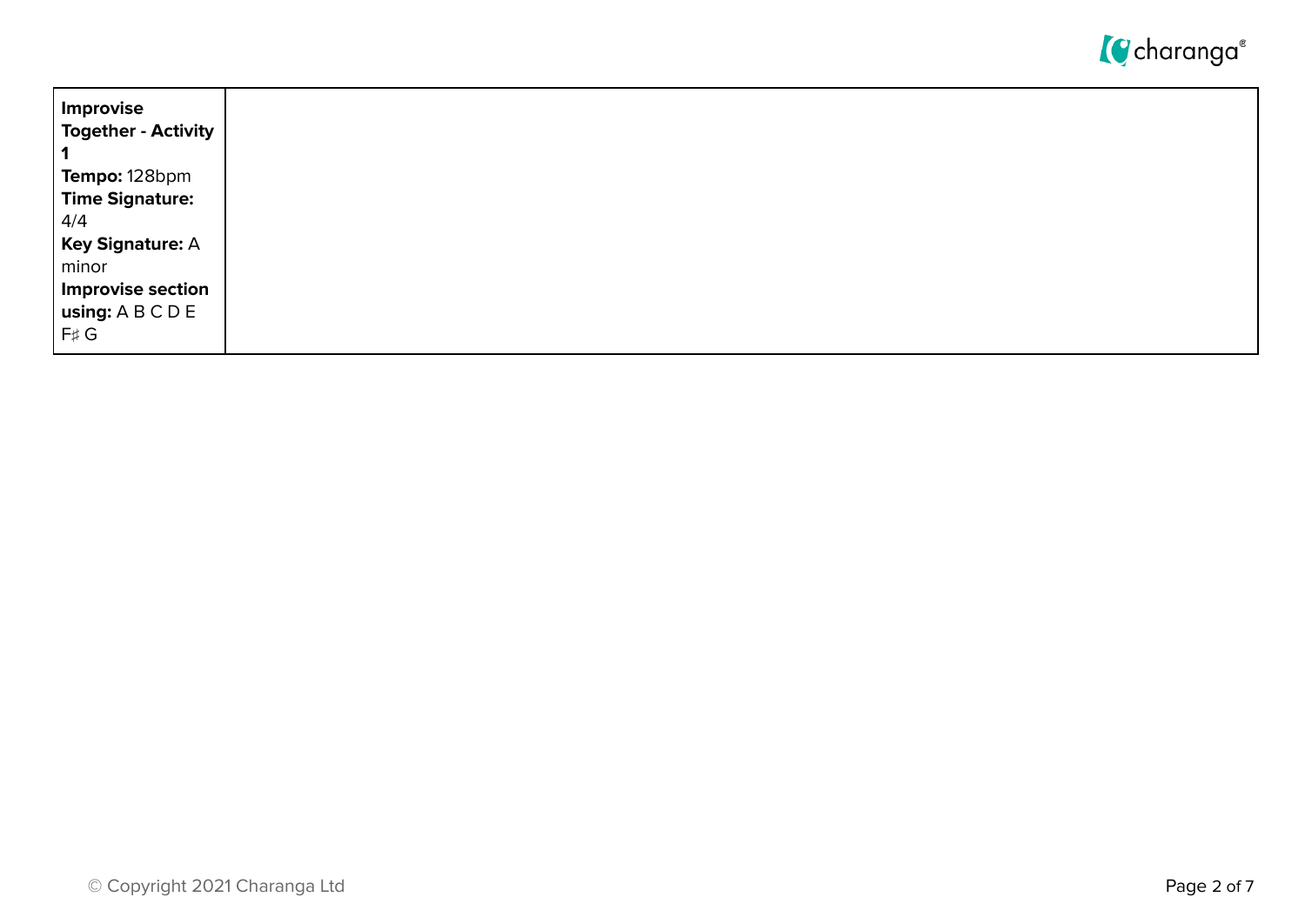

## **Unit 2: How Does Music Connect Us With Our Past?**

| <b>Musicianship:</b><br><b>Understanding</b>                                                                                                                                                                                                       | <b>Songs</b>                                                                                                   | <b>Instrumental Notes</b>                                                                            |                                                          |                                                        |                             | Improvising |               | Composing        |                                    |                                                   |
|----------------------------------------------------------------------------------------------------------------------------------------------------------------------------------------------------------------------------------------------------|----------------------------------------------------------------------------------------------------------------|------------------------------------------------------------------------------------------------------|----------------------------------------------------------|--------------------------------------------------------|-----------------------------|-------------|---------------|------------------|------------------------------------|---------------------------------------------------|
| <b>Music</b>                                                                                                                                                                                                                                       |                                                                                                                | Part 1                                                                                               | Part 2                                                   | Part 3                                                 | Part 4                      | 3 notes     | 5 notes       | 3 notes          | 5 notes                            | 7 notes                                           |
| Tempo: 112bpm<br>Time Signature: 2/4<br><b>Key Signature:</b><br>F major<br><b>Rhythmic patterns</b><br>using: Minims,<br>dotted crotchets,<br>crotchets, dotted<br>quavers, quavers,<br>and semiquavers.<br><b>Melodic patterns:</b><br>FGABb CDE | The Sparkle In<br>My Life<br>(Glockenspiel<br>parts 1 and 2)<br>4/4, $E \, \flat$ major,<br>140 <sub>bpm</sub> | $C, D \mid b, E \mid b$<br>(Crotchets,<br>quavers)                                                   | $C, E \downharpoonright$ , F<br>(Crotchets,<br>quavers)  | $C, E \downharpoonright$ , F<br>(Minims,<br>crotchets) | $E\flat$<br>(Minims)        | N/A         |               | $E \flat$ , F, G | $E \flat$ , F, G, B<br>$\flat$ , C | $E \flat$ , F, G, A $\flat$ ,<br>$B \flat$ , C, D |
|                                                                                                                                                                                                                                                    | (Recorder parts<br>$1$ and $2)$                                                                                | $G, A \flat, B \flat$<br>(Crotchets,<br>quavers)                                                     | $G, A \flat, B \flat$<br>(Crotchets,<br>quavers)         | $G,B \flat, C$<br>(Crotchets)                          | $C,B$ $\flat$<br>(Minims)   |             |               |                  |                                    |                                                   |
|                                                                                                                                                                                                                                                    | <b>Dreaming Of</b><br><b>Mars</b><br>(Glockenspiel<br>parts 2 and 3)<br>4/4, C major,<br>120 <sub>bpm</sub>    | $G,G\sharp,A,B\flat,C$<br>(Minims,<br>dotted<br>crotchets,<br>crotchets,<br>quavers,<br>semiquavers) | $G,G\sharp,A,B$<br>,C (Minims,<br>crotchets,<br>quavers) | $G#$ , A, B $\flat$ , C<br>(Minims,<br>crotchets)      | C (Minims,<br>crotchets)    | C, D, E     | C, D, E, F, G | N/A              |                                    |                                                   |
|                                                                                                                                                                                                                                                    | (Recorder parts<br>$2$ and $3)$                                                                                | $G,G\sharp,A,B\flat,C$<br>(Minims,<br>dotted<br>crotchets,<br>crotchets,<br>quavers,<br>semiquavers) | $G,G\sharp,A,B$<br>,C (Minims,<br>crotchets,<br>quavers) | $A,B \, \flat \,$ ,C<br>(Crotchets)                    | $B \flat$ , C<br>(Crotchets |             |               |                  |                                    |                                                   |
|                                                                                                                                                                                                                                                    | <b>Get On Board</b>                                                                                            | N/A                                                                                                  |                                                          |                                                        |                             | N/A         |               | N/A              |                                    |                                                   |
| <b>Improvise Together</b><br>- Activity 1 - As Unit 1                                                                                                                                                                                              |                                                                                                                |                                                                                                      |                                                          |                                                        |                             |             |               |                  |                                    |                                                   |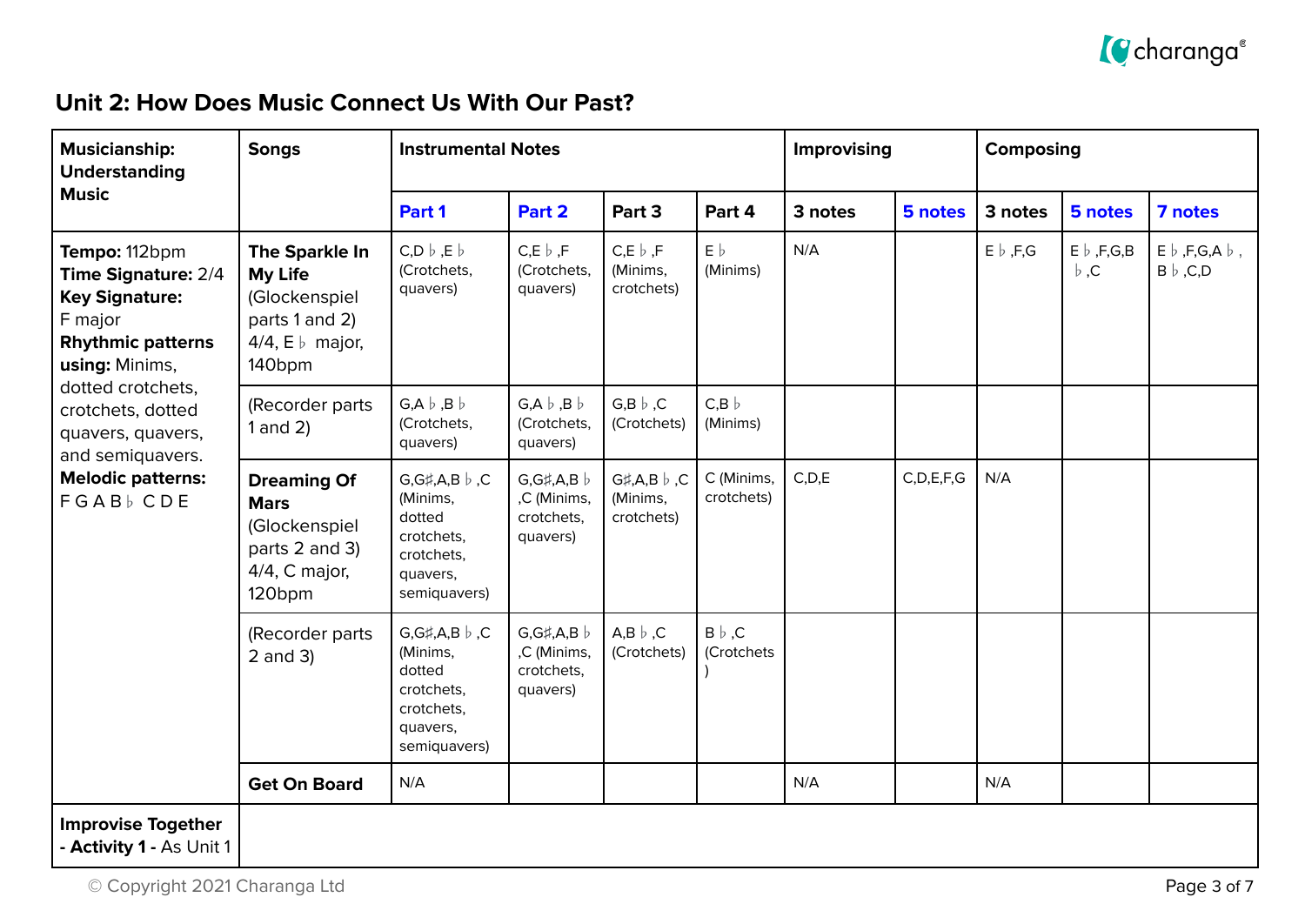

#### **Unit 3: How Does Music Make the World a Better Place?**

| <b>Musicianship:</b><br><b>Understanding Music</b>                                                                                                                                                                                  | <b>Songs</b>                                                                                 | <b>Instrumental Notes</b>                                                             |                                               |                                    |                      | Improvising |                          | Composing |                          |                   |
|-------------------------------------------------------------------------------------------------------------------------------------------------------------------------------------------------------------------------------------|----------------------------------------------------------------------------------------------|---------------------------------------------------------------------------------------|-----------------------------------------------|------------------------------------|----------------------|-------------|--------------------------|-----------|--------------------------|-------------------|
|                                                                                                                                                                                                                                     |                                                                                              | Part 1                                                                                | Part 2                                        | Part 3                             | Part 4               | 3 notes     | 5 notes                  | 3 notes   | 5 notes                  | 7 notes           |
| Tempo: 155bpm<br>Time Signature: 3/4<br><b>Key Signature:</b><br>G major<br><b>Rhythmic patterns</b><br>using: Dotted minims,<br>minims, dotted<br>crotchets, crotchets,<br>quavers.<br><b>Melodic patterns:</b><br><b>GABCDEF#</b> | <b>Freedom Is</b><br>Coming<br>(Glockenspiel<br>parts 2 and 3)<br>$4/4$ , F major,<br>116bpm | F,G,A,B<br>(Minims,<br>dotted<br>crotchets,<br>crotchets,<br>quavers,<br>semiquavers) | F,G,A,B<br>(Minims,<br>crotchets,<br>quavers) | F,G,A,B<br>(Minims,<br>crotchets)  | F (Minims)           | F,G,A       | $F,G,A,B$ $\flat$ ,<br>C | F,G,A     | $F,G,A,B$ $\flat$ ,<br>C | F,G,A,B<br>,C,D,E |
|                                                                                                                                                                                                                                     | (Recorder parts<br>$2$ and $3)$                                                              | F,G,A,B<br>(Minims,<br>dotted<br>crotchets,<br>crotchets,<br>quavers,<br>semiquavers) | F,G,A,B<br>(Minims,<br>crotchets,<br>quavers) | F,G,A,B<br>(Crotchets,<br>quavers) | F,G,A<br>(Crotchets) |             |                          |           |                          |                   |
|                                                                                                                                                                                                                                     | <b>All Over Again</b>                                                                        | N/A                                                                                   |                                               |                                    |                      | N/A         |                          | N/A       |                          |                   |
|                                                                                                                                                                                                                                     | Do You Ever<br><b>Wonder?</b>                                                                | N/A                                                                                   |                                               |                                    |                      | N/A         |                          | N/A       |                          |                   |
| <b>Improvise Together -</b><br><b>Activity 2</b><br>Tempo: 112bpm<br>Time Signature: 2/4<br>Key Signature: F<br>major<br><b>Improvise section</b><br>using: $F G A B \vdash C D$                                                    |                                                                                              |                                                                                       |                                               |                                    |                      |             |                          |           |                          |                   |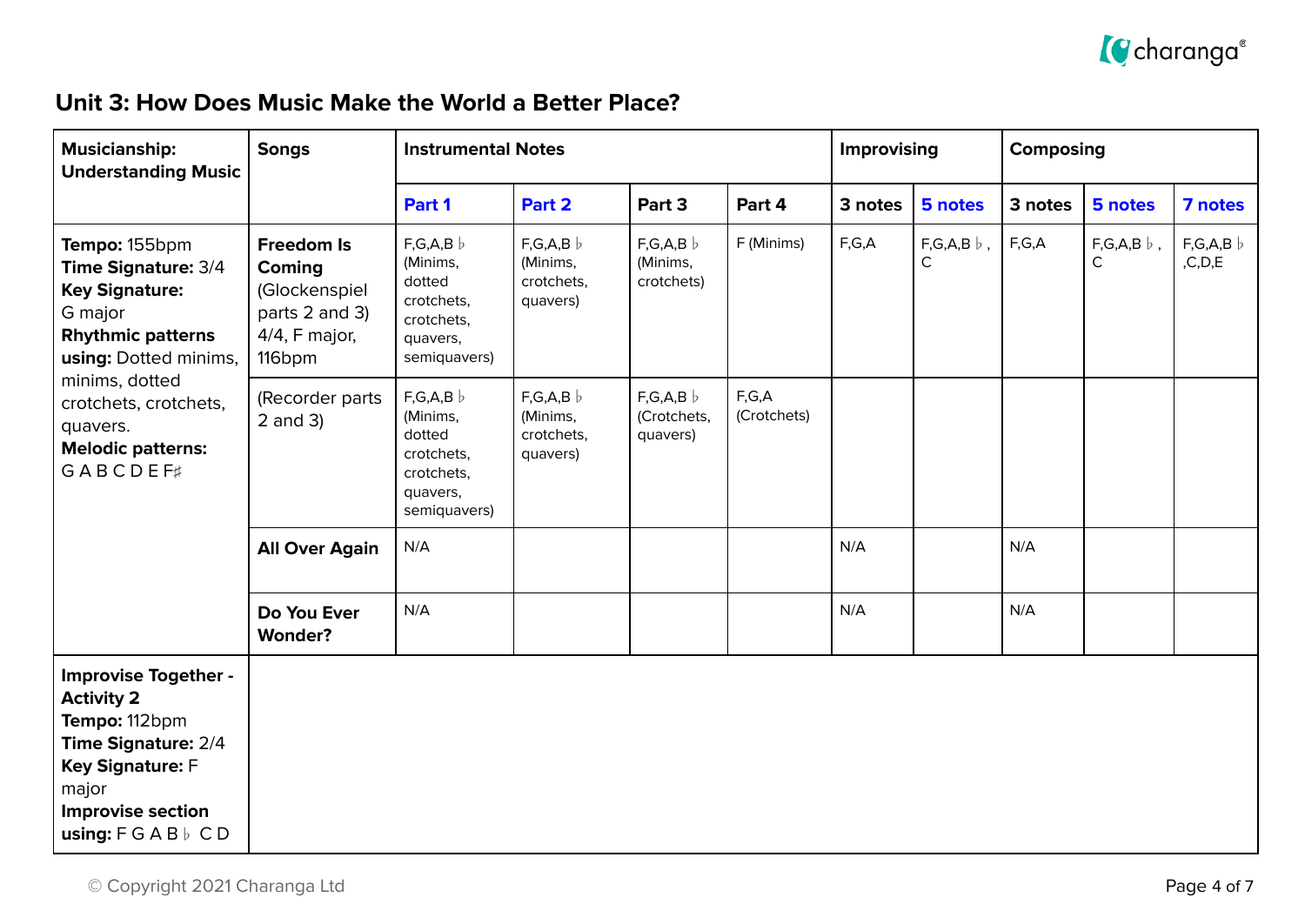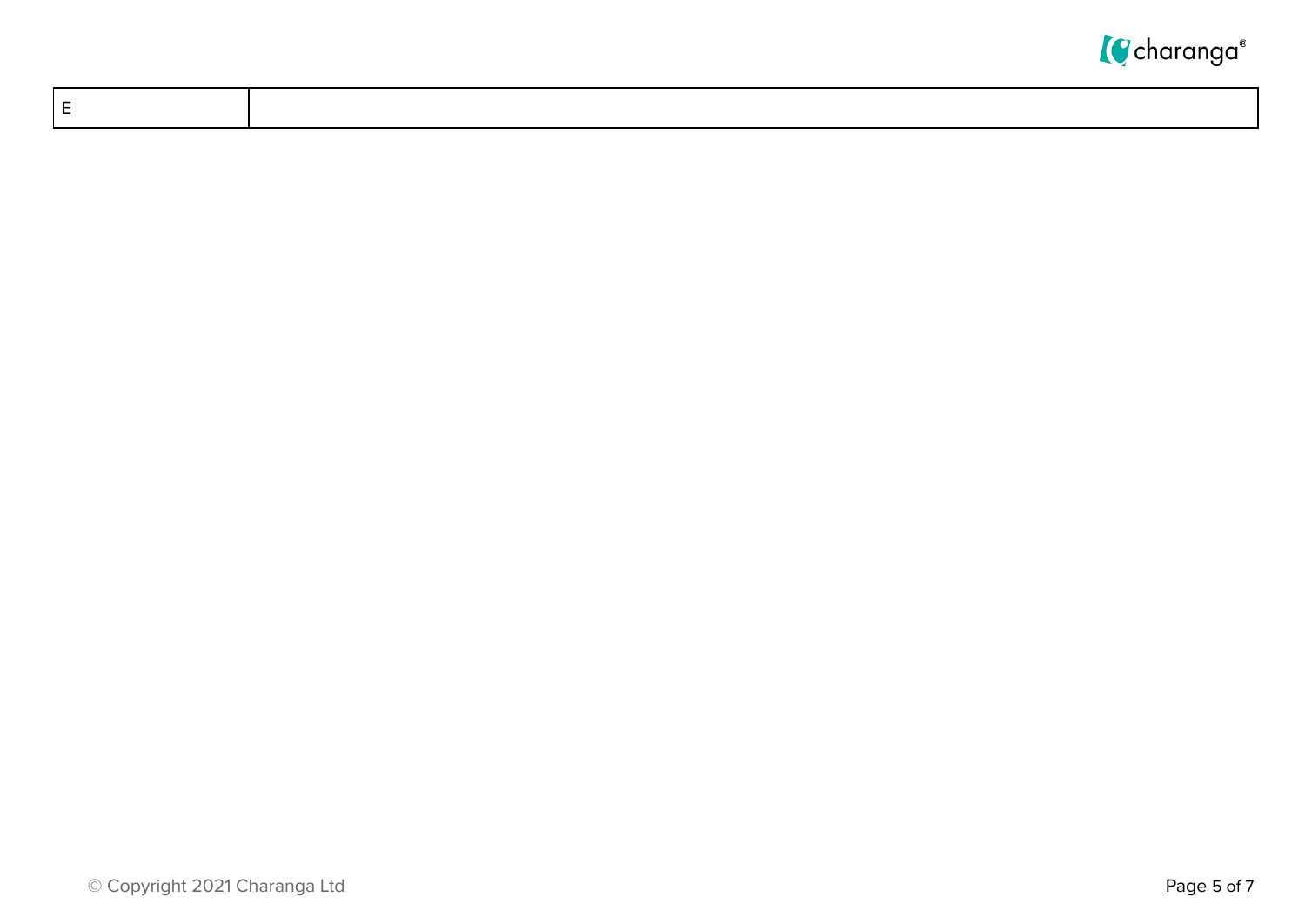

## **Unit 4: How Does Music Teach Us About Our Community?**

| <b>Musicianship:</b><br><b>Understanding</b>                                               | <b>Songs</b>                                                                 | <b>Instrumental Notes</b>                                     |                                                 |                       |                      | Improvising |               | Composing |         |         |
|--------------------------------------------------------------------------------------------|------------------------------------------------------------------------------|---------------------------------------------------------------|-------------------------------------------------|-----------------------|----------------------|-------------|---------------|-----------|---------|---------|
| <b>Music</b>                                                                               |                                                                              | Part 1                                                        | Part 2                                          | Part 3                | Part 4               | 3 notes     | 5 notes       | 3 notes   | 5 notes | 7 notes |
| Tempo: 180bpm<br><b>Time Signature:</b><br>6/8<br><b>Key Signature:</b>                    | <b>Erie Canal</b><br>(Glockenspiel<br>parts 2 and 3) 4/4,<br>D minor, 120bpm | D,E,F,G,A<br>(Dotted,<br>crotchets,<br>crotchets,<br>quavers) | D,E,F,G,A<br>(Minims,<br>crotchets,<br>quavers) | D,E,F,G,A<br>(Minims) | D (Minims)           | D, E, F     | D, E, F, G, A | N/A       |         |         |
| C major<br><b>Rhythmic patterns</b><br>using: Dotted<br>crotchets, triplet<br>quavers, and | (Recorder parts 2)<br>and $3)$                                               | D,E,F,G,A<br>(Dotted,<br>crotchets,<br>crotchets,<br>quavers) | F,G,A (Minims,<br>crotchets,<br>quavers)        | F,G,A<br>(Crotchets)  | F,G,A<br>(Crotchets) |             |               |           |         |         |
| quavers.<br><b>Melodic patterns:</b>                                                       | <b>Heroes</b>                                                                | N/A                                                           |                                                 |                       |                      | N/A         |               | N/A       |         |         |
| CDEFGAB                                                                                    | <b>Happy To Be Me</b>                                                        | N/A                                                           |                                                 |                       |                      | N/A         |               | N/A       |         |         |
| <b>Improvise</b><br><b>Together - Activity</b><br><b>2 - As Unit 3</b>                     |                                                                              |                                                               |                                                 |                       |                      |             |               |           |         |         |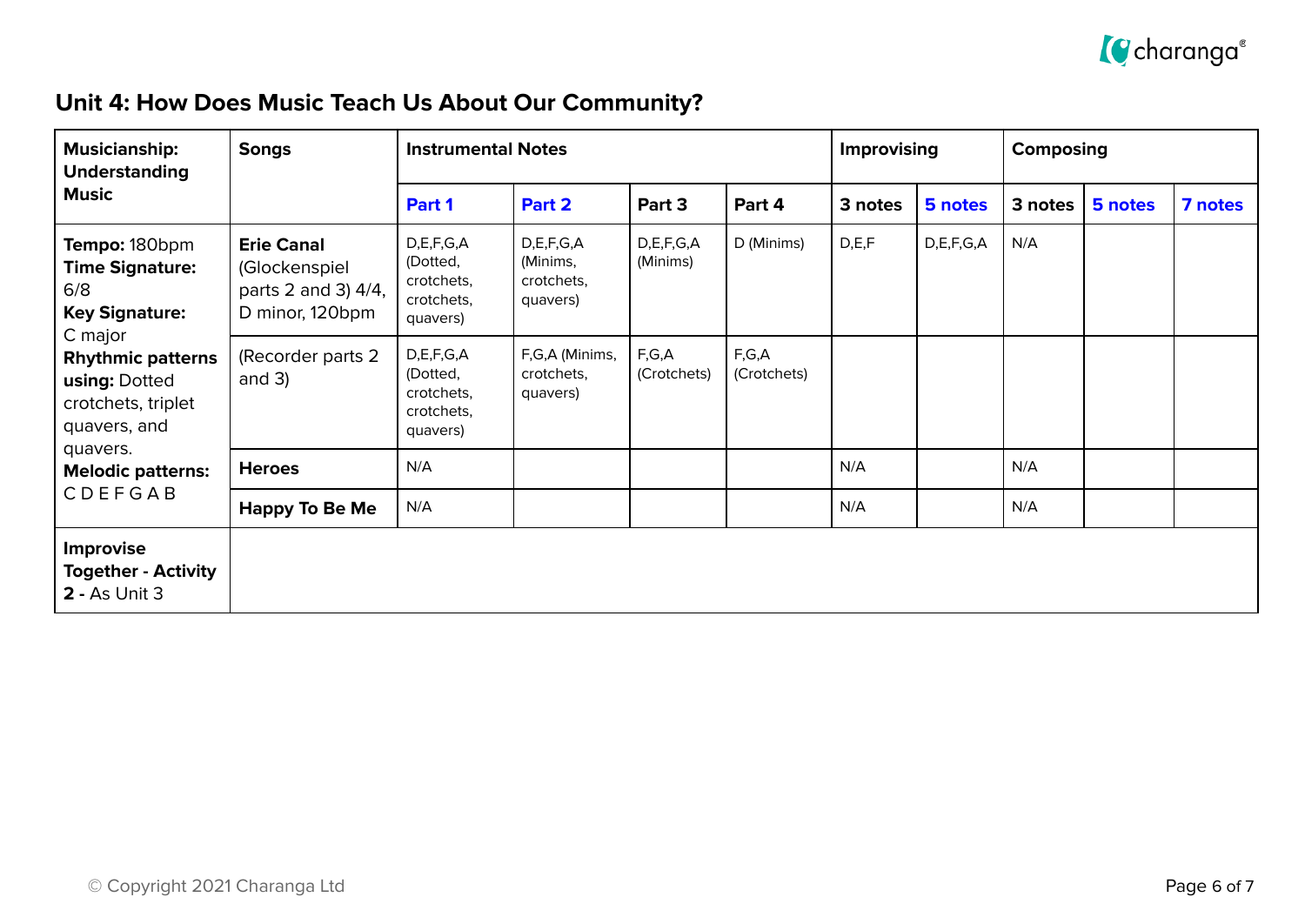

## **Unit 5: How Does Music Shape Our Way of Life?**

| <b>Musicianship:</b><br><b>Understanding</b>                                                                                                                                                                                         | <b>Songs</b>                                                                                    | <b>Instrumental Notes</b>                     |                                            |                                         |                           | Improvising |               | <b>Composing</b> |               |                                 |
|--------------------------------------------------------------------------------------------------------------------------------------------------------------------------------------------------------------------------------------|-------------------------------------------------------------------------------------------------|-----------------------------------------------|--------------------------------------------|-----------------------------------------|---------------------------|-------------|---------------|------------------|---------------|---------------------------------|
| <b>Music</b>                                                                                                                                                                                                                         |                                                                                                 | Part 1                                        | Part 2                                     | Part 3                                  | Part 4                    | 3 notes     | 5 notes       | 3 notes          | 5 notes       | 7 notes                         |
| Tempo: 66bpm<br>Time Signature: 3/4<br><b>Key Signature:</b><br>D major<br><b>Rhythmic patterns</b><br>using: Dotted<br>minims, minims,<br>crotchets, quavers,<br>and semiquavers.<br><b>Melodic patterns:</b><br>$D E F \sharp G A$ | <b>Look Into The</b><br><b>Night</b><br>(Glockenspiel<br>parts 1 and 2) 4/4,<br>D minor, 130bpm | F,G,A,C,D<br>(Crotchets,<br>quavers)          | F,G,A,C,D<br>(Crotchets,<br>quavers)       | F,G,A,C,D<br>(Crotchets,<br>quavers)    | D (Minims)                | N/A         |               | D, E, F          | D, E, F, G, A | D, E, F, G, A,<br>$B \flat$ , C |
|                                                                                                                                                                                                                                      | (Recorder parts 1<br>and $2)$                                                                   | F,G,A,C,D<br>(Crotchets,<br>quavers)          | F,G,A,C<br>(Crotchets,<br>quavers)         | F,G,A,C<br>(Crotchets,<br>quavers)      | F,G,A<br>(Crotchets)      |             |               |                  |               |                                 |
|                                                                                                                                                                                                                                      | <b>Breathe</b><br>(Glockenspiel<br>parts 1 and 2) 3/4,<br>C major, 176bpm                       | C, D, E, F, G, A, B<br>(Minims,<br>crotchets) | C, E, F, G, A, B<br>(Minims,<br>crotchets) | F, G, A, B, C<br>(Minims,<br>crotchets) | C (Minims,<br>crotchets)  | C, D, E     | C, D, E, G, A | N/A              |               |                                 |
|                                                                                                                                                                                                                                      | (Recorder parts 1<br>and $2)$                                                                   | C, D, E, F, G, A, B<br>(Minims,<br>crotchets) | C, E, F, G, A, B<br>(Minims,<br>crotchets) | F,G,A,B,C<br>(Crotchets)                | F, G, A, B<br>(Crotchets) |             |               |                  |               |                                 |
|                                                                                                                                                                                                                                      | <b>Keeping Time</b>                                                                             | N/A                                           |                                            |                                         |                           | N/A         |               | N/A              |               |                                 |
| <b>Improvise Together</b><br>- Activity 3<br>Tempo: 120bpm<br>Time Signature: 6/8<br>Key Signature: C<br>major<br><b>Improvise section</b><br>using: $C$ $D$ $E$ $F$ $G$ $A$ $B$                                                     |                                                                                                 |                                               |                                            |                                         |                           |             |               |                  |               |                                 |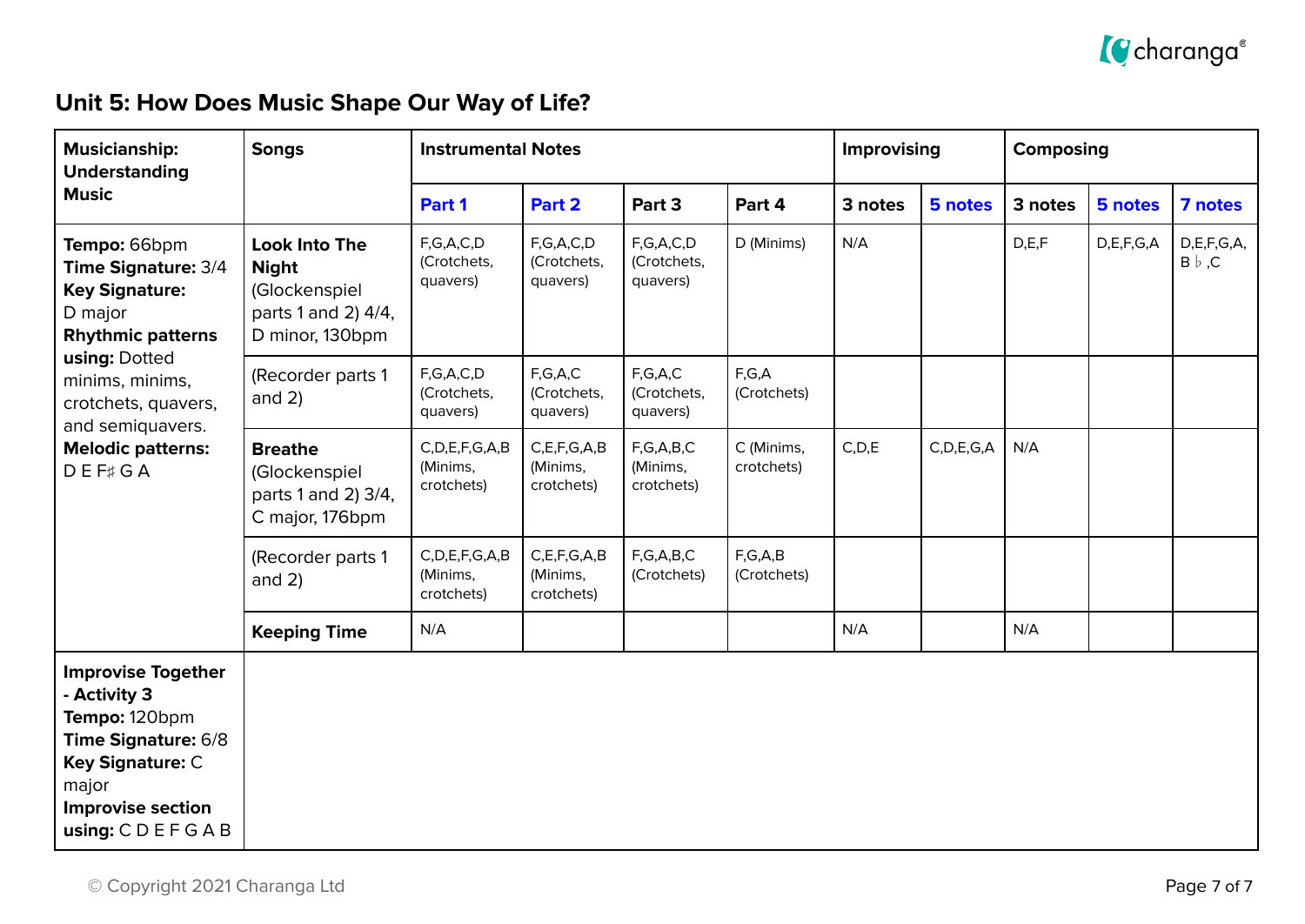

#### **Unit 6: How Does Music Connect Us With The Environment?**

| <b>Musicianship:</b><br><b>Understanding</b>                                                                                                                                                                    | <b>Songs</b>                                                                         | <b>Instrumental Notes</b>                                             |                                                                                 |                                                                       |                                    | <b>Improvising</b> |               | <b>Composing</b> |               |                                    |
|-----------------------------------------------------------------------------------------------------------------------------------------------------------------------------------------------------------------|--------------------------------------------------------------------------------------|-----------------------------------------------------------------------|---------------------------------------------------------------------------------|-----------------------------------------------------------------------|------------------------------------|--------------------|---------------|------------------|---------------|------------------------------------|
| <b>Music</b>                                                                                                                                                                                                    |                                                                                      | Part 1                                                                | Part 2                                                                          | Part 3                                                                | Part 4                             | 3 notes            | 5 notes       | 3 notes          | 5 notes       | 7 notes                            |
| Tempo: 120bpm<br><b>Time Signature:</b><br>5/4<br><b>Key Signature:</b><br>C major<br><b>Rhythmic patterns</b><br>using: Minims,<br>dotted crotchets,<br>crotchets, quavers.<br><b>Melodic patterns:</b><br>CDE | You And Me<br>(Glockenspiel<br>parts 1 and 2) 4/4,<br>G major, 95bpm                 | $G, A, B \, \flat \,$ , B, C, D, E<br>b, E (Crotchets,<br>quavers)    | $G, A, B \, \flat \, , B, C, D$<br>, $E \flat$ , $E$<br>(Crotchets,<br>quavers) | $G, A, B \mid B, C$<br>$D,E \, \flat \, E$<br>(Crotchets,<br>quavers) | G (Minims)                         | N/A                |               | G.A.B            | G, A, B, D, E | $G,B \flat, C,$<br>$D \flat$ , D,F |
|                                                                                                                                                                                                                 | (Recorder parts 1<br>and $2)$                                                        | $G, A, B \; b \;$ , B, C, D, E<br>$\flat$ , E (Crotchets,<br>quavers) | $G, A, B \, \flat \, , B, C, F$<br># (Crotchets,<br>quavers)                    | $F\sharp$ , G, A, B, B<br>$\flat$ .C<br>(Crotchets,<br>quavers)       | $F\sharp$ , G, A, B<br>(Crotchets) |                    |               |                  |               |                                    |
|                                                                                                                                                                                                                 | <b>A Bright Sunny</b><br>Day (Glockenspiel<br>parts 1 and 2) 4/4,<br>C major, 128bpm | C, G, A<br>(Crotchets,<br>quavers)                                    | C, G, A<br>(Crotchets,<br>quavers)                                              | C, G, A<br>(Minims,<br>crotchets)                                     | C (Minims,<br>crotchets)           | C, D, E            | C, D, E, F, G | N/A              |               |                                    |
|                                                                                                                                                                                                                 | (Recorder parts 1<br>and $2)$                                                        | C, G, A<br>(Crotchets,<br>quavers)                                    | C, G, A<br>(Crotchets,<br>quavers)                                              | G.A.C<br>(Crotchets)                                                  | $\mathsf{C}$<br>(Crotchets)        |                    |               |                  |               |                                    |
|                                                                                                                                                                                                                 | I'm Forever<br><b>Blowing Bubbles</b>                                                | N/A                                                                   |                                                                                 |                                                                       |                                    | N/A                |               | N/A              |               |                                    |
| <b>Improvise</b><br><b>Together - Activity</b><br><b>3 - As Unit 5</b>                                                                                                                                          |                                                                                      |                                                                       |                                                                                 |                                                                       |                                    |                    |               |                  |               |                                    |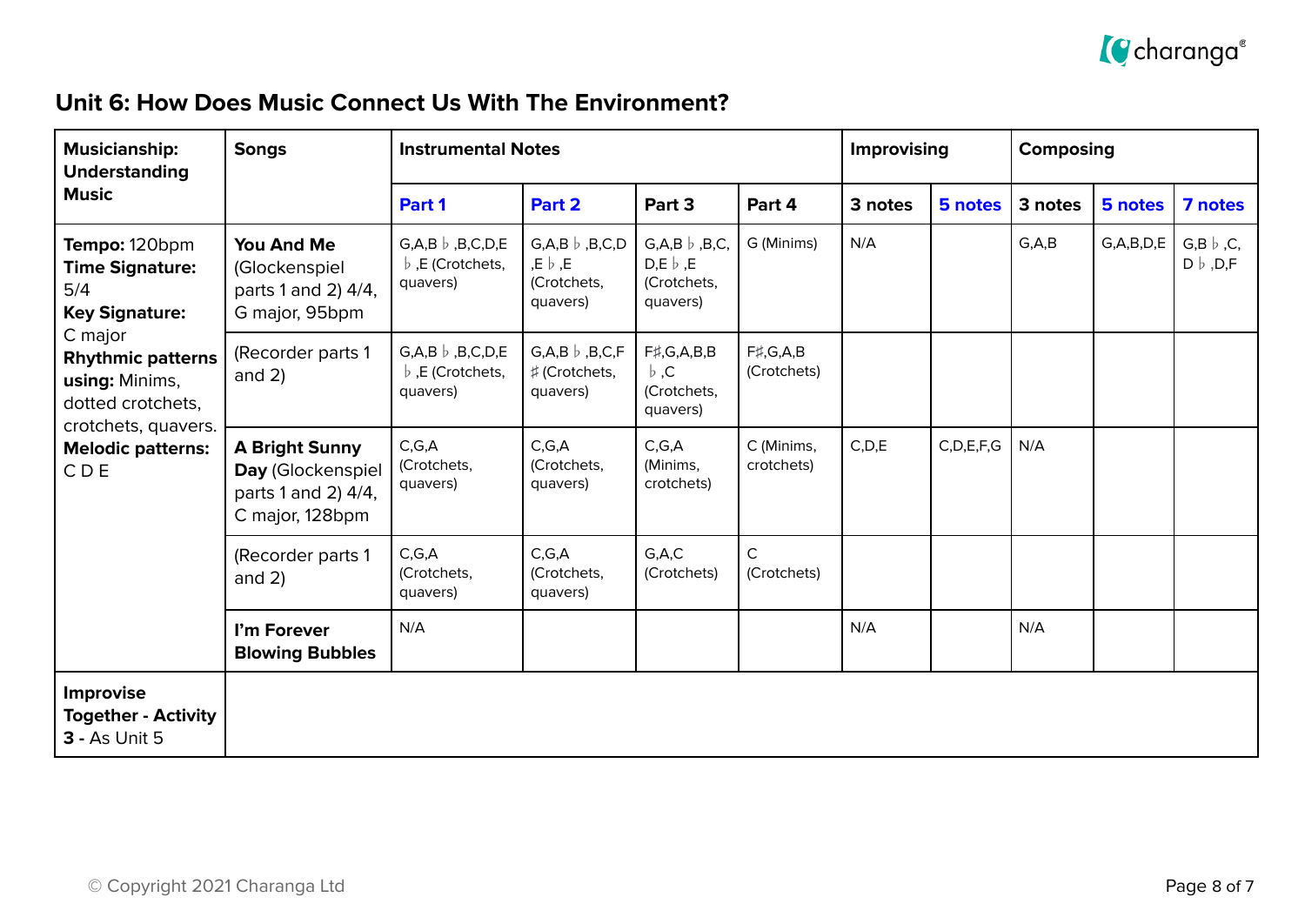

## **Year 6 Musical Progression Guide**

**(to use with the Assessment Guide)**

**Black text:** Most children will be working at this expected standard. **Blue text:** Others will be working at greater depth.

#### **Unit 1: How Does Music Bring Us Together?**

| <b>Musicianship:</b><br><b>Understanding</b>                                                                                                                                                                         | <b>Songs</b>                                                                                  | <b>Playing Instrument Notes</b>                                           |                                                                             |                                                                    |                                 | Improvising |               | Composing |               |                                 |
|----------------------------------------------------------------------------------------------------------------------------------------------------------------------------------------------------------------------|-----------------------------------------------------------------------------------------------|---------------------------------------------------------------------------|-----------------------------------------------------------------------------|--------------------------------------------------------------------|---------------------------------|-------------|---------------|-----------|---------------|---------------------------------|
| <b>Music</b>                                                                                                                                                                                                         |                                                                                               | Part 1                                                                    | Part 2                                                                      | Part 3                                                             | Part 4                          | 3 notes     | 5 notes       | 3 notes   | 5 notes       | 7 notes                         |
| Tempo: 66bpm<br><b>Time Signature:</b><br>2/4<br><b>Key Signature:</b><br>C major<br>Rhythmic<br>patterns using:<br>Minims, crotchets,<br>quavers, and<br>semiquavers.<br><b>Melodic patterns:</b><br><b>CDEFGAB</b> | Do What You Want To<br>(Glockenspiel parts 2)<br>and 3) 4/4, C major,<br>120 <sub>bpm</sub>   | C, D, E, G, A,<br>B (Minims,<br>crotchets,<br>quavers)                    | C, D, E, G, A,<br>B (Minims,<br>crotchets,<br>quavers)                      | C, D, E, G, A, B<br>(Minims,<br>crotchets)                         | C (Minims)                      | C, D, E     | C, D, E, F, G | N/A       |               |                                 |
|                                                                                                                                                                                                                      | (Recorder parts 2 and 3)                                                                      | C, D, E, G, A,<br>B (Minims,<br>crotchets.<br>quavers)                    | C, G, A, B<br>(Minims,<br>crotchets.<br>quavers)                            | C, G, A, B<br>(Minims,<br>crotchets)                               | C,B,A<br>(Minims,<br>crotchets) |             |               |           |               |                                 |
|                                                                                                                                                                                                                      | It's All About Love<br>(Glockenspiel parts 2<br>and 3) $4/4$ , G major,<br>140 <sub>bpm</sub> | $G, A, B \, \flat \, C,$<br>D,E,F<br>(Minims,<br>crotchets,<br>quavers)   | $G, A, B \, \flat \, C,$<br>D, E, F<br>(Minims,<br>crotchets,<br>quavers)   | $G, A, B \, \flat, C,$<br>F (Minims,<br>crotchets,<br>quavers)     | G, A, C, F<br>(Minims)          | N/A         |               | G, A, B   | G, A, B, D, E | G, A, B, C, D,<br>$E, F \sharp$ |
|                                                                                                                                                                                                                      | (Recorder parts 3 and 4)                                                                      | $G, A, B \, \flat \, , C,$<br>D,E,F<br>(Minims,<br>crotchets.<br>quavers) | $G, A, B \, \flat \,$ , C,<br>D, E, F<br>(Minims,<br>crotchets.<br>quavers) | $G, A, B \, \flat \, , C,$<br>F (Minims,<br>crotchets,<br>quavers) | G<br>(Crotchets)                |             |               |           |               |                                 |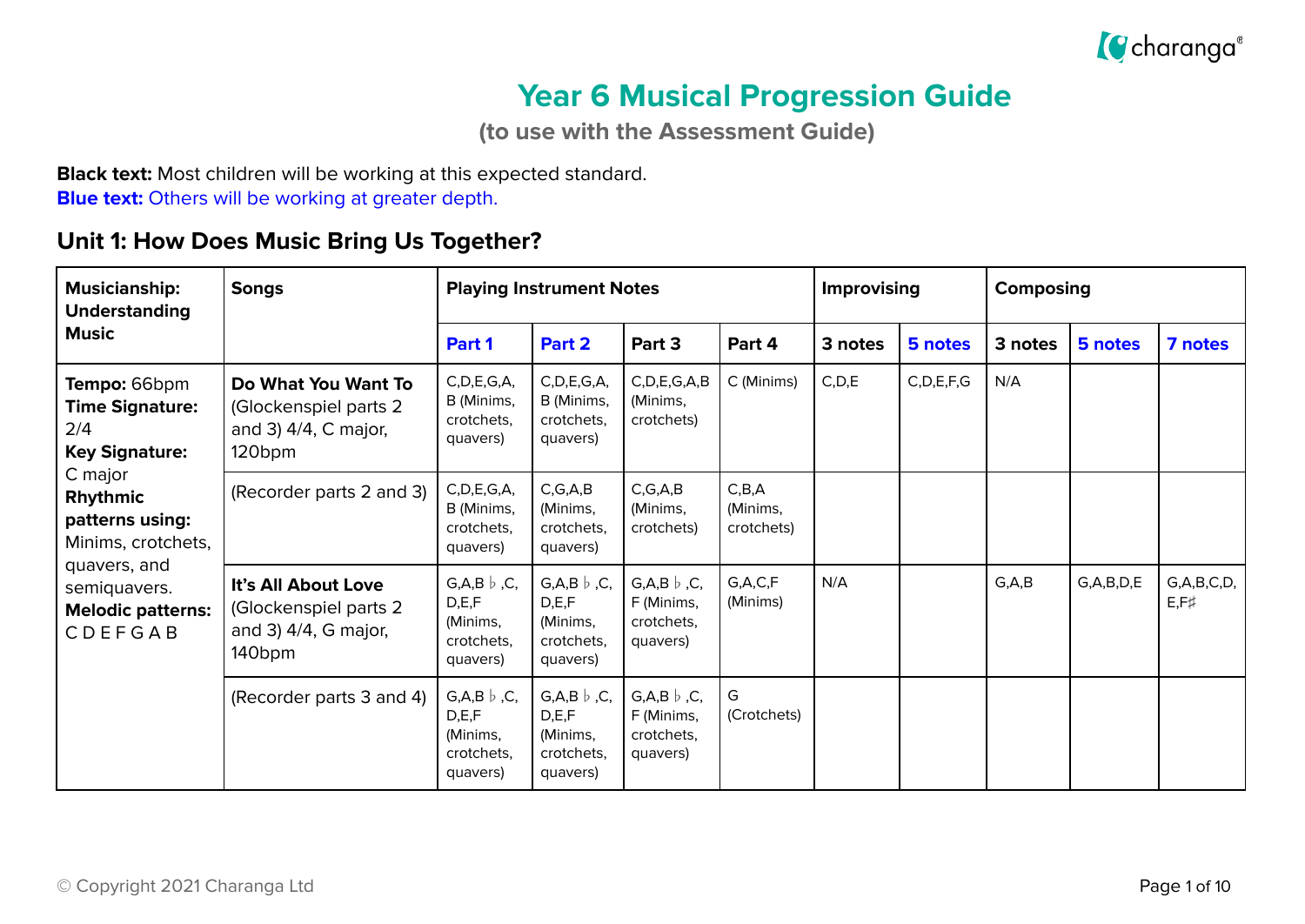

|                                                                                                                                                                                      | <b>Sunshine On A Rainy</b><br><b>Day</b><br>(Glockenspiel parts 1<br>and 2) 4/4, D major,<br>95bpm | $D,E,F\sharp,A,B$<br>(Crotchets,<br>quavers) | $D, E, F\sharp, A, B$<br>(Crotchets,<br>quavers) | D, E, A, B<br>(Crotchets,<br>quavers) | D (Minims)          | N/A | N/A |  |
|--------------------------------------------------------------------------------------------------------------------------------------------------------------------------------------|----------------------------------------------------------------------------------------------------|----------------------------------------------|--------------------------------------------------|---------------------------------------|---------------------|-----|-----|--|
|                                                                                                                                                                                      | (Recorder parts 2 and 3)                                                                           | $D,E,F\sharp,A,B$<br>(Crotchets,<br>quavers) | D, A, B<br>(Crotchets,<br>quavers)               | D, A, B<br>(Crotchets)                | A, B<br>(Crotchets) |     |     |  |
| <b>Improvise</b><br>Together -<br><b>Activity 1</b><br>Tempo: 66bpm<br><b>Time Signature:</b><br>2/4<br>Key Signature: C<br>major<br><b>Improvise section</b><br>using: CDEFG<br>A B |                                                                                                    |                                              |                                                  |                                       |                     |     |     |  |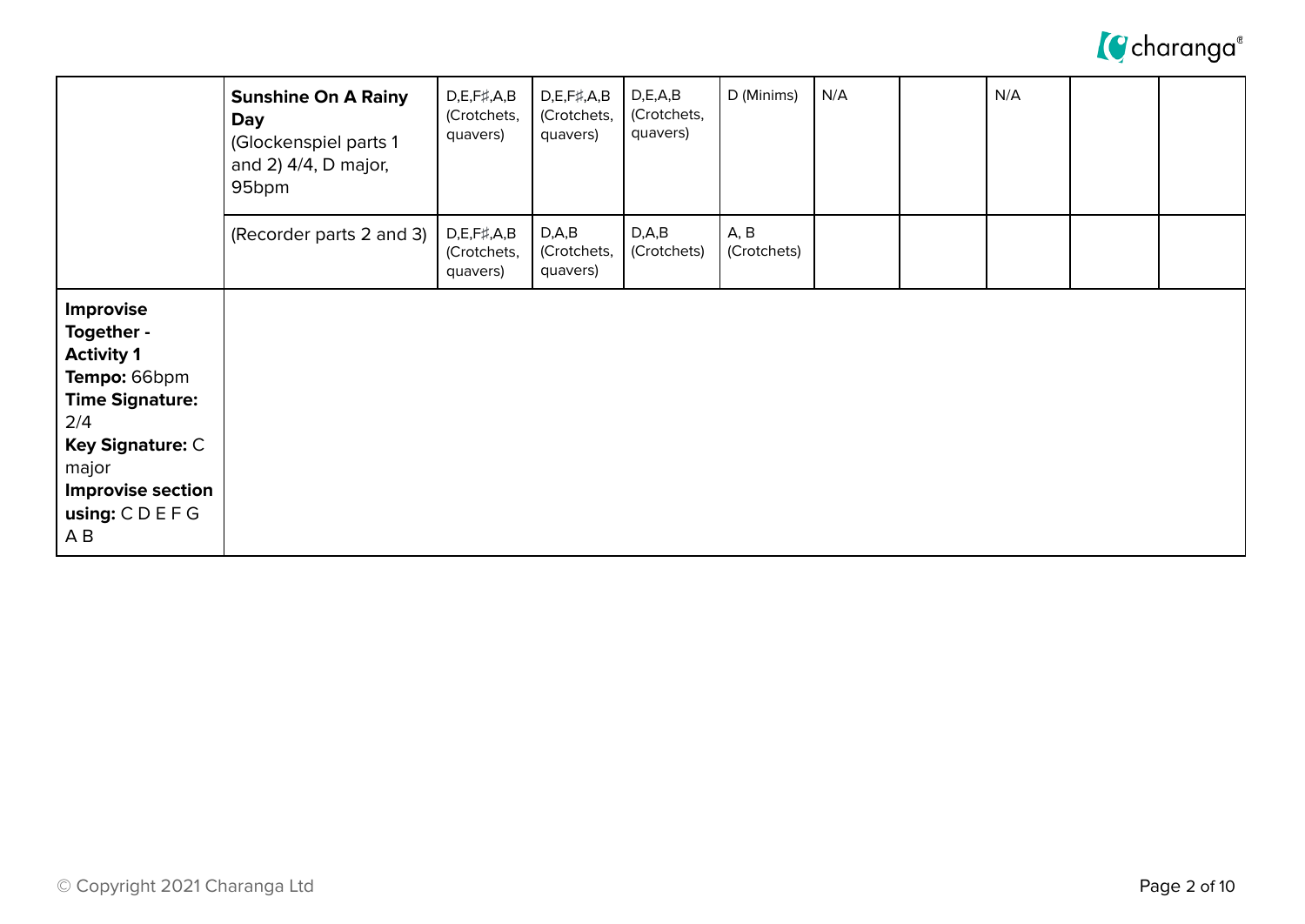

## **Unit 2: How Does Music Connect Us With Our Past?**

| <b>Musicianship:</b><br><b>Understanding</b>                                                                                                                                                | <b>Songs</b>                                                                                      | <b>Playing Instrument Notes</b>                                         |                                                                             |                                      |                             | Improvising |               | Composing |               |                       |
|---------------------------------------------------------------------------------------------------------------------------------------------------------------------------------------------|---------------------------------------------------------------------------------------------------|-------------------------------------------------------------------------|-----------------------------------------------------------------------------|--------------------------------------|-----------------------------|-------------|---------------|-----------|---------------|-----------------------|
| <b>Music</b>                                                                                                                                                                                |                                                                                                   | Part 1                                                                  | Part 2                                                                      | Part 3                               | Part 4                      | 3 notes     | 5 notes       | 3 notes   | 5 notes       | 7 notes               |
| Tempo: 66bpm<br><b>Time Signature: 3/4</b><br><b>Key Signature:</b><br>A minor<br><b>Rhythmic patterns</b><br>using: Minims,<br>dotted crotchets,<br>crotchets, dotted<br>quavers, quavers, | <b>My Best Friend</b><br>(Glockenspiel<br>parts 1 and 2) 4/4,<br>C major, 117bpm                  | C, D, E, A, B<br>(Dotted<br>crotchets,<br>crotchets,<br>quavers)        | C, D, E, A, B<br>(Crotchets,<br>quavers)                                    | C, D, E, A<br>(Minims,<br>crotchets) | C (Minims)                  | C, D, E     | C, D, E, F, G | C, D, E   | C, D, E, F, G | C, D, E, F, G,<br>A,B |
|                                                                                                                                                                                             | (Recorder parts 2<br>and $3)$                                                                     | C, D, E, A, B<br>(Dotted<br>crotchets,<br>crotchets,<br>quavers)        | C, G, A, B<br>(Crotchets,<br>quavers)                                       | C, G, A, B<br>(Crotchets)            | $\mathsf{C}$<br>(Crotchets) |             |               |           |               |                       |
| and semiquavers.<br><b>Melodic patterns:</b><br><b>ABCDEFG</b>                                                                                                                              | <b>Singing Swinging</b><br><b>Star</b><br>(Glockenspiel<br>parts 1 and 2) 4/4,<br>G major, 180bpm | $G, A, B \; b \;$ , B, D, E<br>,F,F# (Minims,<br>crotchets,<br>quavers) | $G, A, B \, \flat \, , B, D,$<br>$E, F, F \sharp$<br>(Minims,<br>crotchets) | $G, A, B, E, F\sharp$<br>(Minims)    | G (Minims)                  | N/A         |               | N/A       |               |                       |
|                                                                                                                                                                                             | (Recorder parts 1<br>and $2)$                                                                     | $G, A, B \; b \;$ , B, D, E<br>,F,F# (Minims,<br>crotchets,<br>quavers) | $G, A, B \, \flat \, , B, D,$<br>E,F (Minims,<br>crotchets)                 | $G, A, B, F\sharp$<br>(Minims)       | G<br>(Crotchets)            |             |               |           |               |                       |
|                                                                                                                                                                                             | <b>Roll Alabama</b>                                                                               | N/A                                                                     |                                                                             |                                      |                             | N/A         |               | N/A       |               |                       |
| <b>Improvise Together -</b><br><b>Activity 1 - As Unit 1</b>                                                                                                                                |                                                                                                   |                                                                         |                                                                             |                                      |                             |             |               |           |               |                       |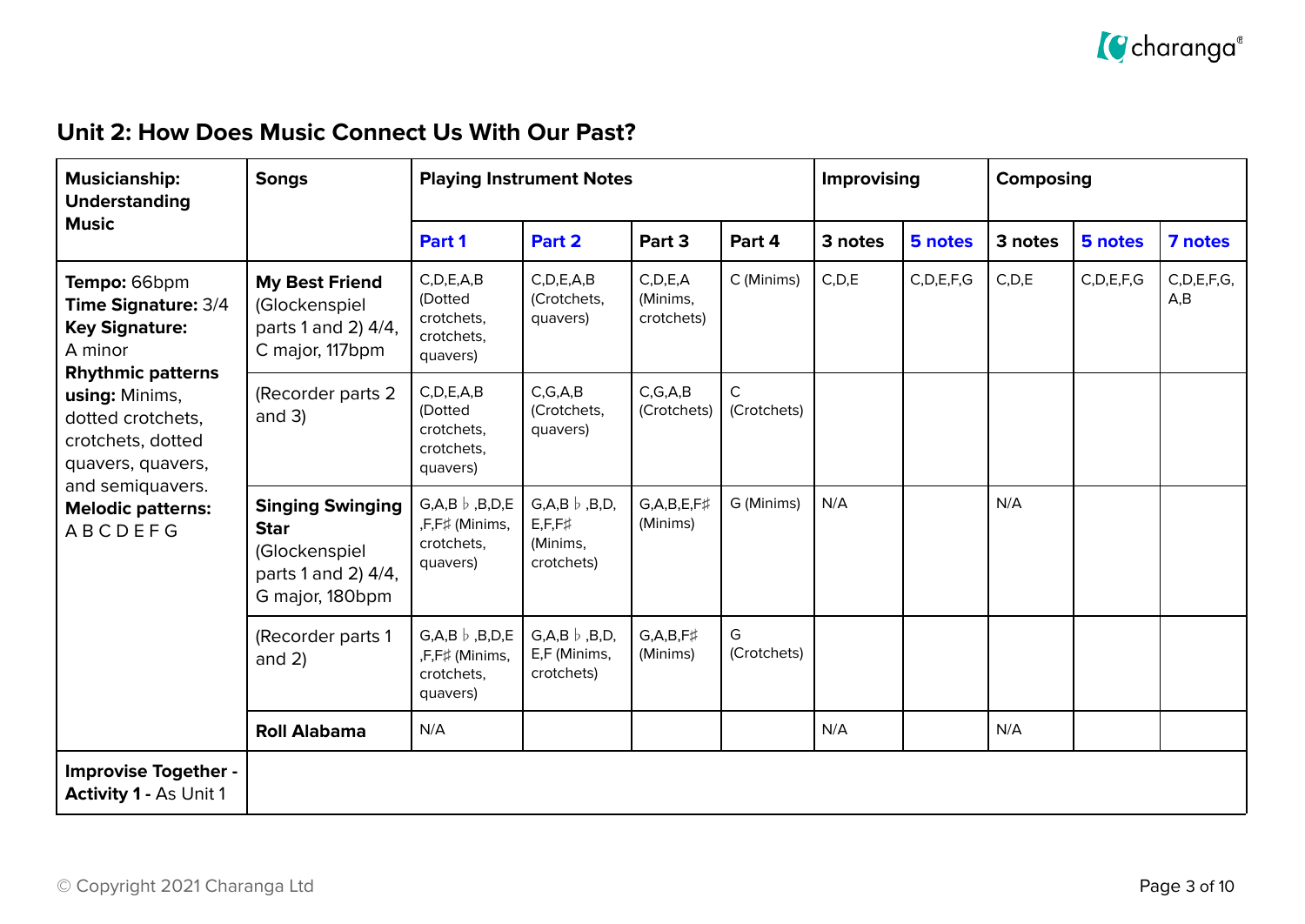

#### **Unit 3: How Does Music Make the World a Better Place?**

| <b>Musicianship:</b><br><b>Understanding</b>                                                                                                                                                                                                      | <b>Songs</b>                                                                              | <b>Playing Instrument Notes</b>                                                                   |                                                                           |                                                              |                              | Improvising |               | <b>Composing</b> |               |                                 |
|---------------------------------------------------------------------------------------------------------------------------------------------------------------------------------------------------------------------------------------------------|-------------------------------------------------------------------------------------------|---------------------------------------------------------------------------------------------------|---------------------------------------------------------------------------|--------------------------------------------------------------|------------------------------|-------------|---------------|------------------|---------------|---------------------------------|
| <b>Music</b>                                                                                                                                                                                                                                      |                                                                                           | Part 1                                                                                            | Part 2                                                                    | Part 3                                                       | Part 4                       | 3 notes     | 5 notes       | 3 notes          | 5 notes       | 7 notes                         |
| Tempo: 68bpm<br><b>Time</b><br>Signature: 4/4<br><b>Key Signature:</b><br>D major<br>Rhythmic<br>patterns using:<br>Minims, dotted<br>crotchets,<br>crotchets,<br>quavers, and<br>semiquavers.<br><b>Melodic</b><br>patterns:<br><b>DEF#GABC#</b> | <b>Disco Fever</b><br>(Glockenspiel parts 1<br>and 2) 4/4, D minor,<br>115 <sub>bpm</sub> | D,E,F,G,A<br>(Crotchets, quavers)                                                                 | D, E, F, G, A<br>(Minims,<br>crotchets,<br>quavers)                       | D, E, F, G, A<br>(Minims,<br>crotchets)                      | D (Minims)                   | N/A         |               | D,E,F            | D, E, F, G, A | D, E, F, G, A,<br>$B \flat$ , C |
|                                                                                                                                                                                                                                                   | (Recorder parts 2 and<br>3)                                                               | D,E,F,G,A<br>(Crotchets, quavers)                                                                 | D,E,F,G,A<br>(Crotchets,<br>quavers)                                      | D,E,F,G,A<br>(Crotchets)                                     | F,G,A<br>(Crotchets)         |             |               |                  |               |                                 |
|                                                                                                                                                                                                                                                   | La Bamba<br>(Glockenspiel parts 1<br>and 2) 4/4, C major,<br>158bpm                       | C, D, E, F, G, A, B<br>(Minims, dotted<br>crotchets, triplet<br>crotchets, crotchets,<br>quavers) | C, D, E, G, A, B<br>(Minims,<br>crotchets)                                | C, D, G, A<br>(Minims,<br>crotchets)                         | C (Minims,<br>crotchets)     | C, D, E     | C, D, E, F, G | N/A              |               |                                 |
|                                                                                                                                                                                                                                                   | (Recorder parts 2 and<br>3)                                                               | C, D, E, F, G, A, B<br>(Minims, dotted<br>crotchets, triplet<br>crotchets, crotchets,<br>quavers) | C, G, A, B<br>(Minims,<br>crotchets)                                      | G, A, B, C<br>(Crotchets,<br>quavers)                        | G.A.B<br>(Crotchets)         |             |               |                  |               |                                 |
|                                                                                                                                                                                                                                                   | <b>Change (Glockenspiel</b><br>parts 2 and 3) $4/4$ , E $\flat$<br>major, 115bpm          | $E \flat$ , F,G,A $\flat$ ,B $\flat$ ,C<br>(Crotchets, quavers)                                   | $E \flat$ , F, G, A $\flat$ , B<br>$\flat$ , C<br>(Crotchets,<br>quavers) | $E \flat$ , F, G, B<br>$\flat$ , C<br>(Minims,<br>crotchets) | $E\flat$<br>(Minims)         | N/A         |               | N/A              |               |                                 |
|                                                                                                                                                                                                                                                   | (Recorder parts 2 and<br>3)                                                               | $E \flat$ , F,G,A $\flat$ ,B $\flat$ ,C<br>(Crotchets, quavers)                                   | $F,G,A \; b \; ,B \; b \; ,C$<br>(Crotchets,<br>quavers)                  | $F,G,B \nvert b, C$<br>(Crotchets)                           | $B \flat$ , C<br>(Crotchets) |             |               |                  |               |                                 |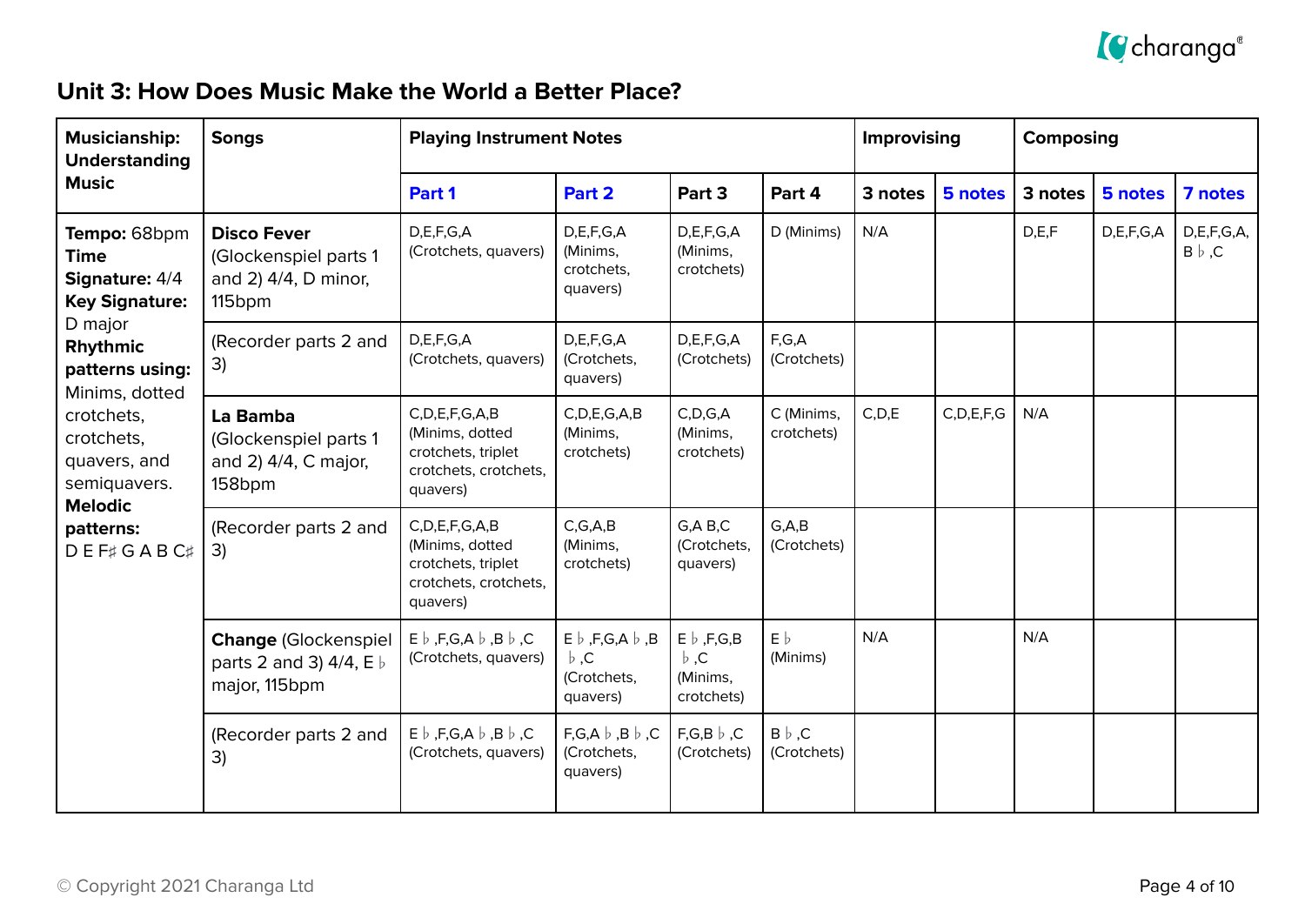

| Improvise                        |
|----------------------------------|
| Together -<br><b>Activity 2</b>  |
| Tempo: 66bpm                     |
| <b>Time</b>                      |
| <b>Signature: 2/4</b>            |
| <b>Key Signature:</b><br>C major |
| Improvise                        |
| section using:                   |
| CDEFGAB                          |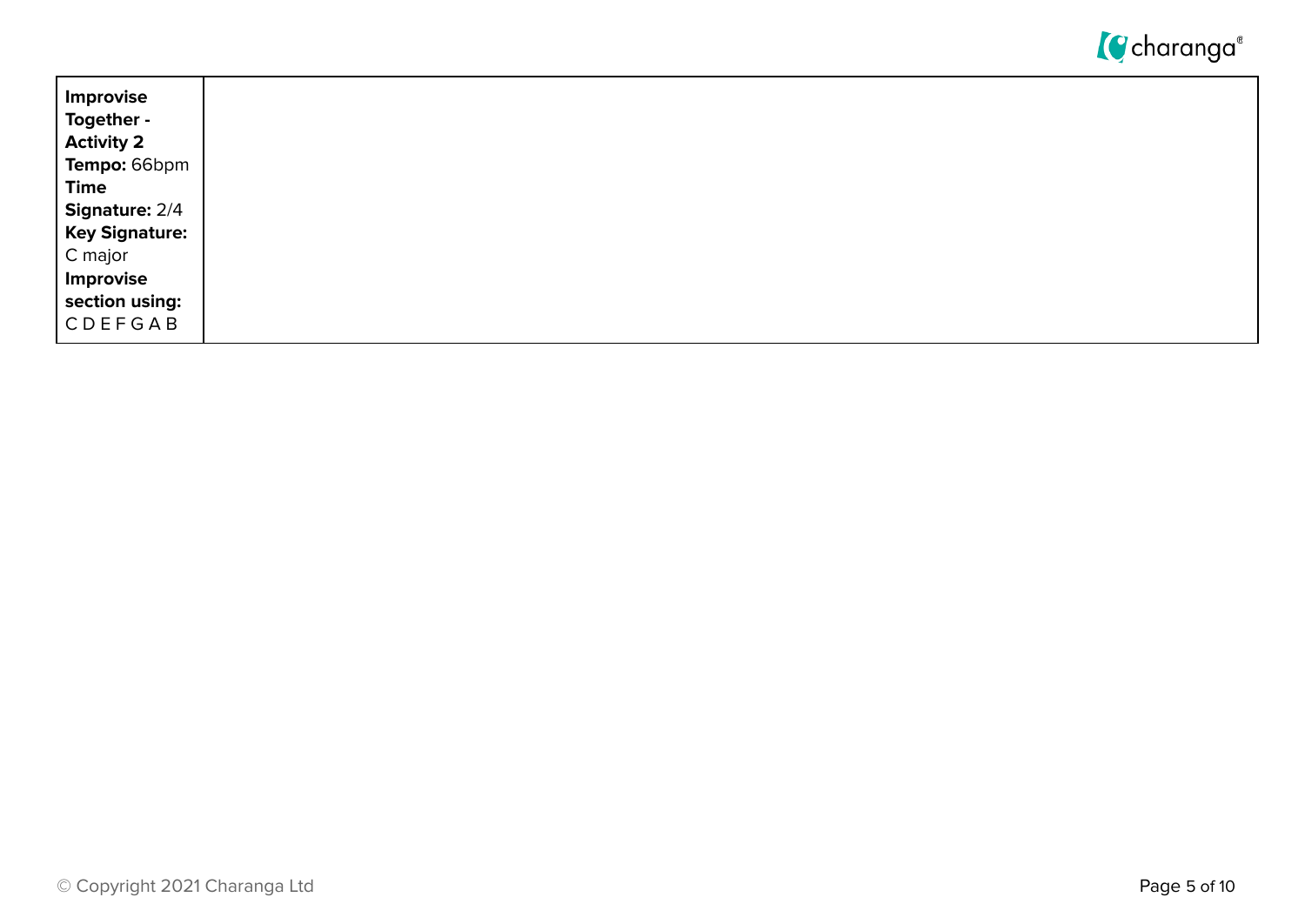

## **Unit 4: How Does Music Teach Us About Our Community?**

| <b>Musicianship:</b><br><b>Understanding</b>                                                                                        | <b>Songs</b>                                                                                                           | <b>Playing Instrument Notes</b>                                                           |                                                                          |                                                                    |                                    | <b>Improvising</b> |                              | <b>Composing</b> |           |                                |
|-------------------------------------------------------------------------------------------------------------------------------------|------------------------------------------------------------------------------------------------------------------------|-------------------------------------------------------------------------------------------|--------------------------------------------------------------------------|--------------------------------------------------------------------|------------------------------------|--------------------|------------------------------|------------------|-----------|--------------------------------|
| <b>Music</b>                                                                                                                        |                                                                                                                        | Part 1                                                                                    | Part 2                                                                   | Part 3                                                             | Part 4                             | 3 notes            | 5 notes                      | 3 notes          | 5 notes   | 7 notes                        |
| Tempo: 116bpm<br><b>Time</b><br>Signature: 5/4<br><b>Key Signature:</b>                                                             | Let's Rock<br>(Glockenspiel parts 1<br>and 2) 4/4, G major,<br>72bpm                                                   | $G,B \flat$ , B, C, D, F<br>(Dotted quavers,<br>quavers,<br>semiquavers)                  | $G,B \; \flat \;$ , B, C, D, F<br>(Crotchets,<br>quavers)                | $G,B \flat$ , B, C, D,<br>F (Crotchets,<br>quavers)                | G (Minims)                         | $G, A, B \;$       | $G, A, B \; \flat$ ,<br>C, D | N/A              |           |                                |
| G major<br>Rhythmic<br>patterns using:<br>Minims, dotted<br>crotchets,<br>crotchets, and<br>quavers.<br><b>Melodic</b><br>patterns: | (Recorder parts 2<br>and $3)$                                                                                          | $G,B \flat$ , B, C, D, F<br>(Dotted quavers,<br>quavers,<br>semiquavers)                  | $G, A, B \, \flat \, , B, C$<br>(Crotchets,<br>quavers)                  | $G.A.B \, b \,$ , B, C<br>(Crotchets,<br>quavers)                  | G, A, B<br>(Crotchets,<br>quavers) |                    |                              |                  |           |                                |
|                                                                                                                                     | <b>Simple Gifts</b><br>(Glockenspiel parts 1<br>and 2) 4/4, F major,<br>95bpm                                          | $F,G,A,B$ $\flat$ , $C,E$<br>(Minims, dotted<br>crotchets, crotchets,<br>quavers)         | $F,G,A,B$ $\flat$ , $C,E$<br>(Minims,<br>crotchets,<br>quavers)          | $F,G,A,B \nvert b, C$<br>E (Minims,<br>crotchets)                  | F (Minims)                         | N/A                |                              | F,G,A            | F,G,A,C,D | $F,G,A,B$ $\flat$ ,<br>C, D, E |
| <b>GABCDEF#</b>                                                                                                                     | (Recorder parts 1 and<br>2)                                                                                            | $F,G,A,B$ $\flat$ , $C,E$<br>(Minims, dotted<br>crotchets, crotchets,<br>quavers)         | $F,G,A,B \nvert b, C$<br>(Minims,<br>crotchets,<br>quavers)              | $F,G,A,B$ $\flat$ , C<br>(Crotchets,<br>quavers)                   | F,G,A,C<br>(Crotchets)             |                    |                              |                  |           |                                |
|                                                                                                                                     | <b>Friendship Should</b><br><b>Never End</b><br>(Glockenspiel parts 2<br>and 3) $4/4$ , A major,<br>120 <sub>bpm</sub> | E,F#,G,G#,A,B,C,C#<br>(Semibreves,<br>minims, dotted<br>crotchets, crotchets,<br>quavers) | E,F#,G,G#,A,B,<br>$C, C$ #<br>(Semibreves,<br>minims,<br>crotchets)      | E,F#,G,G#,A,<br>B, C<br>(Semibreves<br>, minims,<br>crotchets)     | A (Minims)                         | N/A                |                              | N/A              |           |                                |
|                                                                                                                                     | (Recorder parts 2<br>and $3)$                                                                                          | E,F#,G,G#,A,B,C,C#<br>(Semibreves,<br>minims, dotted<br>crotchets, crotchets,<br>quavers) | E, F#, G, G#, A, B,<br>$C, C$ #<br>(Semibreves,<br>minims,<br>crotchets) | E, F#, G, G#, A,<br>B, C<br>(Semibreves<br>, minims,<br>crotchets) | A (Minims)                         |                    |                              |                  |           |                                |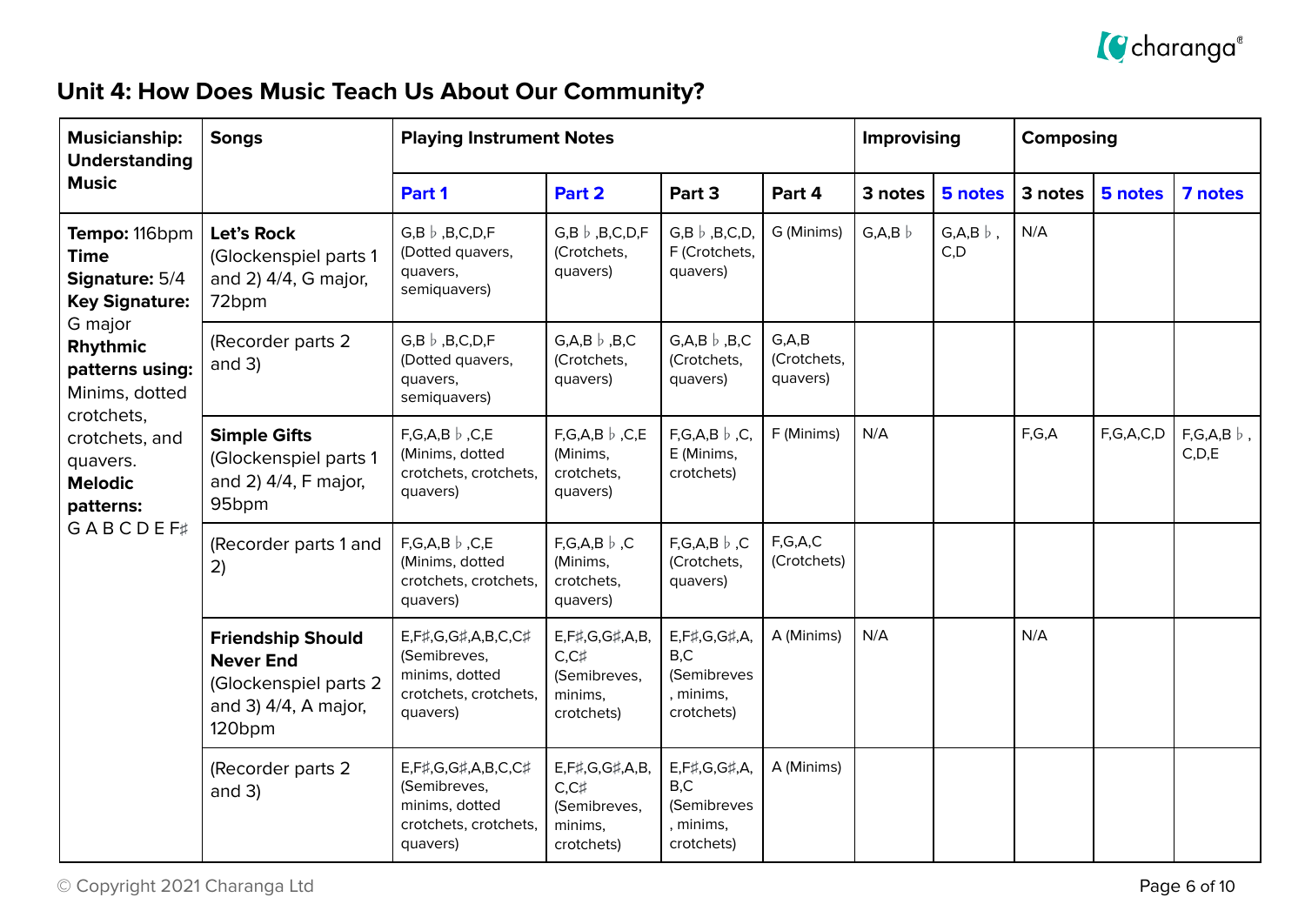

| Improvise                     |
|-------------------------------|
| Together -<br>Activity 2 - As |
|                               |
| Unit 3                        |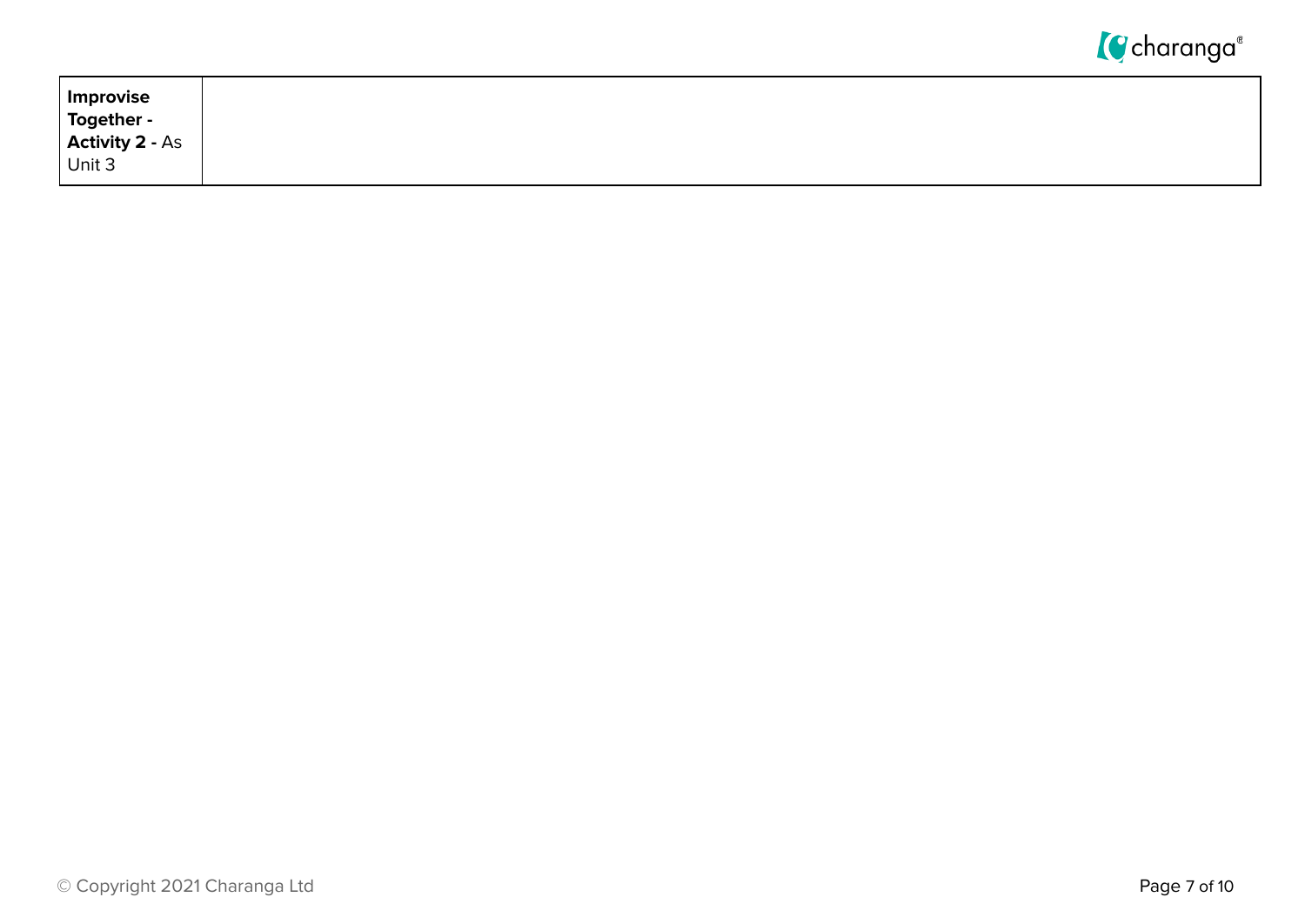

## **Unit 5: How Does Music Shape Our Way of Life?**

| <b>Musicianship:</b><br><b>Understanding</b>                                                                                                                                                                                | <b>Songs</b>                                                                               | <b>Playing Instrument Notes</b>                                                                                      |                                                                              |                                                                   |                                        | Improvising |                  | <b>Composing</b> |                                  |                                                    |
|-----------------------------------------------------------------------------------------------------------------------------------------------------------------------------------------------------------------------------|--------------------------------------------------------------------------------------------|----------------------------------------------------------------------------------------------------------------------|------------------------------------------------------------------------------|-------------------------------------------------------------------|----------------------------------------|-------------|------------------|------------------|----------------------------------|----------------------------------------------------|
| <b>Music</b>                                                                                                                                                                                                                |                                                                                            | Part 1                                                                                                               | Part 2                                                                       | Part 3                                                            | Part 4                                 | 3 notes     | 5 notes          | 3<br>notes       | 5 notes                          | 7 notes                                            |
| Tempo: 76bpm<br><b>Time Signature:</b><br>6/8<br><b>Key Signature:</b><br>D minor<br>Rhythmic<br>patterns using:<br><b>Dotted</b><br>crotchets, triplet<br>quavers, and<br>quavers.<br><b>Melodic</b><br>patterns:<br>DEFGA | <b>Wake Up!</b><br>(Glockenspiel parts 1<br>and 2) 4/4, F minor,<br>120bpm                 | $F, A \flat, E \flat$<br>(Crotchets,<br>quavers)                                                                     | $F, A \flat, E \flat$<br>(Crotchets,<br>quavers)                             | $F, A \; b$<br>(Minims,<br>crotchets)                             | F (Minims)                             | N/A         |                  | F,G,A            | $F,G,A \;   \; B$<br>$\flat$ , C | $F,G,A \;   \; B$<br>$\flat$ ,C,D $\flat$ ,<br>E b |
|                                                                                                                                                                                                                             | (Recorder parts 1 and<br>2)                                                                | $F, A \; b \; , E \; b$<br>(Crotchets,<br>quavers)                                                                   | $F, A \flat, E \flat$<br>(Crotchets,<br>quavers)                             | $F, A \; b \; F \; b$<br>(Crotchets,<br>quavers)                  | $F, A \; b \; , E \; b$<br>(Crotchets) |             |                  |                  |                                  |                                                    |
|                                                                                                                                                                                                                             | Down By The<br><b>Riverside</b><br>(Glockenspiel parts 3<br>and 4) 4/4, G major,<br>216bpm | $G, A, B, D, E, F\sharp$<br>(Semibreves,<br>dotted minims,<br>minims, dotted<br>crotchets,<br>crotchets,<br>quavers) | $G, A, B, D, E, F\sharp$<br>(Semibreve,<br>minims,<br>crotchets,<br>quavers) | $G, A, B, D, E, F\sharp$<br>(Semibreves,<br>minims,<br>crotchets) | G (Minims)                             | G, A, B     | G, A, B, C,<br>D | N/A              |                                  |                                                    |
|                                                                                                                                                                                                                             | (Recorder parts 3 and<br>4)                                                                | $G, A, B, D, E, F\sharp$<br>(Semibreves,<br>dotted minims,<br>minims, dotted<br>crotchets,<br>crotchets,<br>quavers) | $G, A, B, D, E, F\sharp$<br>(Semibreve,<br>minims,<br>crotchets,<br>quavers) | G, A, B<br>(Minims,<br>crotchets)                                 | G (Crotchets)                          |             |                  |                  |                                  |                                                    |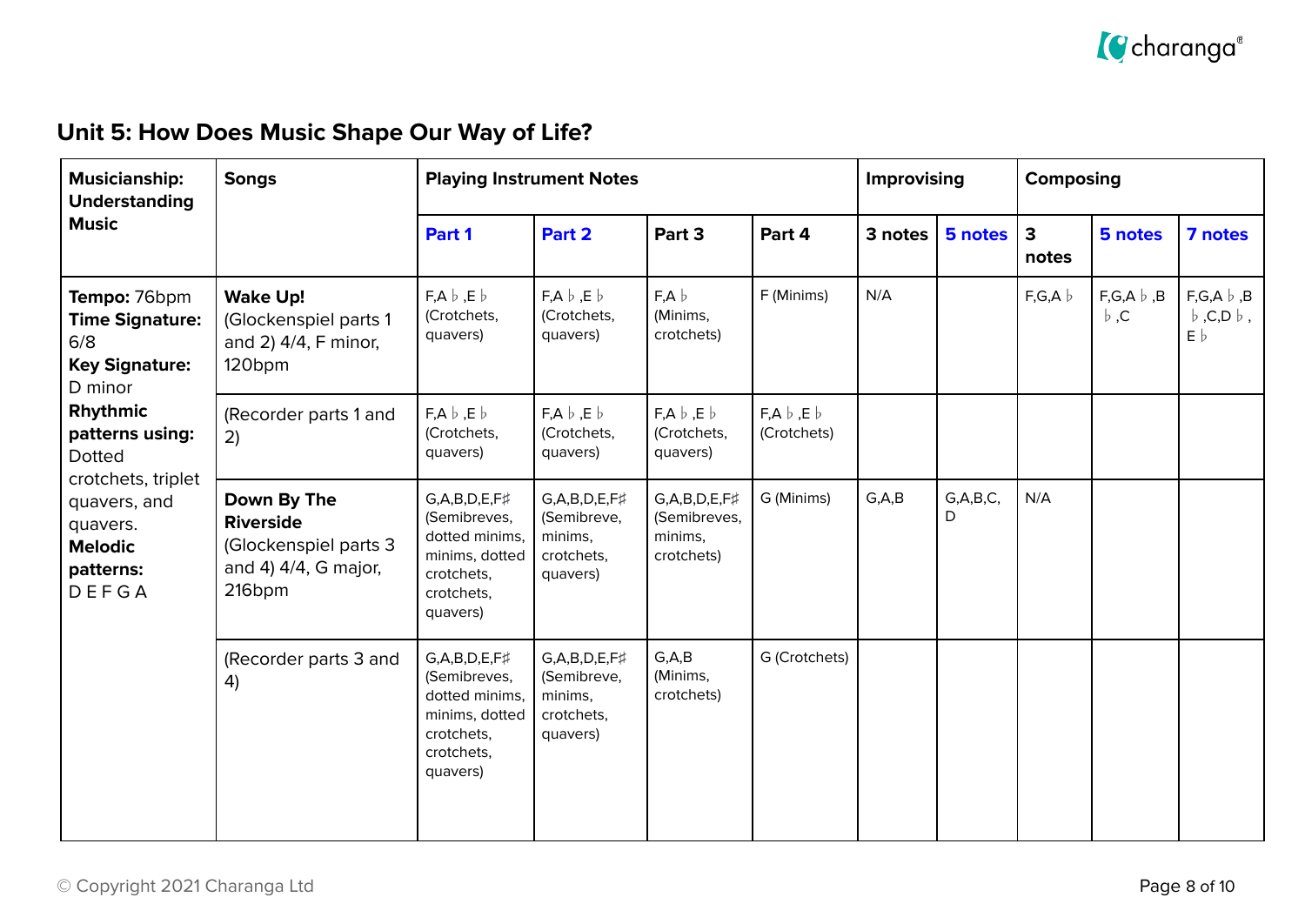

|                                                                                                                                                                                      | <b>Dance The Night</b><br><b>Away (Glockenspiel</b><br>parts 1 and 2) 4/4, F<br>minor, 120bpm | $F,G,A \;   \; B \;   \; C, \;  $<br>$E \, \flat$ (Minims,<br>crotchets,<br>dotted<br>quavers,<br>quavers,<br>semiquavers) | $F,G,A \;   \; B \;   \; C$<br>,E $\flat$ (Minims,<br>crotchets,<br>quavers) | $F,G,A \; b \; ,B \; b \; ,$<br>$C, E \downharpoonright$<br>(Minims,<br>crotchets,<br>quavers) | F (Minims)    | N/A | N/A |  |
|--------------------------------------------------------------------------------------------------------------------------------------------------------------------------------------|-----------------------------------------------------------------------------------------------|----------------------------------------------------------------------------------------------------------------------------|------------------------------------------------------------------------------|------------------------------------------------------------------------------------------------|---------------|-----|-----|--|
|                                                                                                                                                                                      | (Recorder parts 1 and<br>2)                                                                   | $F,G,A \;   \; B \;   \; C$<br>(Minims,<br>crotchets,<br>dotted<br>quavers,<br>quavers,<br>semiquavers)                    | $F,G,A \;   \; B \;   \; C$<br>(Minims,<br>crotchets,<br>quavers)            | $F,G,A \; b \; ,B \; b \; ,$<br>C (Minims,<br>crotchets,<br>quavers)                           | F (Crotchets) |     |     |  |
| Improvise<br>Together -<br><b>Activity 3</b><br>Tempo: 116bpm<br><b>Time Signature:</b><br>5/4<br><b>Key Signature:</b><br>G major<br>Improvise<br>section using:<br><b>GABCDEF#</b> |                                                                                               |                                                                                                                            |                                                                              |                                                                                                |               |     |     |  |